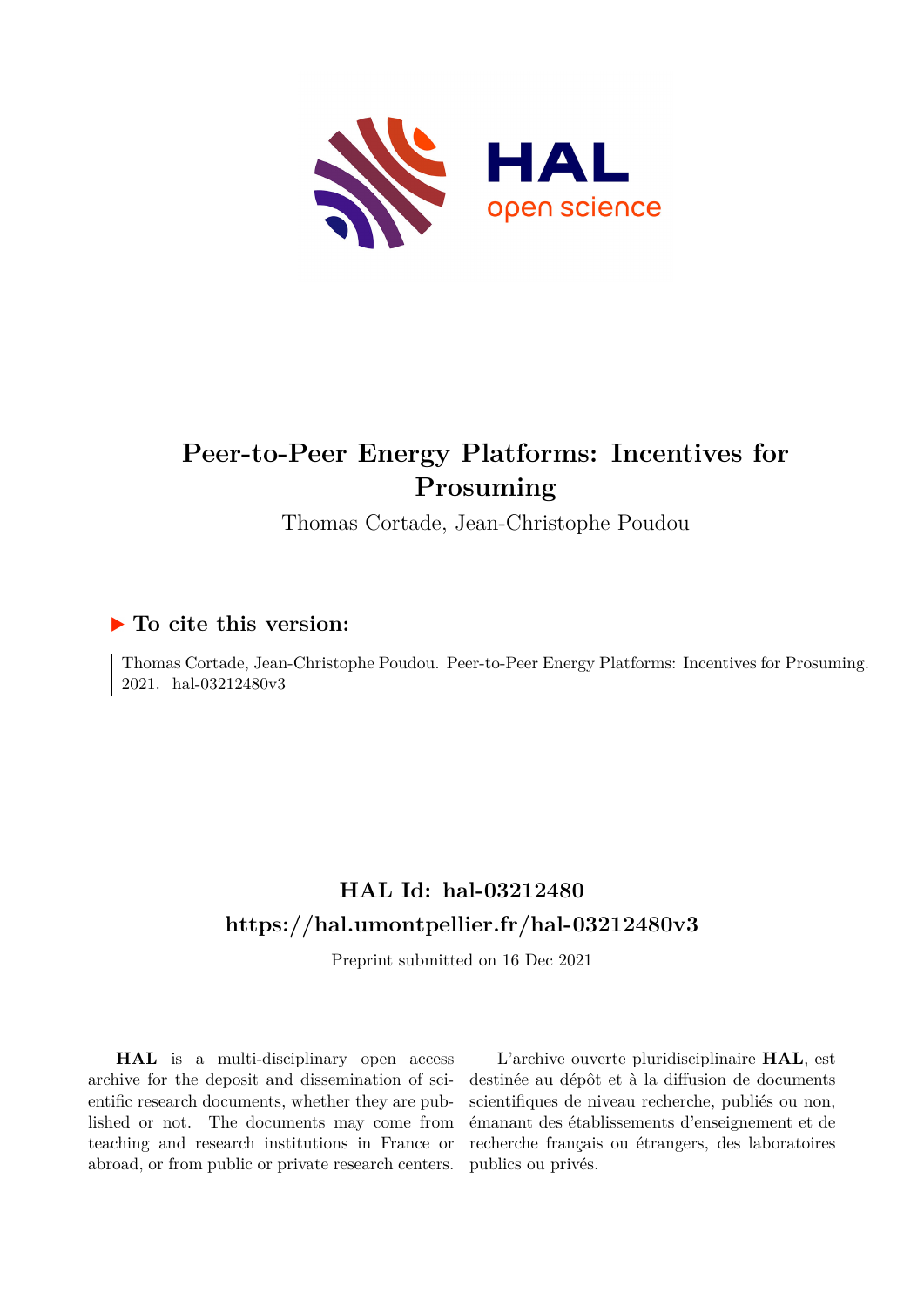# Peer-to-Peer Energy Platforms: Incentives for Prosuming\*

Thomas  $CORTABLE<sup>†</sup>$  and Jean-Christophe POUDOU<sup>‡</sup>

December 8, 2021

#### Abstract

We analyse how new models of peer-to-peer exchange in the electricity sector may be effective and could yield incentives to invest in decentralized domestic production units based on renewable energy sources. We model a local exchange system for electricity, designed as a dealing platform, which determines purchase and selling prices on a continuous time basis. This allows us to question the participation of prosumers in peer-to-peer energy exchanges and their willingness to invest in local energy production. Compared to a no-platform configuration, we show that a pure dealing welfare maximizing platform creates at least as much incentive to install domestic production units. Then we challenge this main result considering several relevant features for peer-to-peer energy exchange.

JEL classification: L14, L81, L94, Q4 Keywords: Peer-to-peer, electricity, trading platform, renewables

<sup>\*</sup>The authors acknowledge the research support program of MUSE under grant AAP17REC-POTEM (project "Peer-to-peer platforms for sustainable energy and mobility") and the association ThinkSmart Grids for their the financial and intellectual support. The authors also thank the audience at the Conference "Energy Transition: Consumers & Networks" in Liège, (Belgium), at the webinar cycle "Energy communities for collective self-consumption", participants in academic workshops in Sherbrooke (Canada), in Montpellier, at the XXXIII Jornadas de Economia Industrial in Madrid, especially Raúl Bajo Buenestado for his discussion, and at the JMA Annecy, 2021. We also thanks two anonymous referees for their many and constructive remarks.

MRE, Univ Montpellier, Montpellier, France thomas.cortade@umontpellier.fr

Corresponding author: jean-christophe.poudou@umontpellier.fr, MRE, Univ Montpellier, Espace Richter, avenue Raymond Dugrand - CS 79606 34960, Montpellier Cedex 2, France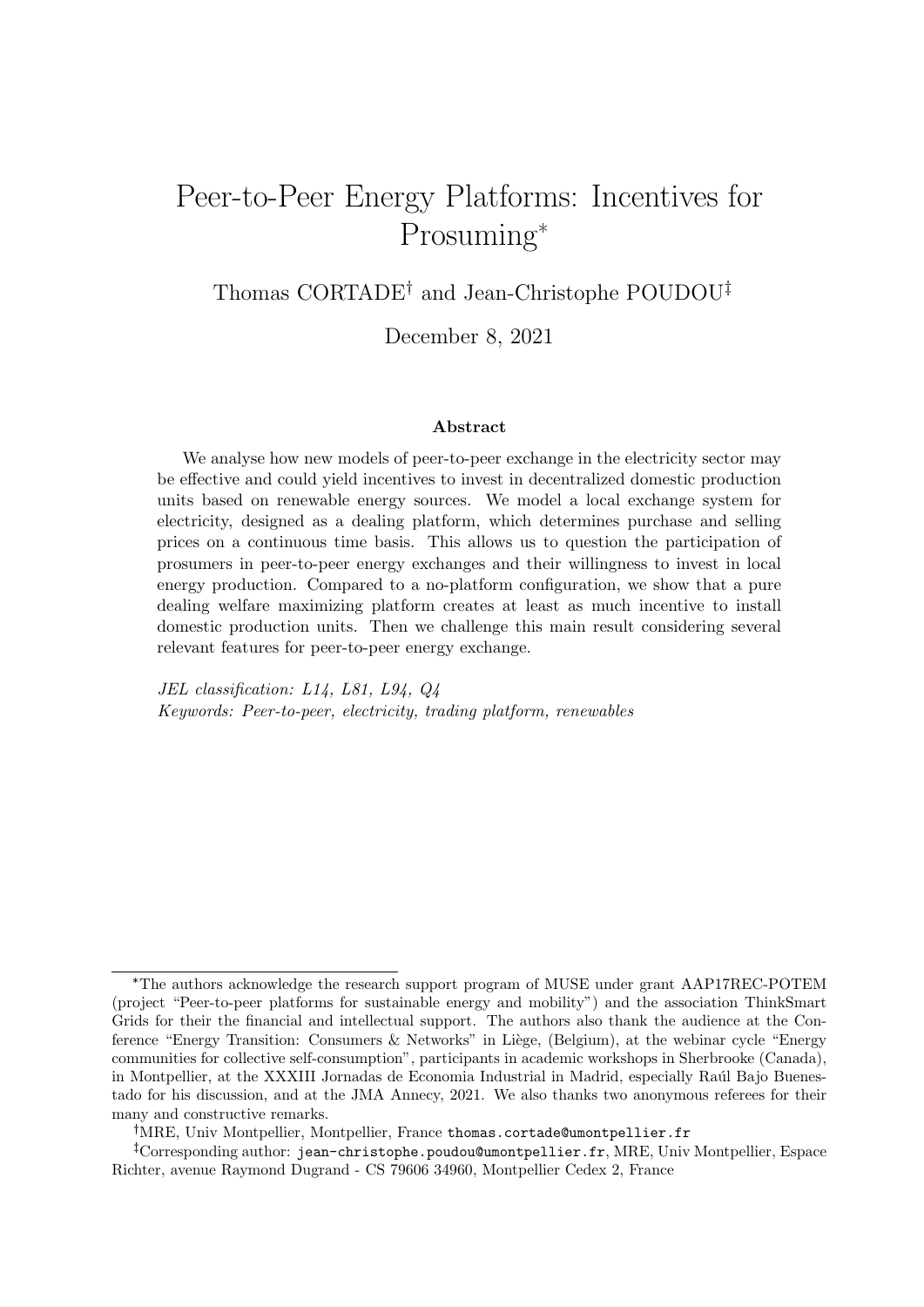## 1 Introduction

The European Parliament adopted at first reading on 13 November 2018 with a view to the adoption of a new Directive of the European Parliament and of the Council to promote the use of energy from renewable sources. This legal process should favour the development of new trading arrangements and new technological improvements in energy systems.<sup>1</sup> By 30 June 2021, national governments will need to transpose the laws (and the community energy rights) into their legal system. A part of the energy transition, the development of smart grids seems to be a major challenge: thanks to new technologies, it will be possible to increase the share of renewable energy and reduce energy consumption.

The development of self-consumption has now modified traditional economic models based on a clear distinction between consumers and producers. A new type of agent has appeared, the prosumer, who is an "active" consumer that both consumes and produces electricity based on distributed renewable energy sources (DRES). Smart grids open up new perspectives and constitute a revolution in the energy field. The emergence of peer-to-peer (P2P) electricity trading systems could support these changes.

Indeed, these P2P trading systems allow consumers and prosumers to trade energy in real time within a local group of agents, i.e. a community. As DRES are small-scale systems, they constitute decentralized ways to generate electricity.<sup>2</sup> They are mainly based on hybrid or combined technologies such as solar power or small wind electric system,,<sup>3</sup> but can also be made up of a single technology, like a diesel or gas genset.

The rise of P2P electricity trading, using exchange platforms, like the Airbnb and Uber platforms, is the basis for significant societal changes that will make it possible to achieve the objectives of the energy transition. According to Rifkin (2011), the Internet technology could allow these changes to arise, and could help households to share their energy surplus with neighbours or to sell it back to the grid. Mengelkamp *et al.* (2018) argues that small-scale energy consumers and prosumers may be empowered by P2P electricity trading, as investments in local generation are promoted, and the development of self-sustainable microgrid communities would be easier.

Nowadays, the number of P2P trading systems is growing, even if they are sometimes still at the stage of R&D projects, but their economic significance may be questioned. For

<sup>&</sup>lt;sup>1</sup>Thus, Article 21-2a indicates that Member States shall ensure that renewable self-consumers, individually or through aggregators, are entitled: "to generate renewable energy, including for their own consumption, store and sell their excess production of renewable electricity, including through renewables power purchase agreements, electricity suppliers and peer-to-peer trading arrangements".

<sup>2</sup>DRES may require energy storage systems to maintain the stability of the grid. However we do not consider energy storage in our analysis.

 $3$ Doshi (2021) estimates that, between 2017 and 2030, the annual average growth rate of these technologies is projected to reach of 7.2% for wind turbines and 7.4% for solar PV modules. According to Frost & Sullivan (2020), the global annual investments in distributed energy resources will increase by 75% by 2030.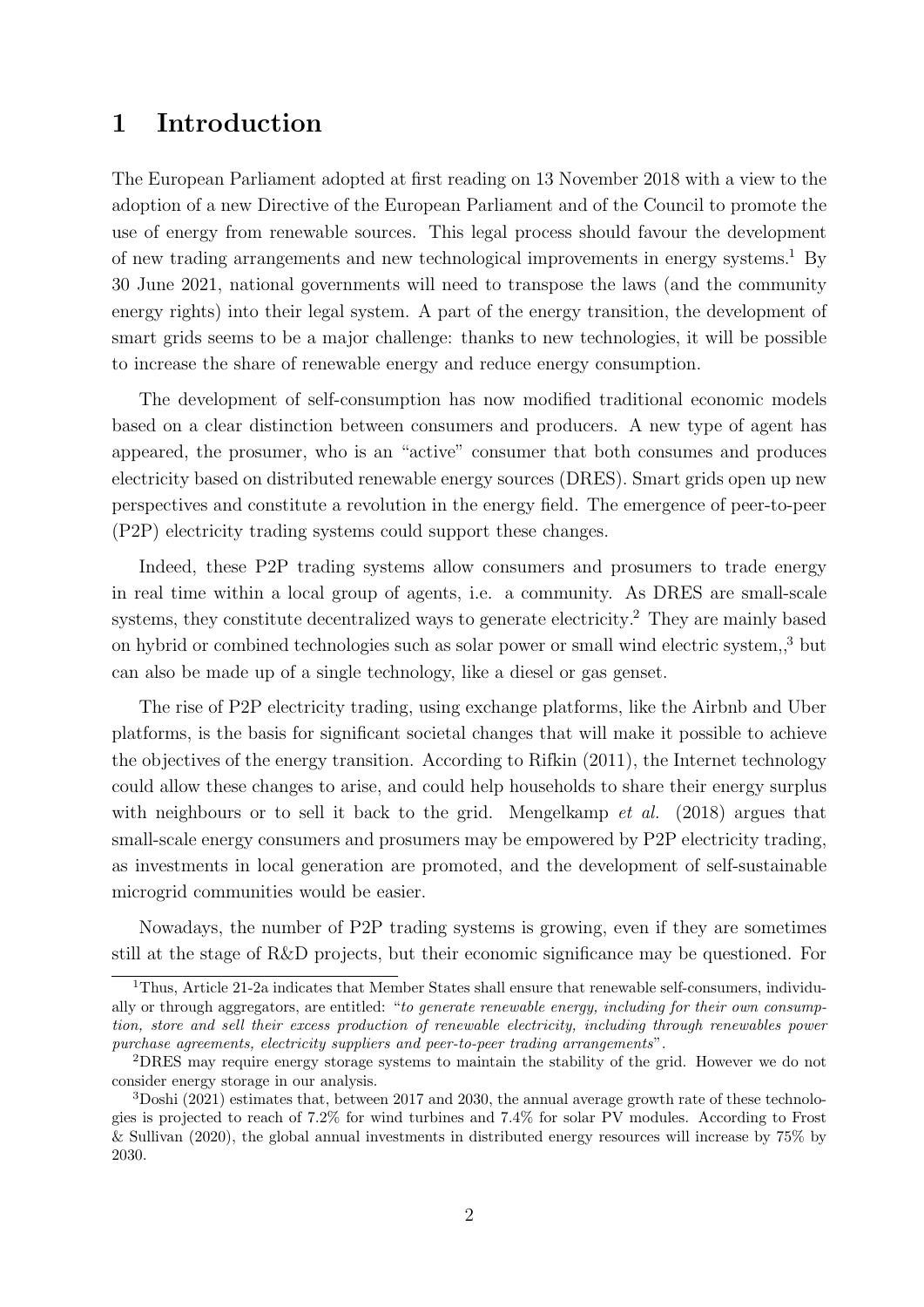example, what are the favourable economic conditions for a prosumer to join such a P2P trading platform? More precisely, could P2P platforms create more incentives to promote investments in solar panel or small wind turbines than the present centralized system? What are the impacts of the platform design on these incentives?

The economic literature on smart grids has focused on costs and prices, in particular the design of tariffs as a tool for reducing electricity demand during peak periods (peakload pricing, capacity trading), thus allowing the reduction of CO2 and GHG emissions. However, relatively little attention has been paid to the economics of peer-to-peer exchanges in the electricity sector. In this paper, we aim the fill this gap.

The objective of this paper is to address these issues, by providing an economic analysis of P2P energy trading systems when they are organized through a platform that acts a market-dealer. We investigate under which conditions these organizations may be effective and may yield sufficient incentives to invest in a fixed domestic production units (hereafter DPU) based on renewable energy sources. We provide a simple model by considering prosumers, connected to the national grid, who purchase or sell energy among themselves or to the grid. We aim to take into account the heterogeneity of agents within the community with respect to their energy needs (or load profiles) and also the inner intermittency of the DRES used to produce their local electricity. Heterogeneity is a necessary feature to allow for effective P2P trades within the platform at any time, and intermittency is a standard assumption when the electricity generation is based on DRES.

In this setting, we first look at the benchmark case where prosumers can install a DPU when no platform exists. Consequently, they face a simple cost-benefit trade-off. A prosumer installs the DPU when the expected opportunity cost savings from purchasing from the grid exceed the installation expenditure of the DPU. Then, we determine the equilibrium price levels for a welfare maximizing dealing platform, showing that the purchase prices are always greater than the central grid price, and selling prices are always lower. Yet despite this, we show that the expected net gains from being a trader within the platform are always greater than the expected average price on the grid. Indeed, investing in DPU's helps to increase the expected net gains from trading, as they are always greater than the incentives when there is no platform. As a result, a welfare maximizing platform would always be profitable for a community of prosumers as it can boost the installation process of DPUs.

In order to challenge these results, we focus on several alternative designs for the platform, such as zero pricing, for-profit platforms and matching platforms. First, we show that a zero pricing scenario creates less incentives to invest than the optimal outcome, but more than those without a platform. Second, if the dealing platform is for-profit, i.e., with market power on both buyer and seller sides, purchase prices are further increased and selling prices are reduced. This has a dampening effect on the incentives to adopt DPU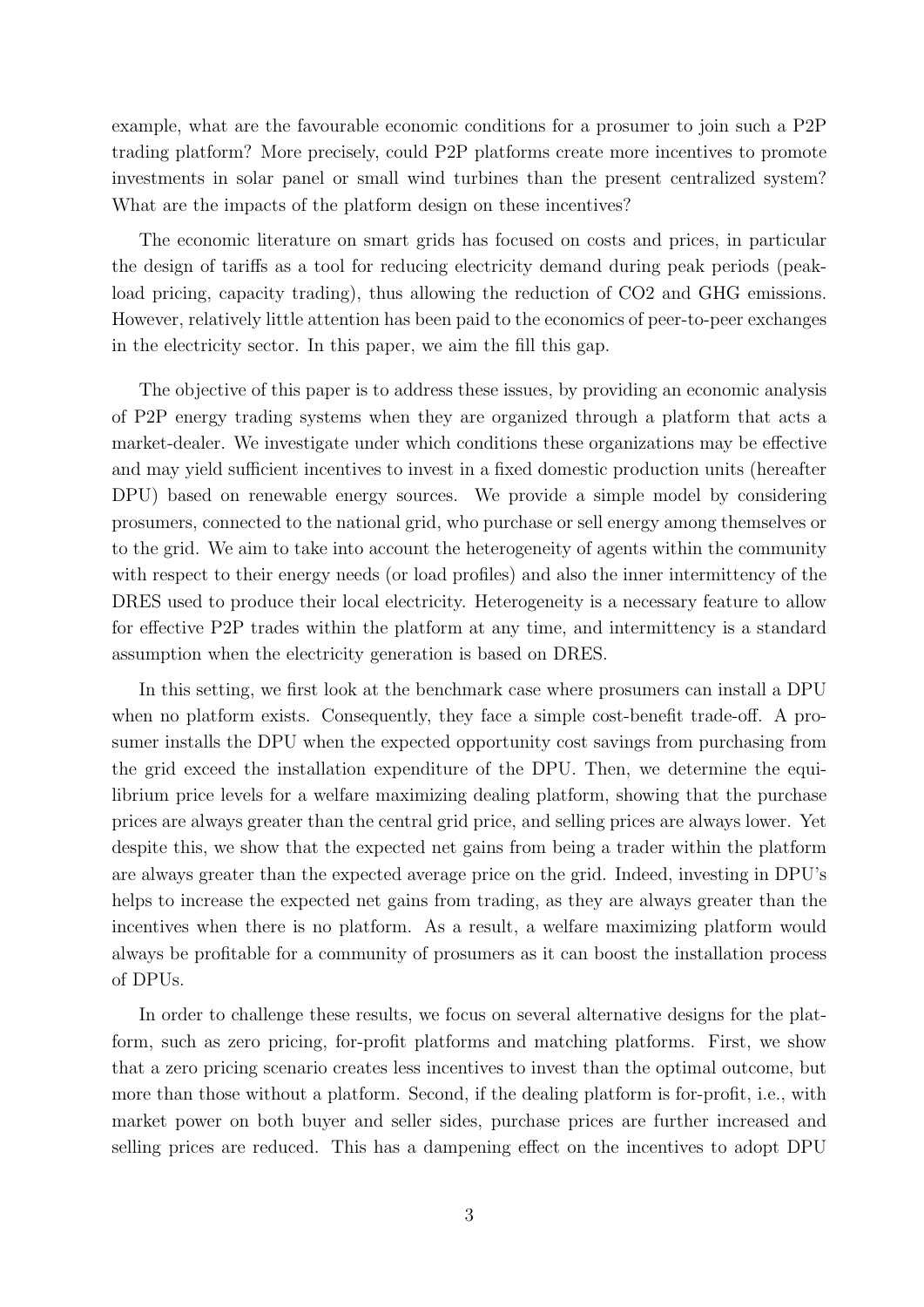compared to the non-profit case. Consequently, some prosumers do not invest any more whereas they would have done so without a platform. Third, relying on key features on digital markets, we study a matching platform rather than a dealer one. This affects the market outcomes and incentives to adopt DPU, in the sense that the more the matching technology is efficient to match sellers and buyers, the more the incentives to adopt DPU may increase, compared to a pure dealer.

Finally we also provide two extensions of our analysis. First, we relax our basic assumption that the DPU capacity is fixed. With variable capacities, the main result does not always hold. Indeed, an agent connected to a dealing platform might not have strictly superior marginal incentives to install DPU than in the case of not being connected. Second, in the main setting, it was assumed that intermittency affects all prosumers in the same way. If individual shocks exist, the main result still holds (in a weak version): if an agent would have installed a DPU if there were no platform, then that agent will do so and will not be worse off when a dealing platform is active.

The present paper is related to three strands of the literature. First, it touches upon the literature on energy communities and decentralised energy systems. There is a growing economic literature on those topics which is particularly well exposited in Abada et al. (2020a,b). To sum up, this literature is mainly oriented in terms of an engineering or optimization perspective, depicting the optimal technical performance of decentralized generation on energy communities and micro-grids. However, some papers adopt an economic point of view. Abada et al. (2020a) study the viability of the community by using a cooperative game approach and find that inadequate gain sharing may jeopardize the stability of a community but if aggregation benefits can compensate for coordination costs, the community may be stable. Abada *et al.* (2020b) also find that the development of such energy communities is dependent on the grid tariff structure, which can lead to over-investment in decentralised energy systems (mainly rooftop PVs). Instead, in the present paper we build a non-cooperative framework to analyse the significance of energy communities based on local exchanges.

Second, this paper is closely related to the literature on P2P economics. The recent economic literature applied to digital platforms has mainly been developed on the basis of questions raised by the emergence of service platforms such as eBay, Uber and Airbnb. The main objective of these platforms is to facilitate the exchange of commodities, services and cultural goods between a large number of heterogeneous buyers and sellers. There arise new economic issues concerning the economic and business models of the actors, their pricing strategies, and how these activities could be regulated. Krishnan et al.(2003) argue that P2P networks could be perceived either as public goods or as club goods. They provide an overview of P2P networks, focusing on the agent behavior, such as free-riding, that is, when users consume network resources without providing resources to the network. Basically, with such behavior, a P2P network could collapse. This risk can be mitigated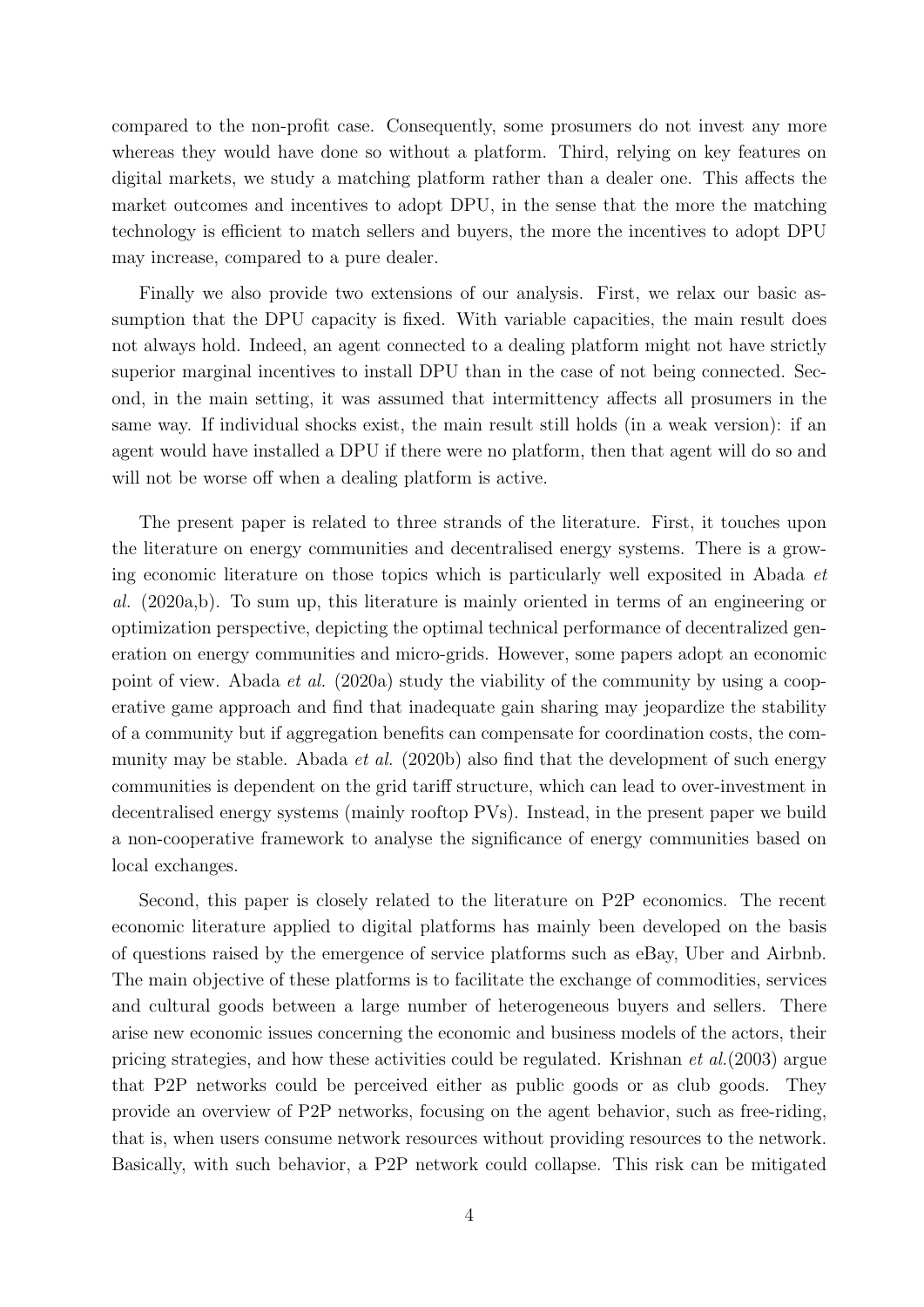if the users' participation is conditioned by altruism, or if the viability of P2P networks is based on trust and reputation. In our paper, we rely also on some intrinsic preferences to be engaged in P2P energy trading. Einav et al. (2016) consider elements common to all these P2P platforms, such as the role of intermediation for the platform owner, monitoring agents via technology, sophisticated pricing mechanisms and so on. They highlight the issue of matching heterogeneous buyers and sellers and determine the conditions under which P2P markets arise and are efficient. Among these conditions, the choice of pricing mechanism or market design is essential. For example, by using data about eBay, Einav et al. (2018) provide an empirical and theoretical analysis about the trade-offs between online auctions and posted prices. In our analysis, we will take stock of these ideas by comparing different platform designs.

Lastly, a new branch of literature deals with energy digital platforms that use blockchain and distributed ledger technologies. Sousa et al. (2019) and Soto et al. (2021) provide broad overviews of P2P energy trading markets, focusing on technical, optimization and engineering issues. The development of such technologies has made possible decentralized exchanges with automated management systems that are essential for the balancing of supply and demand within microgrids, without intermediation (or aggregators), as noted by Mengelkamp et al. (2018). From an economic point of view, Gautier and Salem (2021) show that the social efficiency of P2P trading may depend on the strength of the negative externalities created by too generous feed-in tariffs. In our paper, we rather assume that no feed-in tariffs support the prosumer investments and we analyse the performance of the platform design from the perspective of local efficiency.

The rest of this paper is organized as follows. In the first section, we depict some of the experiences with P2Ps: first we propose a benchmark, i.e. without platform, in which we focus on the incentives for installing a fixed size DPU capacity. We go on with a simple dealing platform and determine and compare those incentives. Lastly, we consider several extensions in order to challenge our basic framework and results. We study zero pricing schemes, market power for the dealing platform, a matching process and we extend our basic framework to allow for variable DPU size and individual shocks. Details and proofs are given in the Appendix.

# 2 P2P Electricity Trading: Some Experiences

In practice, P2P electricity trading systems rely on physical and virtual layers which embody an energy management system, so P2P trading is facilitated by the existence of digital platforms connecting a large number of peers. According to IRENA (2020), smart meters, broadband communication infrastructure, as well as network digitalisation may be funda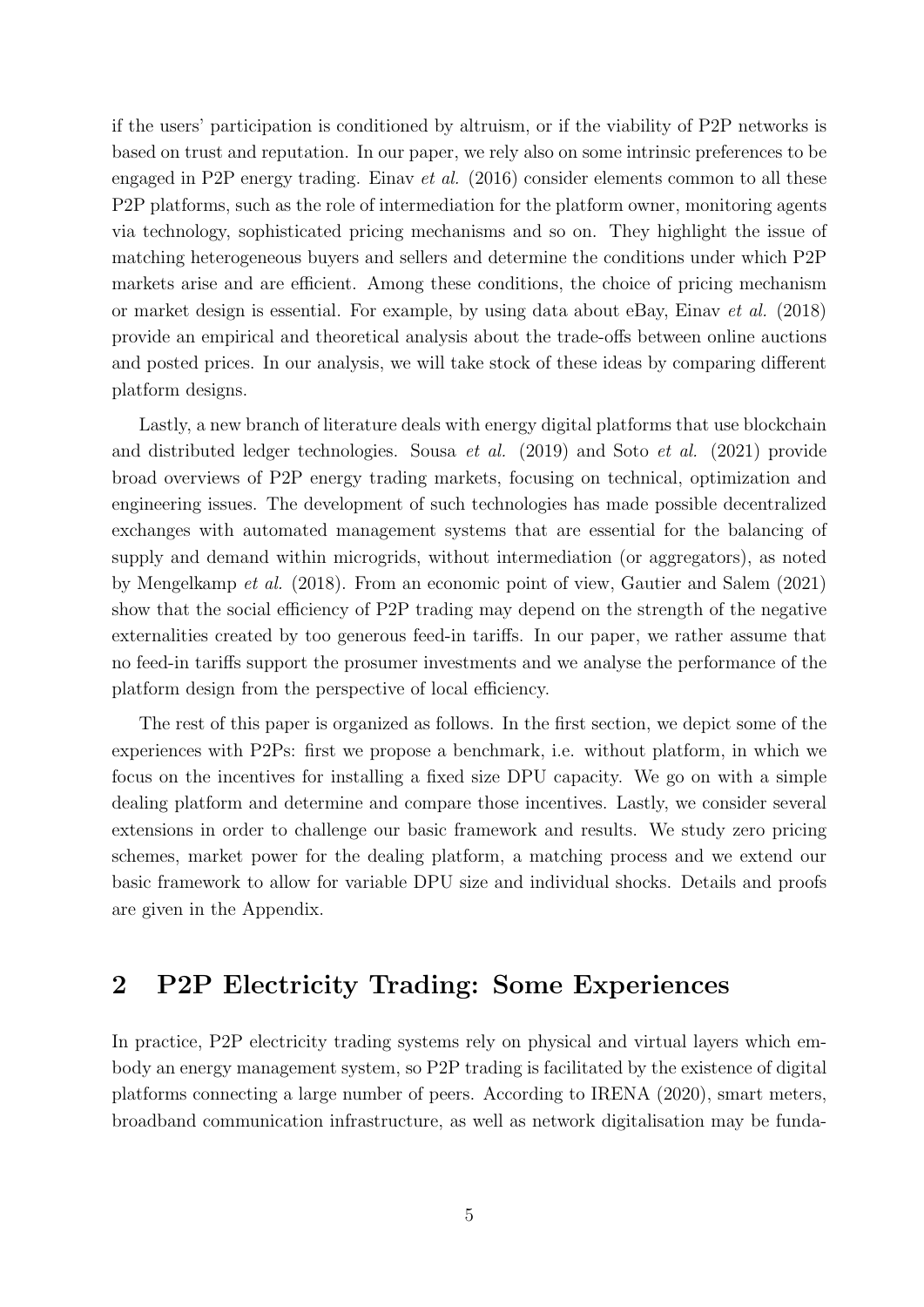mental enablers for P2P electricity trading models. As a result, they may be seen as a real opportunity for integrating these technologies into the electric system.

Several implementations of P2P energy trading systems based on platforms have been achieved in the world, and we give a brief presentation of the most significant experiences with microgrids and smart grids. A lot of papers and reports describe the technological details of these P2P trading systems, that we briefly review here.

Mainly, these are located in Europe and United States and are are supported by public research programs.<sup>4</sup> However, there are a lot of independent projects worldwide For instance, as mentioned in IRENA (2020), P2P microgrids can constitute home electrification solutions in developing countries such as Bangladesh, Malaysia and Colombia, e.g. the Transactive Energy Colombia project implemented in Medellin. The key point of these projects is to connect low-income prosumers, equipped with photovoltaic roofs, and unequipped richer consumers. In Bangladesh, the Solshare company has developed similar technological solutions based on connected objects, such as smart phones.

Zhang et al. (2017) and Soto et al. (2021) propose a comparison of several projects or start-ups based on the network size or their scope and on the information and communication technologies (hereafter ICT). Hence, as explained by Zhang *et al.* (2017), Piclo (UK), Vandebron (Netherland), SonnenCommunity (Germany) and Litchtblick Swarm Energy (Germany) have national scope, whereas Smart Watts (Germany), Yeloha Mosaic<sup>5</sup> (US) are regional. The smallest sized platforms, such as TransActive Grid/LO3 Energy (US) and Electron (UK) correspond to a local P2P market in which blockchain technology is used in order to simplify the metering and billing system (see Soto *et al.*, 2021). Some studies have shown that by trading power with peers, prosumers can achieve overall savings on their bills (up to 20% on average), such as with the German project Lition tested in 2018 (GJETC, 2020).

For Zhang et al. (2017), P2P energy trading systems are also based on three levels. The first level represents a P2P energy trading within a eco-neighborhood, as, for example, the iconic Brooklyn microgrid (TransActive Grid/LO3 Energy) or Lyon Confluence in France. The second level is characterized by trading between several microgrids (Multi-Microgrids, or so-called P2P within Cell<sup>6</sup>). This is the case for two connected microgrids, Walqa and Atenea, located in Spain, separated by 150 km.<sup>7</sup> Energy trading is also possible between them, organized around industrial laboratories of small tertiary companies. Finally, the third level corresponds to P2P among Cells (Multi-Cells). As explained by Zhang et al.

<sup>&</sup>lt;sup>4</sup>See also Gangale *et al.* (2017) for an overview of European smart grid projects.

<sup>5</sup>This project aimed to create a solar-like Airbnb, without success in the end. In Spain, Sotysolar aims to do the same.

 $6$ According Zhang *et al.* (2018), a "Cell" defines a wider area of network than a single microgrid in which a collection of DRES may operate in either grid-connected or islanded mode.

<sup>7</sup>They are included in the P2P-SmartTest R&D project, see the report available online: https://cordis.europa.eu/project/id/646469/reporting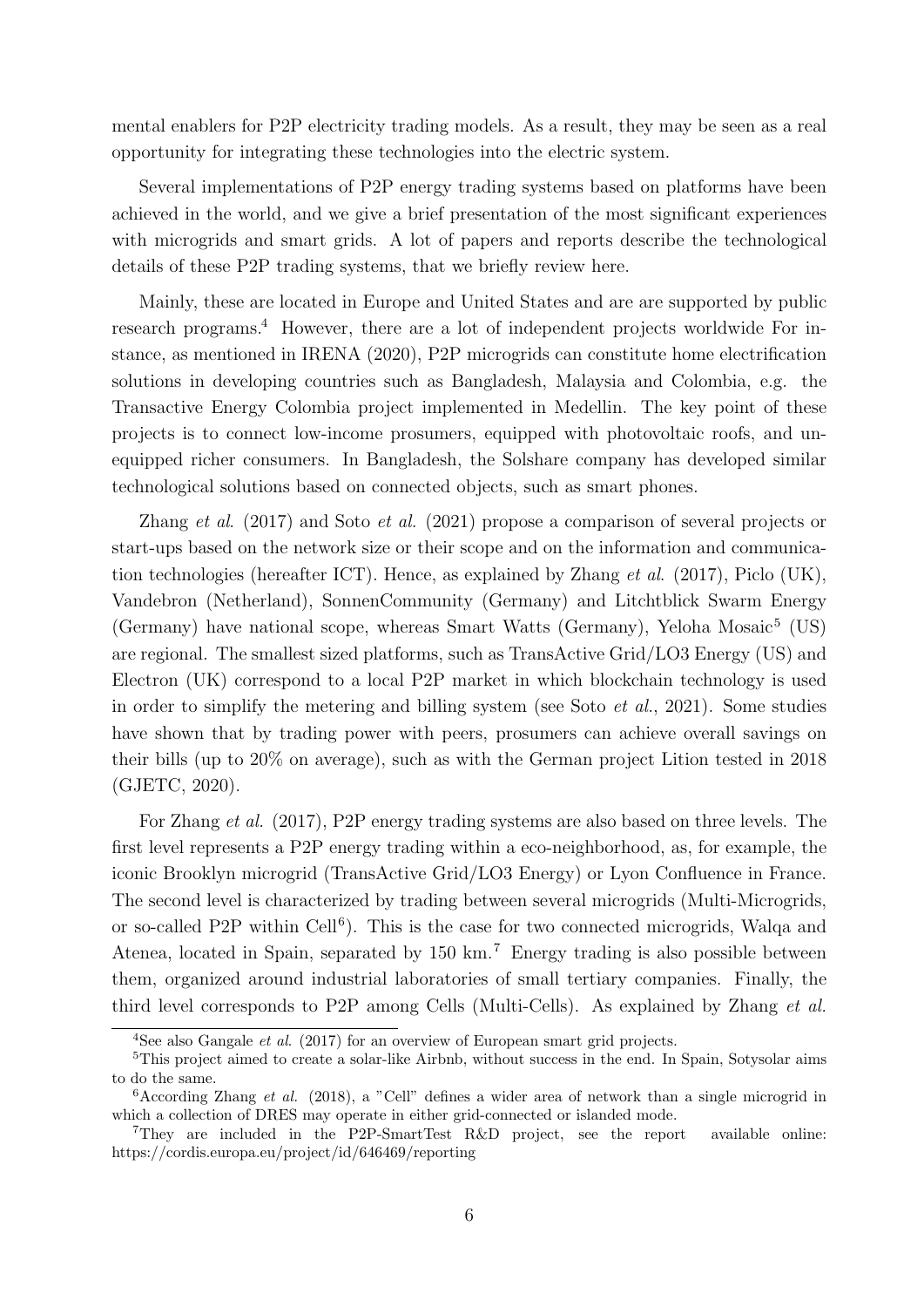(2018), Multi-Cells corresponds to a region, a large city or a metropolitan area including multiple Cells. In this case a "peer" is a microgrid, a Cell or a region that may trade with each other. The two last levels raise the question of a conducive regulatory framework allowing such interconnection, but also of the structure of the pricing scheme. The third level is mostly hypothetical at this time but may be occur in the future.

Sousa et al. (2019) classify R&D projects for P2P energy trading considering 1) the market design and business models and 2) the implementation of local control and ICT platforms for prosumers. Projects such as Enerchain, NRGcoin, and Energy Collective are most advanced along the first dimension, whereas Empower and P2P-SmartTest focus on the second. Some, such as Lumenaza (Germany), aim to cover both dimensions.

Therefore it appears from these various experiments, that research organizations, entrepreneurs, or consumers consider the implementation of P2P energy trading systems based on platforms to be significant. These experiments show that several challenges have to be taken up. From the consumers' point of view, the main issue is participation and their incentives to invest in DPU. Indeed, as illustrated by the Brooklyn microgrid project, participants developed shared values when trading within the platform and, they focused on understanding how it works. Consequently, this has impacts on network dimensioning, as Zhang et al. (2017) have shown. For research organizations, they face a technological challenge. The innovative digital technologies implementation, such as blockchain processes, and ICT infrastructures allow real-time energy exchanges. They also lead to better matches between participants. Last, from firms' and entrepreneurs' points of view, the market design of P2P trading systems and the choice of a business model are key issues. Indeed, price formation and pricing schemes (including zero pricing), metering, and billing have been essential concerns for the experiments described above. In the following, we provide an economic analysis of the relevant issues raised by the emergence of P2P energy trading systems. For that purpose, we present a model that mainly studies prosumers' participation, platform design, and matching technologies. In the next section, we detail the elements of this modeling.

# 3 Model

We now develop a simple stylized model where heterogeneous agents aim to exchange the excess energy flows they produce using renewable decentralized production units. Our main goal is to see how such P2P trading arrangements can be viable for all participants. In our model, prosumers, who are consumers and producers of energy goods, can offer these goods in competition with professionals producers (i.e. companies or local communities) and interact with possible pure consumers on a dedicated platform. In the first step, the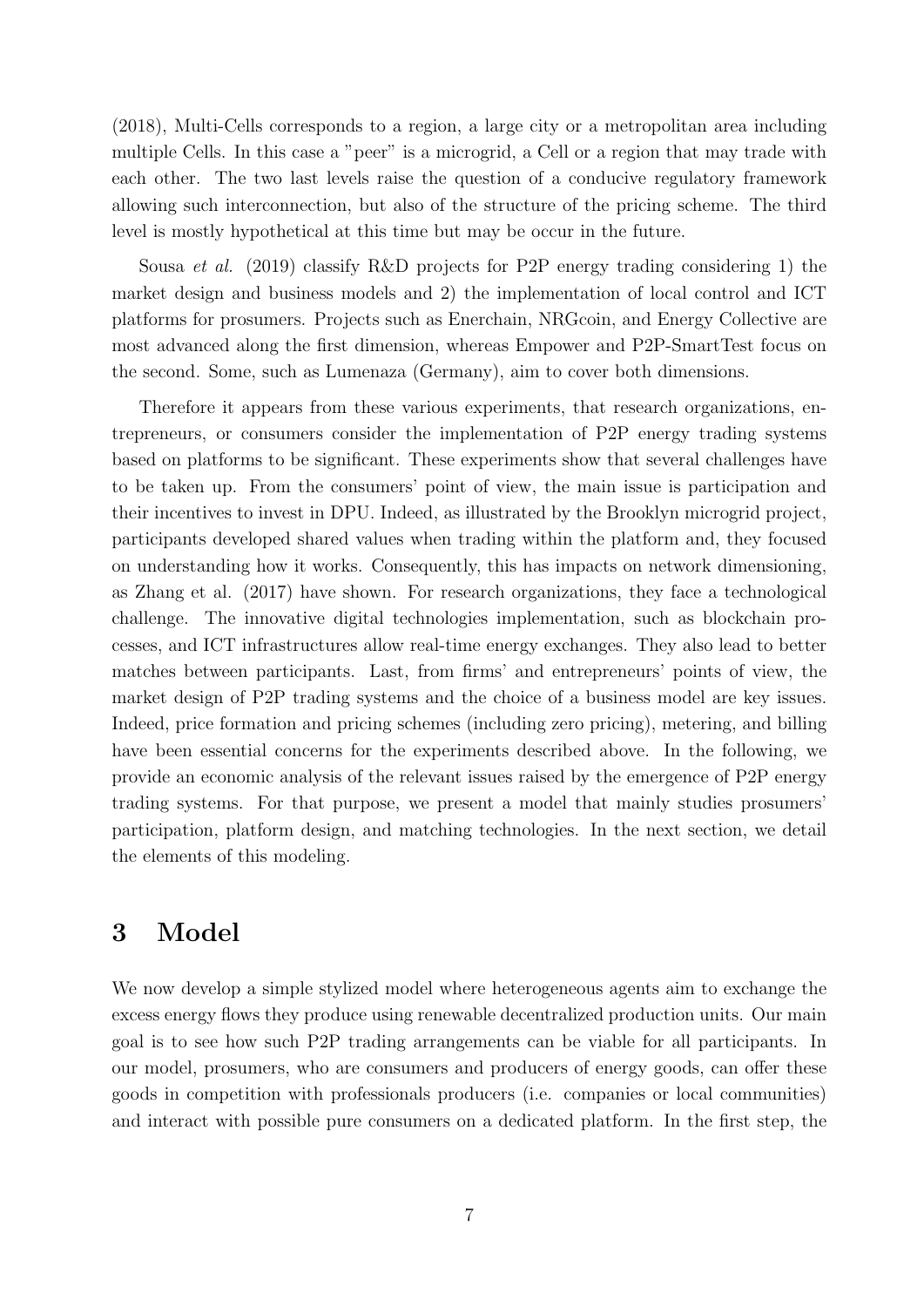platform is just considered as a dealer that purchases excess energy from some prosumers and resells it to consumers or through the central grid.

Suppose there is a mass n of agents with a load factor (state of demand) of  $\phi \in [\phi, \overline{\phi}]$ distributed according to a cdf  $G(\phi)$  where  $G'(\phi) = g(\phi)$  and  $G(\bar{\phi}) = n$ . This state describes the level of consumption they desire to achieve in all periods. This corresponds to their standard energy needs in relation to the size of the agent's household (i.e. dwelling area, number of people, installed power). We assume that the surplus derived from this baseline level of consumption is  $u(\phi)$ , where  $u(\cdot)$  is an increasing concave function.

To satisfy their needs, each agent has the choice to install or not a domestic production unit of energy, here represented by a maximal production capacity of  $q > 0$  kWp at a capacity up-front cost  $k > 0$ . We assume that q is fixed and later relax this assumption in Section 6. For example, this can be the case if the agent acquires a dwelling in a connected residential area where residential cells are standardized and so is the DPU.

With this capacity installed, an agent can be a prosumer in the sense that they can use it at will, to self-consume it or to sell it if it is possible according to the excess capacity observed at each time  $\phi - qx$ . Here, the variable qx represents the available amount of the renewable capacity q that is actually dispatchable in state  $x \in [0,1]$ ; they are distributed according to a cdf  $F(x)$ , with  $F'(x) = f(x)$ . The state of nature x represents weather conditions or the occurrence of failures, that is, all external conditions that drive the intermittency of DPUs. Then, in a given state of nature  $x$ , a prosumer with an installed a capacity q, may be either a pure consumer if  $\phi - qx \geq 0$  or a potential seller if  $\phi - qx < 0$ . For the sake of simplicity, let us assume that  $\overline{\phi} \ge q > \phi$ , which means that in favourable conditions  $(x = 1)$ , there are always some buyers (those with load factors near the upper bound  $\phi$ ) and sellers (those with small load factors near the lower bound  $\phi$ ).

Note that heterogeneity of agents is a key assumption in our analysis. Indeed in each state, without heterogeneity on load factors, all agents would be either pure consumers or pure sellers. In this case, P2P trades would be impossible and a platform would have no reason to exist.

Figure 1 depicts the heterogeneous consumption model. The sloping dotted lines represent the net consumption/production for the extremal agents, the sloping thick line is that of a given agent with a load factor  $\phi$ .

We will now describe the supply side. First, we assume that there is always a centralized professional supplier who can provide unlimited energy volumes to all agents that demand them at a given price  $a(x)$ .<sup>8</sup> This price may include the energy wholesale prices and volumetric parts of grid access tariffs. We also assume that a fixed periodic (non-volumetric) tariff  $\tau$  is charged to pure consumers served from the grid. However, as our focus is on the

<sup>8</sup>To embrace the possibilities of dynamic pricing or time-of-use pricing on the grid side, we assumed a state-dependent grid price. However, taking a constant price does not change our results.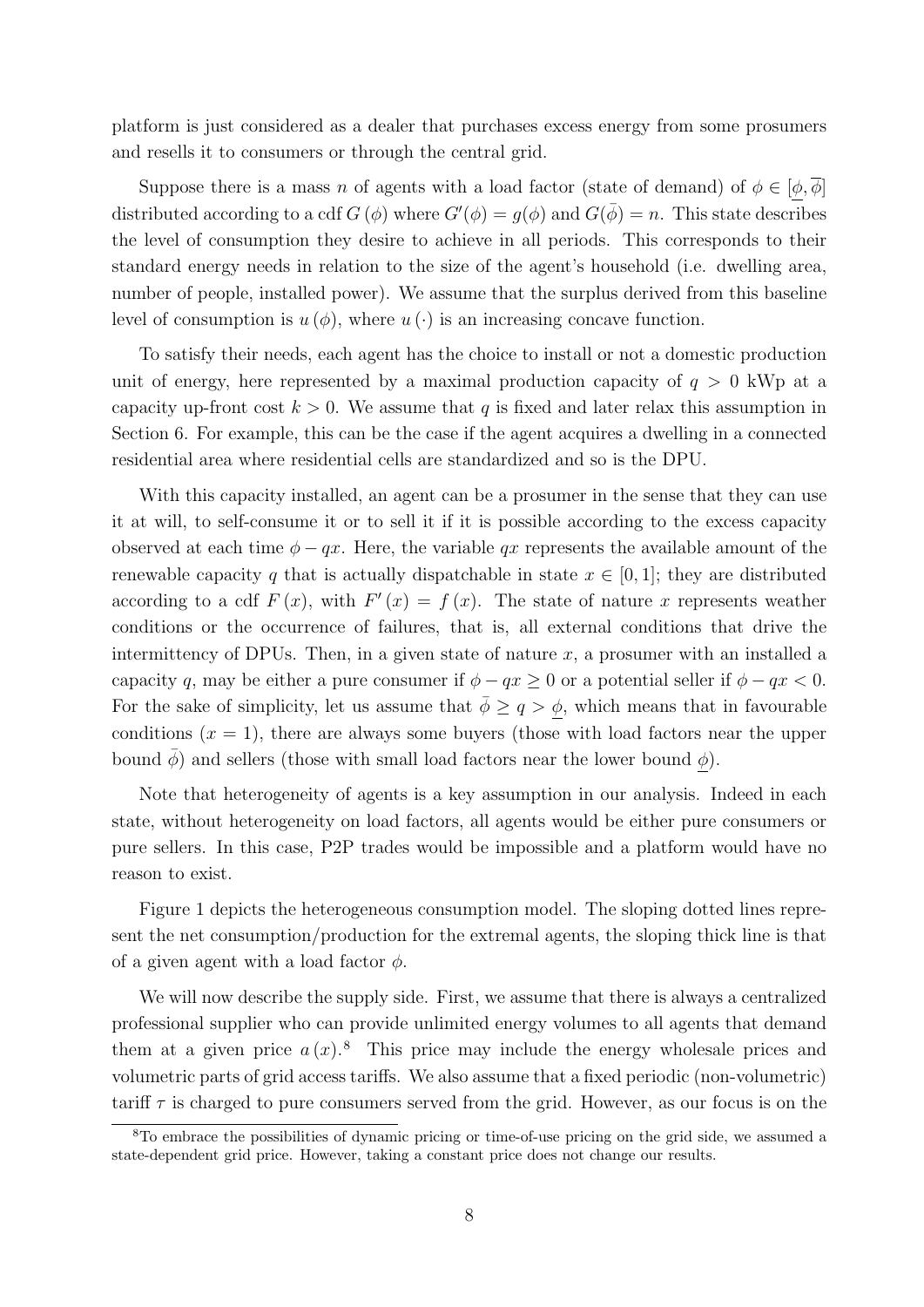

Figure 1: Net consumptions

P2P exchanges, we take the (centralized) grid to be the external supply, as, in some sense, the grid supply is the outside option for all agents, whether or not they are prosumers. Second, we analyse the viability of a dealing platform through which all prosumers may want to trade their excess/lack energy volumes in any state of nature.

The basic business model for this platform is to resell excess energy to connected consumers, or, if no internal deals are closed, to the central grid. We assume that the platform cannot affect the price  $a(x)$ , based on the wholesale market price and access tariffs, so the platform cannot make profits on this external side. We denote by  $p(x) \geq 0$  the platform purchase price and  $r(x) \geq 0$  the platform selling price.<sup>9</sup> Then if agent  $\phi$  is a consumer in state x, they will have to pay an amount  $p(x)$  ( $\phi - qx$ ) ≥ 0 if purchasing the needed energy through the platform. In contrast, if this agent is a seller in state  $x$ , a profit of  $r(x)$   $(qx - \phi) \geq 0$  will be received if selling their excess energy through the platform. We also assume that agents participating in the platform have an intrinsic preference for being served through this channel, which is represented by a parameter  $\delta \geq 0$ . For instance it represents the surplus of being in sharing relationships with identified agents (neighbours, flatmates, members of an dedicated association). This parameter can be identified with a social value or altruism of belonging to a group or community. It also represents a part of the surplus from avoiding power cuts due to outdated or flawed distribution grids, or the reduction compared to the costs of transactions with the professional suppliers. It can also

<sup>&</sup>lt;sup>9</sup>In such a model with vertical differentiation for participating in the platform, negative prices would be possible. However, we assume that faced with a negative price, a seller does not trade.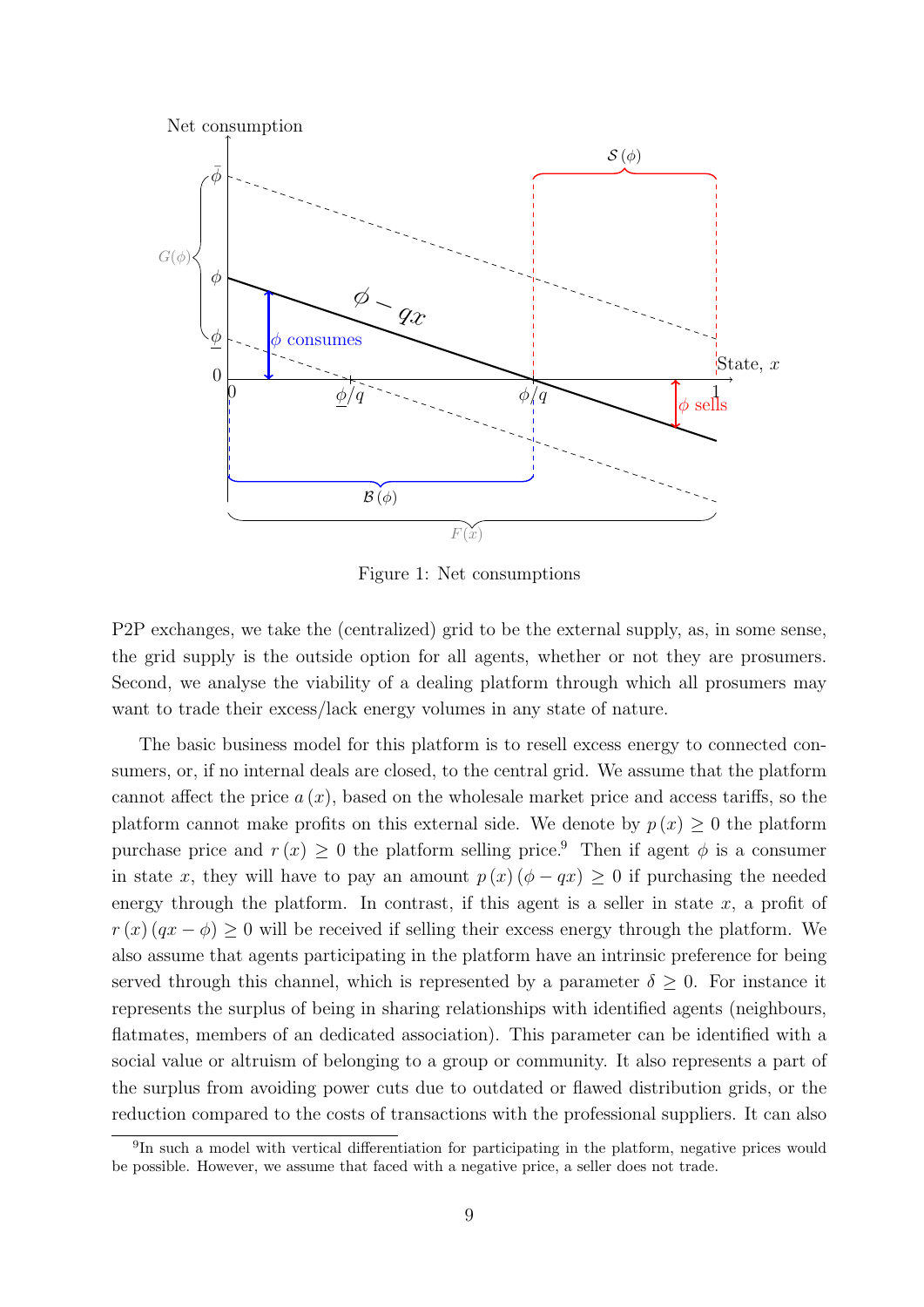be related to the gain from some ancillary local or specific services provided by the platform that are valuable to the connected consumers. Furthermore, it can be alternatively assimilated to the environmental preference of an agent who produces with residential renewable sources (i.e. "fossil fuel freedom").

As a result, an agent fulfilling their needs through the local channel or the platform derives an utility of  $u(\phi + \delta)$ . So for an agent with a load factor  $\phi$ , the utility from trading through the platform in state  $x$  is

$$
U(\phi, x, q) = \begin{cases} u(\phi + \delta) - p(x)(\phi - qx) & \text{if } \phi \ge qx \\ u(\phi + \delta) + r(x)(qx - \phi) & \phi < qx \end{cases}
$$

The utility from trading through using the grid is

$$
\underline{U}(\phi, x, q) = \begin{cases} u(\phi) - a(x)(\phi - qx) - \tau & \phi \ge qx \\ u(\phi) + a(x)(qx - \phi) - \tau & \text{if } \phi < qx \\ u(\phi) - a(x)\phi - \tau & q = 0 \end{cases}
$$

So for each x, there may exist a  $\hat{\phi}_x = qx$  such that the agent is a pure self-consumer (if  $x > 0$ ).

### 4 No platform

Consider first the common situation in which there is not platform. The central grid is viewed as an aggregator that purchases or sells energy at a given price  $a(x)$ . The only decision for each agent is to install or not the DPU capacity q at cost k. A prosumer  $\phi$ installs the DPU if (expectations are taken over  $x$ ):

$$
\mathbb{E}[U_0] - k \ge \mathbb{E}[U|q = 0] = u(\phi) - \mathbb{E}[a(x)\phi] - \tau
$$

where

$$
\mathbb{E}\left[U_0\right] = u\left(\phi\right) - \mathbb{E}_{\mathcal{B}(\phi)}\left[a\left(x\right)\left(\phi - qx\right)\right] + \mathbb{E}_{\mathcal{S}(\phi)}\left[a\left(x\right)\left(qx - \phi\right)\right] - \tau \tag{1}
$$

and

$$
\mathcal{B}(\phi) = \{x \in [0, 1] : 0 \le x \le \phi/q\}
$$
  

$$
\mathcal{S}(\phi) = \{x \in [0, 1] : 1 \ge x \ge \phi/q\}
$$

which are the set of states of nature in which the prosumer  $\phi$  is a buyer, respectively, a seller. Note that  $\mathcal{S}(\phi)$  may be eventually *empty*, as for instance when  $\phi = \bar{\phi}$ ,  $x \le 1 < \bar{\phi}/q$ . In Figure 1, both sets are depicted.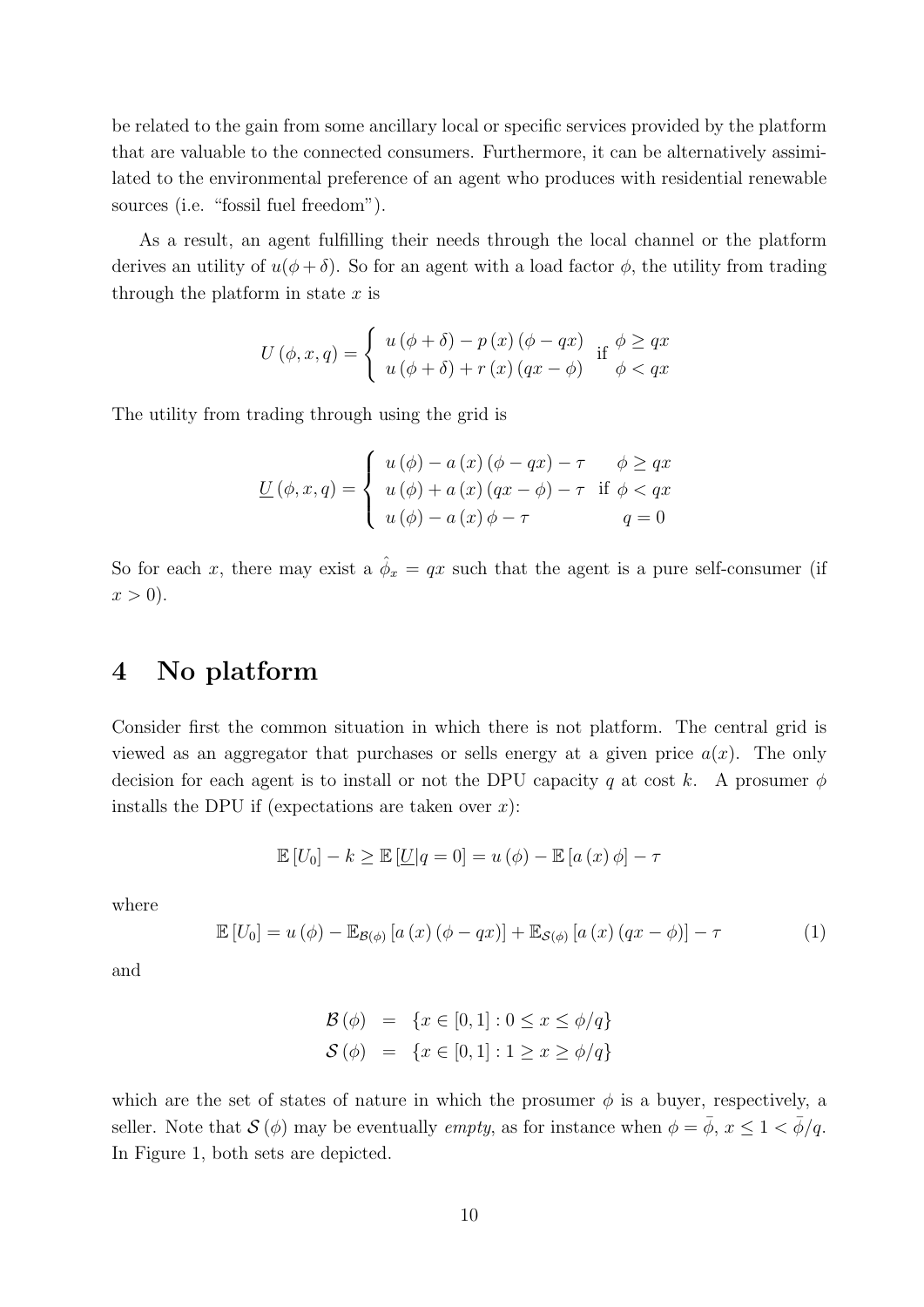Looking for the indifferent prosumer  $\phi_0$  such that  $\mathbb{E}[U_0] = \mathbb{E}[U|q = 0]$ , we have

$$
\phi_0: q\mathbb{E}\left[a\left(x\right)x\right]-k=0
$$

which does not depend on the value of  $\phi$ . As a result, with no platform, the amount  $I_0 = \max\{q \mathbb{E}[a(x) x] - k, 0\}$  is the gain from installing the DPU. It represents the incentives to invest in DPU for agent  $\phi$ . Thus, the indifferent prosumer  $\phi_0 = \bar{\phi}$  if  $q \mathbb{E}[a(x) x] < k$  and  $\phi_0 = \phi$  if  $q \mathbb{E}[a(x) x] > k$ .

**Lemma 1** With no platform, all agents are prosumers and install capacity  $q > 0$  iff  $q\mathbb{E}[a(x) x] > k$ , and there are no prosumers otherwise.

The result in this lemma is just the cost–benefit trade-off for each prosumer. On the one hand, the amount  $q \mathbb{E}[a(x) x]$  represents the opportunity benefits of the grid purchase cost savings expected for a prosumer  $\phi$  that had installed capacity to the amount of q. On the other hand,  $k$  is the fixed expenditure to have access to this capacity. As a result, a prosumer actually invests in this capacity if this benefit outweighs the cost. Moreover, as these cost savings are independent of the load factor  $\phi$ , then either all agents are prosumers or else all are pure consumers.

### 5 Simple dealing platform

A dealing platform has the ability to identify the supplies of the prosumers and their demands and ensure their equilibrium. In the context of an electricity system, the platform is also an aggregator that dispatches the power within the local grid and towards the central grid. It can purchase prosumers' supplies, if any, at the price  $r(x) \geq 0$  in state x and resell these electricity flows to connected consumers at the price  $p(x) \geq 0$ .

The objective of the platform can be profit-oriented or welfare maximizing. To start with, let us suppose that the platform has a local welfare objective.<sup>10</sup> Indeed a first step, one could imagine that in the future "turnkey digital technologies" and ready-made microgrids<sup>11</sup> may be quite easily installed by energy communities. In that sense, up the installation cost, the trading platform could be socially managed and zero-pricing be even desired by users.

So if in state x, the total supply to the platform in order to be resold within is  $S(r(x))$ , it must match the total demand  $D(p(x))$  from prosumers that are in lack of power with

 $10$ Alternatively, one could argue that, due to the technicality dimension of microgrids technology which may involves costly investments, the dealing platform would be a for profit organization. This for-profit configuration is treated in section 6.

<sup>11</sup>For instance Howland (2021) reports that in Nebraska, Lincoln Electric System, a power utility, has set up a microgrid with up to 29 MW of load at near-zero cost.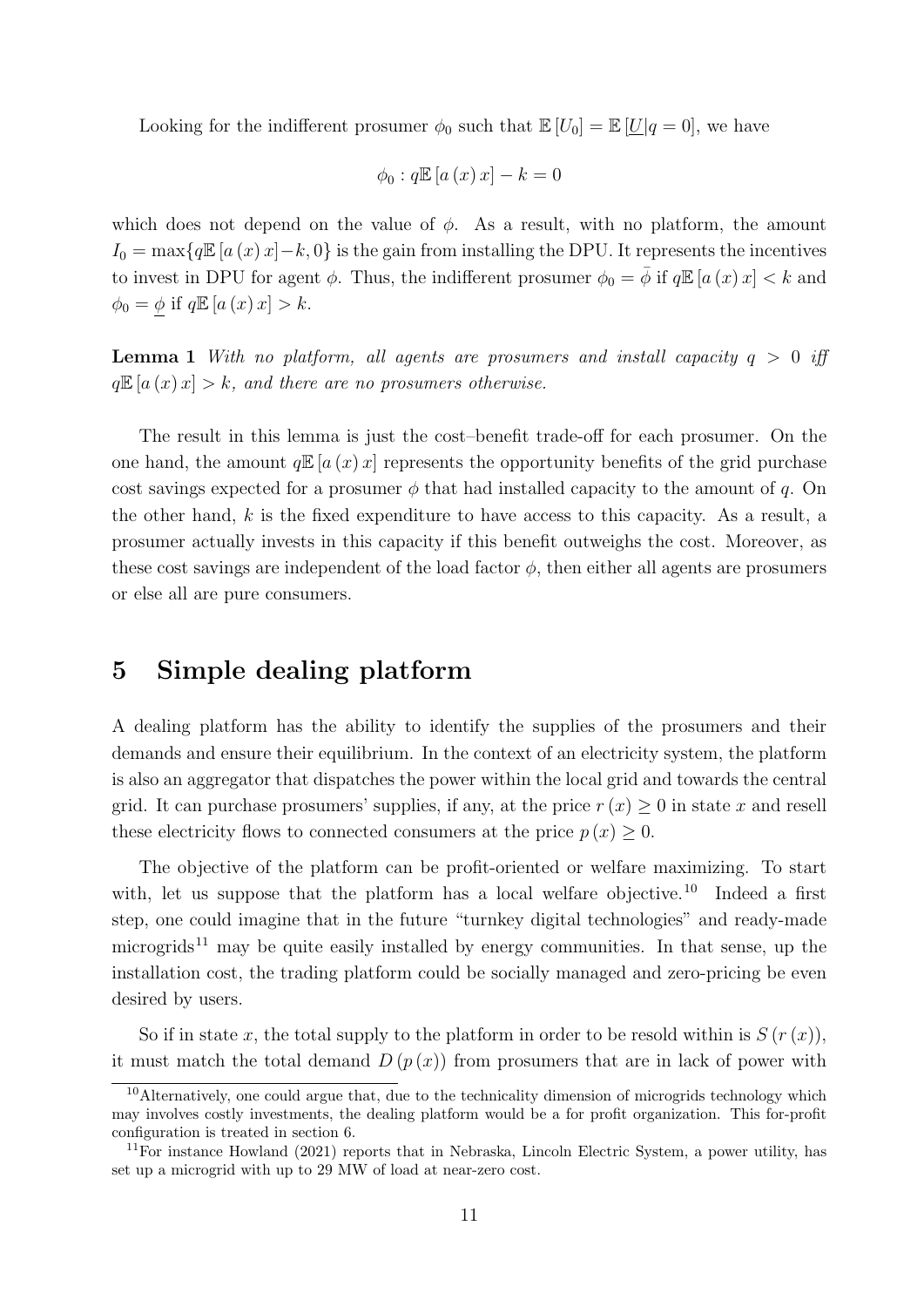regard to their domestic production at that state. However, some agents may prefer not to purchase or resell to the platform but to the grid. The platform cannot make money from them.

Demand and supply to the dealing platform The platform will implement choices that are individually preferable for each participants. So agent  $\phi$  will be consumer within the platform if they prefer to purchase the energy needed or to sell the energy in excess in some state  $x$ , to the platform whereas to the grid.

Concerning purchases, that is for agents such that  $\phi \geq qx$ , this implies  $U(\phi, x, q) \geq$  $\underline{U}(\phi, x, q)$  and writes (omitting the argument x)

$$
u(\phi + \delta) - p(\phi - qx) \ge u(\phi) - a(\phi - qx) - \tau
$$

put differently:

$$
\Delta(\phi) = u(\phi + \delta) - u(\phi) + \tau \ge (p - a)(\phi - qx) \tag{2}
$$

Here  $\Delta(\phi)$  represents the direct periodic gains for a prosumer both from being connected to the community through the platform and also due to saving from the fixed access costs. Note that  $\Delta'(\phi) < 0$  by concavity of u.

This implies that if  $p > a$ , some buyers prefer to purchase their electricity from the grid. Only those who have a load factor lower than a certain level, denoted  $\beta(p)$ , will consume their electricity within the platform. This load factor level  $\beta(p)$  represents the indifferent buyer from purchasing from the platform or from the grid, using (2) it is defined as  $\Delta(\beta(p)) = (p - a)(\beta(p) - qx)$ . This is the highest load value for which the pricesensitive platform demand, denoted  $d(p)$ , <sup>12</sup> peaks at a given price p. So there exists a floor price level  $\underline{p} > a$  such that all buyers prefer the platform i.e.  $\beta(\underline{p}) = \overline{\phi}$  and then  $d(\underline{p}) = \overline{d}$ , the highest potential demand in state x. Hence if  $p \leq a$ , the platform purchase price is so low that all potential buyers in state  $x$  always prefer to purchase their electricity among peers, the demand becomes rigid and equals  $\overline{d}$ . Then the aggregate demand at state x can be written as:

$$
D(p) = \begin{cases} \bar{d} & \text{if } p \leq \underline{p} \\ d(p) & p > \underline{p} \end{cases}
$$
 (3)

The determination of the platform supply is done in the same spirit but for agents such that  $\phi \le qx$ . Then, if  $r < a$ , some sellers prefer to sell their electricity to the grid. Only those who have a load factor greater than a level  $\sigma(r)$  will sell their electricity in excess to the platform. Here  $\sigma(r)$  represents the indifferent seller from selling to the platform or to the grid, defined as  $\Delta(\sigma(r)) = (a-r)(qx - \sigma(r))$ . As a result, the price-sensitive platform supply, denoted  $s(r)$ , peaks at when  $\phi = \sigma(r)$ , at a given price r. So there exists a ceiling

<sup>12</sup>More details are provided in the Appendix.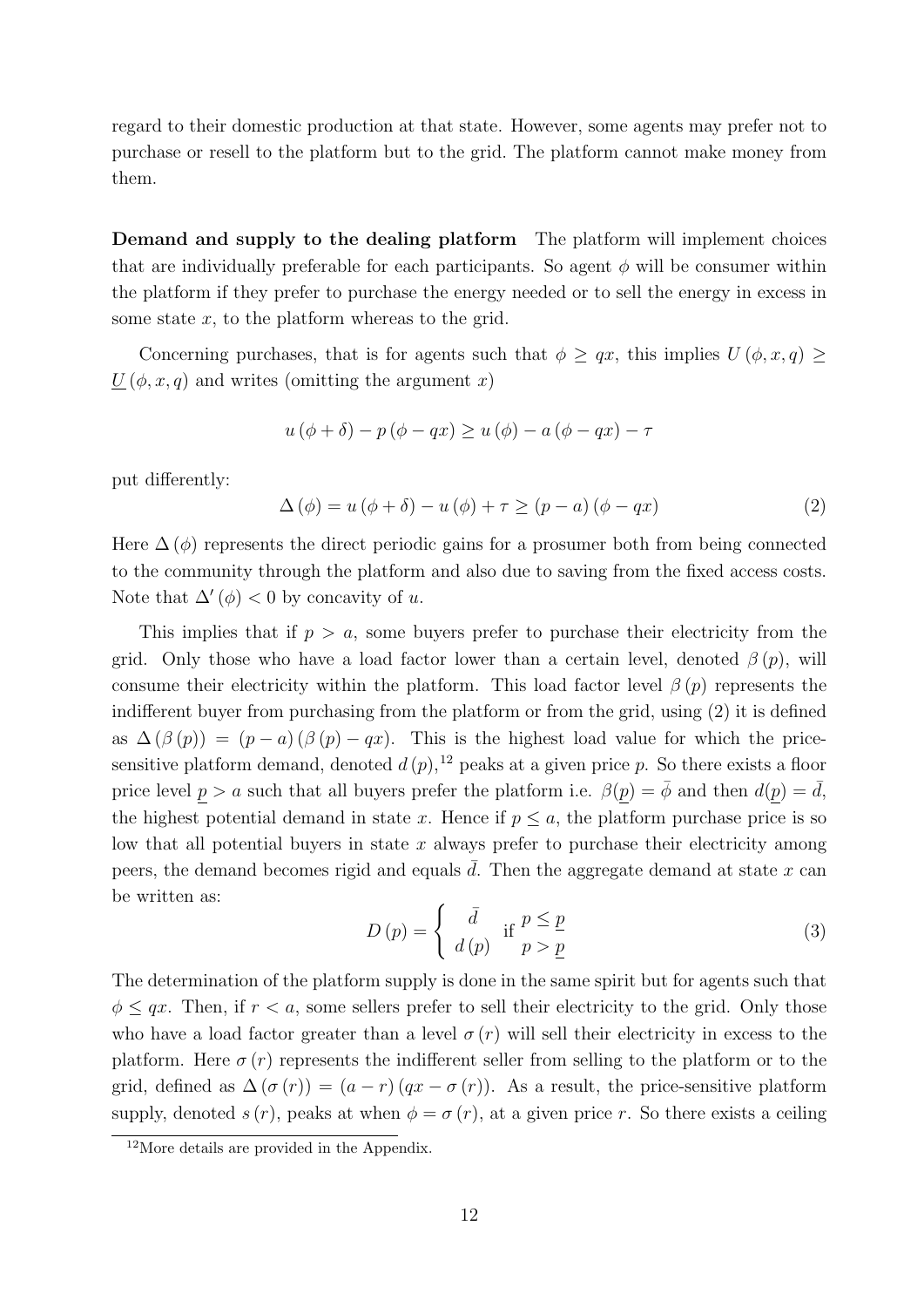price level  $\bar{r} < a$  such that all sellers prefer the platform, i.e.,  $\sigma(\bar{r}) = \phi$  and  $s(\bar{r}) = \bar{s}$ . If  $r > a$ , all sellers always prefer the platform and the supply is always rigid and equals  $\overline{s}$ . Then the aggregate supply at state  $x$  is such that

$$
S(r) = \begin{cases} \overline{s} & \text{if } r \ge \overline{r} \\ s(r) & r < \overline{r} \end{cases}
$$
 (4)

Market clearing and platform pricing In some state,  $x > \phi/q$ , it may exist platform exchanges in the sense that the above demand and supply may meet. The market clearing prices are then a couple which balances demand and supply on the platform:

$$
(p,r):D(p)=S(r)
$$

As the grid is a default option, the non served demands and supplies through the platform are served by the central grid. As a result, in any time, all energy flows are balanced. Let us now assume that, for each state, the platform chooses the prices  $(p, r)$  that maximize the total welfare of participants. This welfare is just the sum of prosumer' surpluses and the dealer's profit:

$$
W(x) = \int_{\underline{\phi}}^{\overline{\phi}} U(\phi, x, q) dG + \pi(x) = \int_{\sigma(r)}^{\beta(p)} u(\phi + \delta) dG
$$

subject to  $D(p) = S(r)$  and where  $\pi(x) = pD(p) - rS(r)$  is the platform's profit. This leads to corner solutions<sup>13</sup> as depicted in the following Lemma, where  $\hat{x} = \frac{\mathbb{E}[\phi]}{ng}$  $\frac{\mathfrak{g}[\phi]}{nq}.$ 

**Lemma 2** Optimal prices  $(p^*, r^*)$  are such that

- 1.  $r^* = \overline{r}$  and  $p^* > p$  whenever  $\overline{s} < \overline{d}$  that is for  $x < \hat{x}$ ,
- 2.  $p^* = p$  and  $r^* \leq \overline{r}$  whenever  $\overline{s} \geq \overline{d}$  that is for  $x \geq \hat{x}$ .
- 3. and  $p^* > a > r^*$  for all x

In unfavourable conditions of availability, i.e.  $x$  low, the aggregate demand to the platform is structurally high and the supply low, so the selling price is set at least to its maximum value<sup>14</sup> in order to attract all sellers to the platform. As a result, the demand price is the one that just clears the market. In favourable conditions of availability, i.e.

<sup>&</sup>lt;sup>13</sup>Indeed, there are multiple solutions as they are depicted in the proof in the Appendix. We pick down the less favourable for prosumers in order to give as little chance as possible to the platform to dominate and not to favor the platform situation in an artificial way. However, if we chose others prices further results are unchanged.

<sup>&</sup>lt;sup>14</sup>This is also equivalent is terms of demands or supplies to set alternatively the price equal to  $a(x)$  or lower. But it is not in terms of net welfare as the platform generates a additional utility.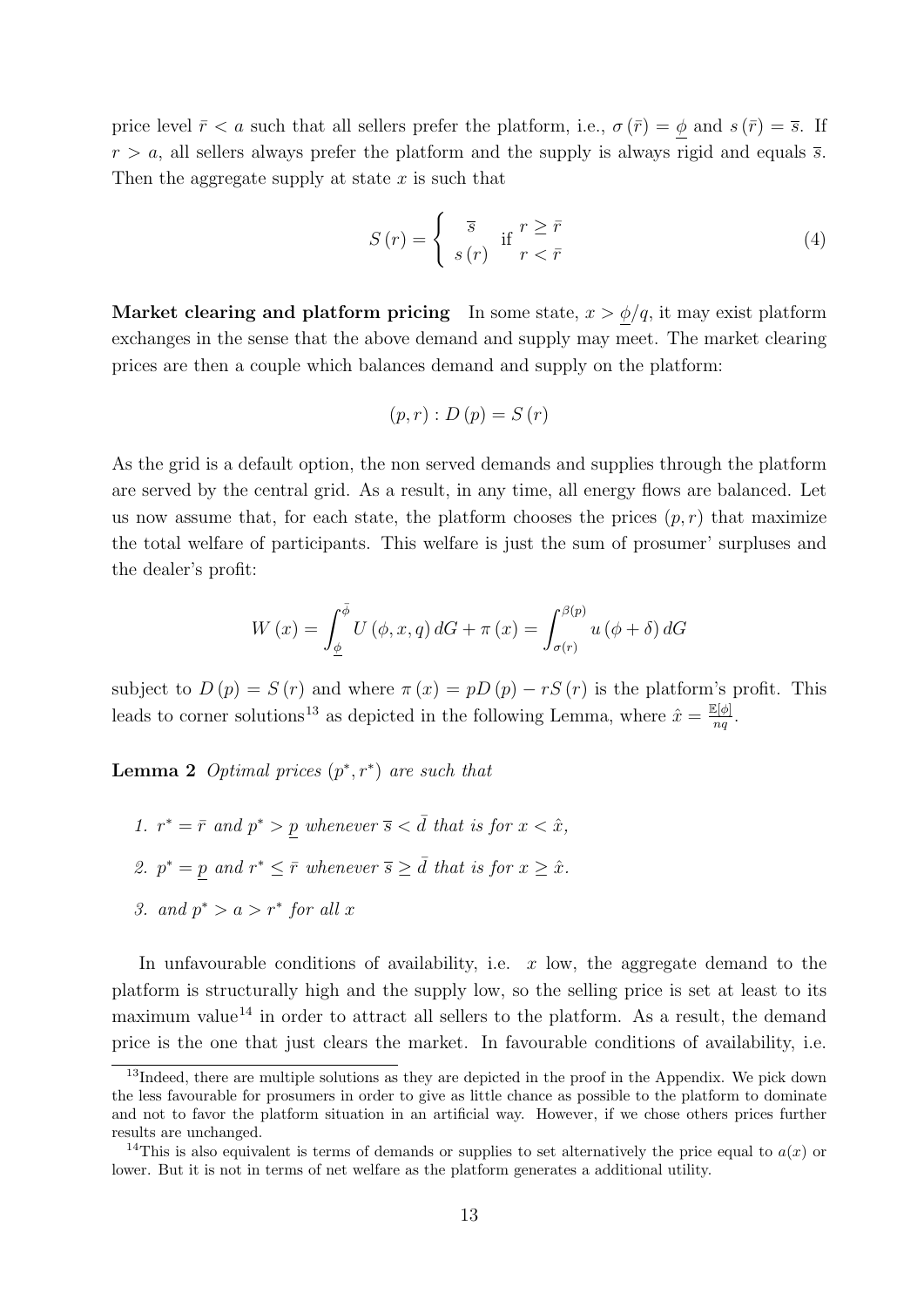$x$  high, the aggregate supply to the platform is structurally high and the demand low, so the demand price is set at its minimum value to push possible local buyers to be active on the platform. As a result, the selling price just clears the market.<sup>15</sup> The optimal market



Figure 2: Market clearing

clearing is depicted in Figure 2. These optimal equilibrium prices put the agent in a trade set representing the states of nature in which the prosumer  $\phi$  is a buyer from the grid  $(\mathcal{B}^G)$ and from the platform  $(\mathcal{B}^P)$ , a seller to the platform  $(\mathcal{S}^P)$  and as well as a seller to the grid  $(\mathcal{S}^G)$ . They write<sup>16</sup>

$$
\mathcal{B}^G = \{x \in [0, 1] : x \le \xi_b(\phi)\}\
$$
  

$$
\mathcal{B}^P = \{x \in [0, 1] : \xi_b(\phi) \le x \le \phi/q\}\
$$
  

$$
\mathcal{S}^P = \{x \in [0, 1] : \xi_s(\phi) \ge x \ge \phi/q\}\
$$
  

$$
\mathcal{S}^G = \{x \in [0, 1] : x \ge \xi_s(\phi)\}\
$$

<sup>&</sup>lt;sup>15</sup>One might expect there to be a cost associated with managing the platform, and this cost would be increasing and convex in the number of suppliers and consumers on the platform (there would be a need for huge servers). However, if platforms are ICT based, at least for microgrids those costs may be negligible. Nevertheless, if we introduce such a cost, the optimal pricing is now changed in such a way that the prices are now interior:  $p^* > p > a > \bar{r} > r^*$ . In the end, this does not much change Proposition 1 as this create the same effect on prices as the for-profit platform described in Section 6.

<sup>&</sup>lt;sup>16</sup>These sets could be further subdivided to take into account the pricing structure of the platform, as is shown is Figure 3.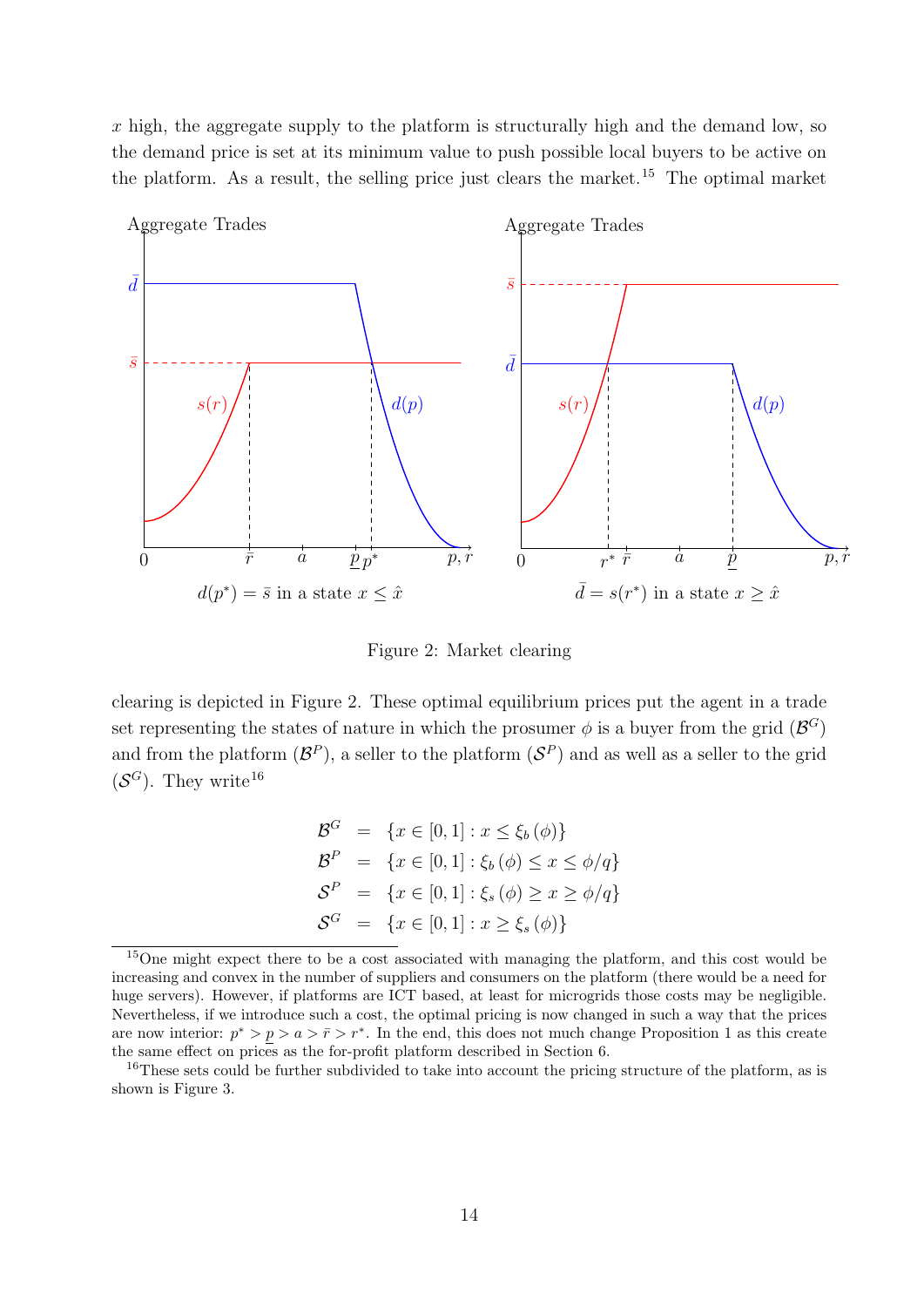and when<sup>17</sup>  $x = \xi_b(\phi) : \beta(p^*) = \phi$  and  $x = \xi_s(\phi) : \sigma(r^*) = \phi$ . Note by definition that  $\xi_b(\bar{\phi}) = \xi_s(\phi) = \frac{\mathbb{E}[\phi]}{na}$  $\frac{\partial[\phi]}{nq}$  as when  $\beta(p^*) = \bar{\phi}$  and  $\sigma(p^*) = \underline{\phi}$  then  $\bar{d} = \bar{s}$ , which occurs when  $\hat{x} = \frac{\mathbb{E}[\phi]}{n g}$  $\frac{\partial[\phi]}{nq}$ . Figure 3 represents the equilibrium trade sets in the  $(\phi, x)$  plane, where red/blue areas are such that agents buy/sell on the platform. We see that for a given state of intermittency (a given point on the x-axis), depending on their load profile  $\phi$ , a prosumer may be a seller on the platform (red hatched area) or to the grid (grey hatched area on the right), or may be a buyer on the platform (blue hatched area) or to the grid (grey hatched area on the left).



Figure 3: Trade regions

Incentives to install DPU Now, we analyse the incentives to install DPU created by the existence of the exchange platform. For an agent  $\phi$ , the expected surplus from participating in the platform is then

$$
\mathbb{E}[U] = u(\phi) - \mathbb{E}_{\mathcal{B}^G} [a(\phi - qx)] + \mathbb{E}_{\mathcal{B}^P} [\Delta(\phi) - p^*(\phi - qx)]
$$
  
 
$$
+ \mathbb{E}_{\mathcal{S}^P} [\Delta(\phi) + r^*(qx - \phi)] + \mathbb{E}_{\mathcal{S}^G} [a(qx - \phi)] \tag{5}
$$

<sup>&</sup>lt;sup>17</sup>Indeed we always have  $\xi_b(\phi) \leq \phi/q$  as  $\xi_b(\phi) = \frac{\phi}{q} - \frac{\Delta(\phi)}{q(p^*-a)} < \phi/q$ , identically for  $\xi_s(\phi)$ , when  $\xi_s(\phi) \geq \phi/q$ . Moreover they are both increasing in  $\phi$ .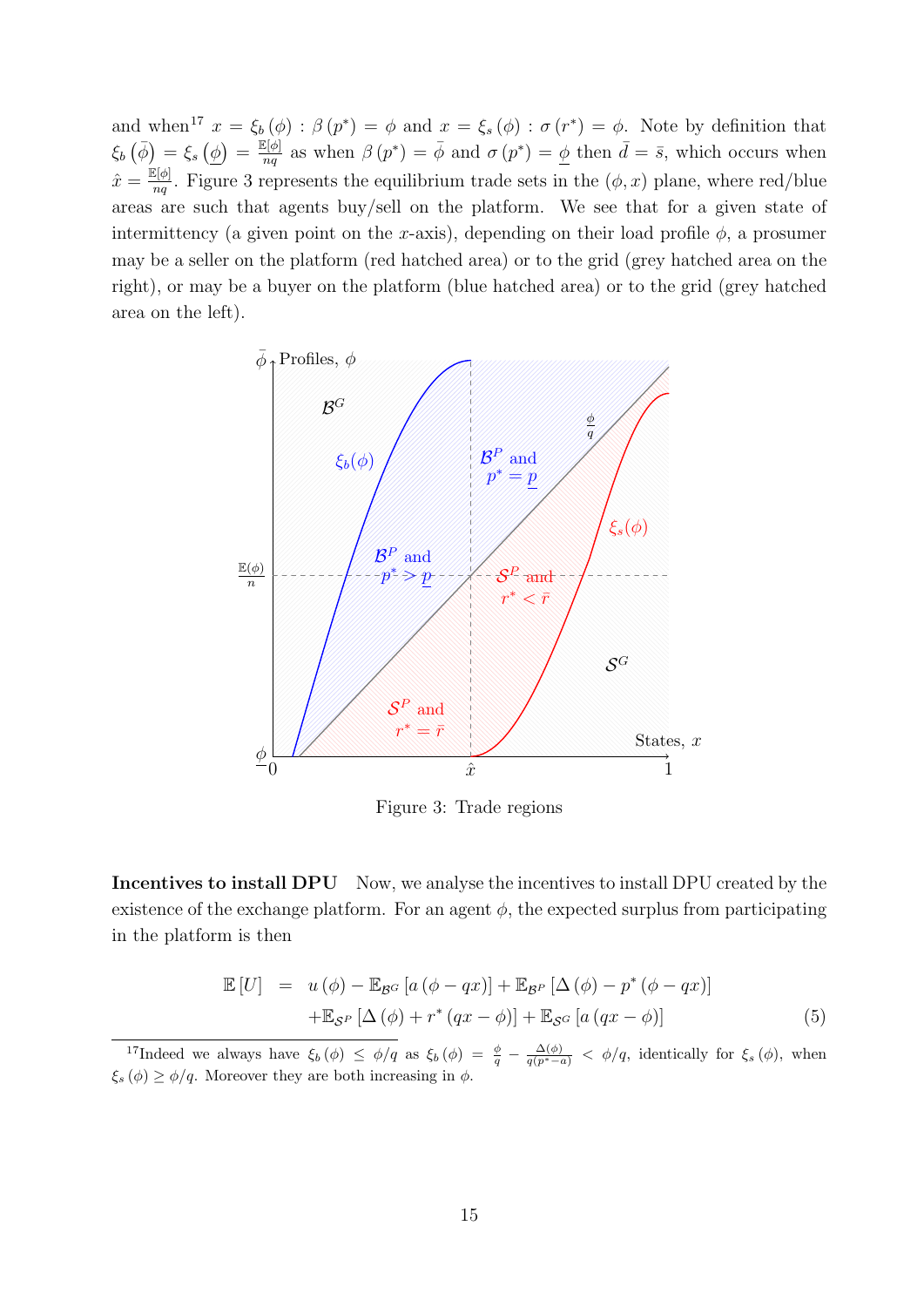Actually an agent installs capacity q when  $\mathbb{E}[U] - k \geq [U] - 0$  and looking for the indifferent prosumer  $\phi^*$  such that  $\mathbb{E}[U] - k = u(\phi) - \mathbb{E}[a\phi]$ . Rearranging the terms, this leads to the equality

$$
\mathbb{E}[U] - k - (u(\phi^*) - \mathbb{E}[a\phi^*]) = q\mathbb{E}[ax] - k
$$
  
 
$$
+ \mathbb{E}_{\mathcal{B}^P}[\Delta(\phi^*) - (p^* - a)(\phi^* - qx)]
$$
  
 
$$
+ \mathbb{E}_{\mathcal{S}^P}[\Delta(\phi^*) + (r^* - a)(qx - \phi^*)] = 0.
$$

First, we now see that in general, not all consumers are willing to participate in the platform and install DPU. Indeed, we see that the load factor now is involved in the decision. Here the amount,  $I_P(\phi) = \max{\mathbb{E}[U] - k - (u(\phi) - \mathbb{E}[a\phi])}$ , 0} represents the incentives to invest in DPU for agent  $\phi$ . However, assume that  $q\mathbb{E}[ax] = k - \varepsilon$ , so that no agent would be a prosumer in the benchmark case (without platform). Then in that case we see that no agent is worse off for being a prosumer connected to the platform, as

$$
\mathbb{E}\left[U\right] - \left(u\left(\phi\right) - \mathbb{E}\left[a\phi\right]\right) = \mathbb{E}_{\mathcal{B}^P}\left[\Delta\left(\phi\right) - \left(p^* - a\right)\left(\phi - qx\right)\right] + \mathbb{E}_{\mathcal{S}^P}\left[\Delta\left(\phi\right) + \left(r^* - a\right)\left(qx - \phi\right)\right] \ge 0\tag{6}
$$

Indeed, depending on the price levels, mainly if the spread  $p^* - r^*$  is large, the sets  $\mathcal{B}^F$ and  $S<sup>P</sup>$  may be empty and the agents are in the same conditions as in the no platform case. But when the sets  $\mathcal{B}^P$  and  $\mathcal{S}^p$  are not empty, for an agent with a load factor  $\phi$ , both terms on the RHS of (6) are not negative. So for these states of nature, an agent with a load factor  $\phi$  has a greater surplus trading with peers on the platform than with the grid. so (6) holds.

Assume now that  $q\mathbb{E}[ax] > k$ , so that all agents install a DPU without a platform. They have an incentive to invest as long as  $I_0 = q \mathbb{E}[ax] - k > 0$ . However, when connected to the platform,  $I_P(\phi)$  is never less than  $I_0$  as  $I_P(\phi) = I_0 + \mathbb{E}[U] - (u(\phi) - \mathbb{E}[a\phi])$  and (6) holds. The following proposition sums up the previous discussion.

**Proposition 1** If all agents would install a DPU if there were not platform, then they will not be worse off if a dealing platform is active. They will also invest in DPU in this case.

Even if the energy prices are less favourable, the intrinsic and differentiated services provided by the platform (safer distribution, local trades, traceability or just sharing renewable sources) as well as the grid cost savings, lead some prosumers to use the platform to trade their domestic production. The intuition that drives Proposition 1 is that on top of the cost–benefit trade-off for any prosumer to install the DPU (being a trader on the platform or not), there are now further gains and costs to participating in P2P trading for some agents. These gains come from the intrinsic values of participation and grid cost savings. The costs are market based: the prices on the platform for purchasing or selling electricity are less favourable than those from the grid. However, installing a DPU for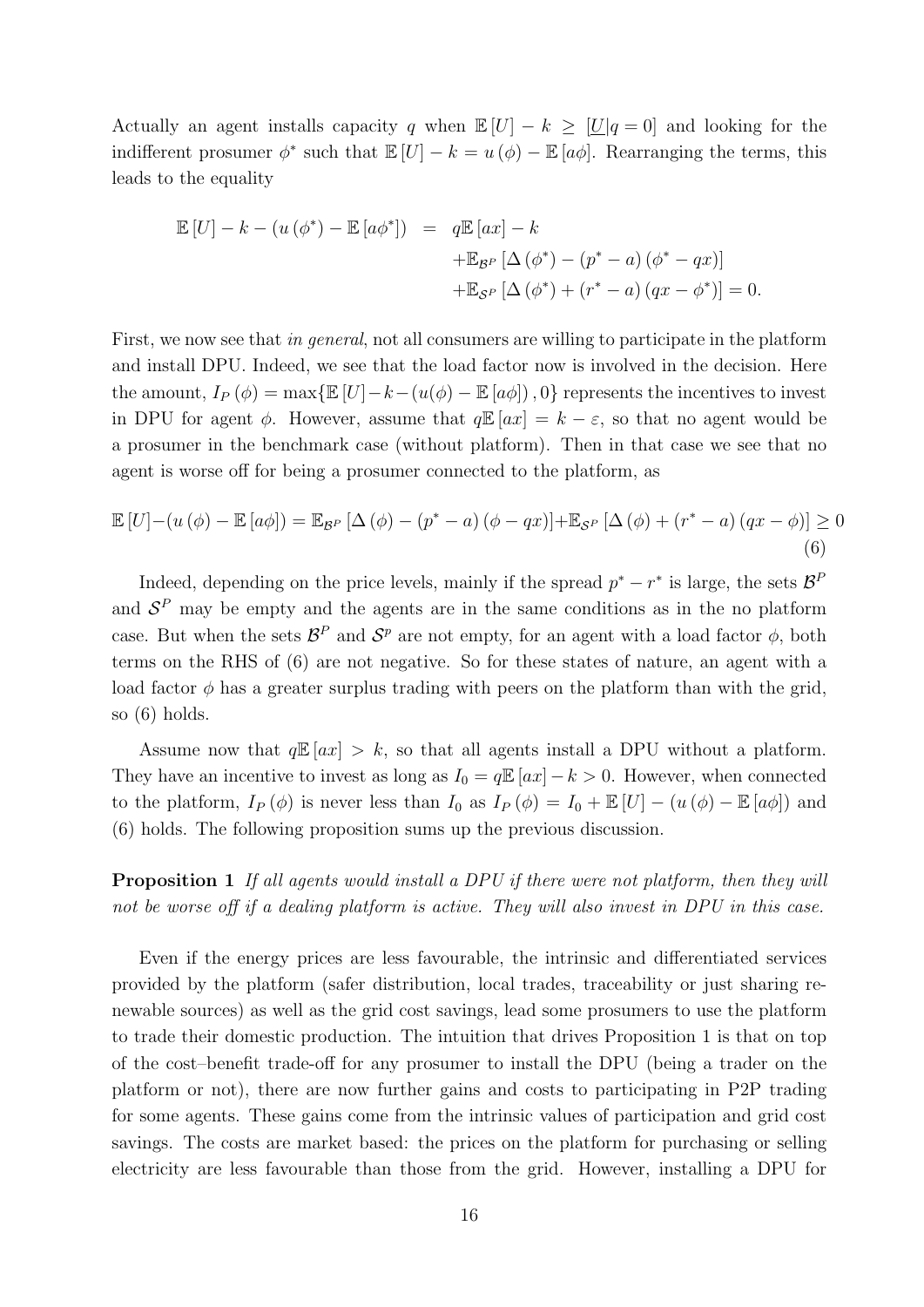trading with peers allows triggering these gains and avoiding those costs at least for some states of nature. In the end, the platform cost–benefit trade-off is positive for all agents.

Indeed, if no agent would be a prosumer without a platform, i.e. if  $q\mathbb{E}[ax] < k$ , then, with a dealing platform, there is room for some agents to install the DPU, that is, for which the platform cost–benefit trade-off is positive. So there exists a set of agents  $\Phi^* \subset [\phi, \phi]$ , for which  $I_P(\phi) > 0 > I_0$ . However, one cannot state generally what kind of agents will be concerned (low or high load profile).

**Corollary 1** (i) If no agent would install a DPU when there is no platform, then when there is a dealing platform, there are some agents who do install DPU and are not worse off than they would have been without the platform.

(ii) Without further information on the distribution of the intermittency state of nature, one cannot assess which set of load profiles will be better off.

To understand this result, let us analyse the shape of such incentives to install capacity with respect to the load profile of agents. Indeed, the variations of those incentives are a non monotonic function of  $\phi$ :

$$
I'_{P}(\phi) = \Delta'(\phi) - \mathbb{E}_{\mathcal{B}^{P}}[p^{*} - a] + \mathbb{E}_{\mathcal{S}^{P}}[a - r^{*}]
$$

This depends first on the marginal utility from being "more" served within the platform  $\Delta'$  which is negative (as u is concave). Second, it relies on the relative price spreads  $p^* - a$ and  $a-r^*$  at each state and also on the skewness of the distribution of the states of nature. On the one hand, agents with higher load profiles will be buyers more often (at the margin) and accordingly on the platform, then will have to pay the premium  $p^* - a$  as a cost of sourcing. This reduces their incentive to invest at the margin, i.e.  $-\mathbb{E}_{\mathcal{B}^P}[p^*-a] < 0$ . On the other hand, agents with higher load profiles will be sellers on the platform less often, and so they will not have to bear shortfalls resulting from selling to the platform, which increases their incentive to invest, i.e.  $\mathbb{E}_{\mathcal{S}^p}[a - r^*] > 0$  at the margin.

When  $I'_{P}(\phi) < 0$ , for all  $\phi$ , then  $\Phi^* = [\phi, \phi^*]$ , prosumers connected to the platform are those who have low load profiles (i.e. small consumers), and they are motivated by a selling argument to participate and install DPU: the shortfall  $a - r^*$  is not so important for them. Big consumers are not interested in participating, for which the premium  $p^* - a$ is too costly for them. When  $I'_{P}(\phi) > 0$ , then  $\Phi^* = [\phi^*, \overline{\phi}]$ , so prosumers connected to the platform are those who have high load profiles (i.e. big consumers), who are motivated by a consumption argument to participate.

To finish, in order to go beyond point  $(ii)$  in Corollary 1 and to illustrate the previous discussion on the shape of the incentive to invest in DPU with respect to the load profile  $\phi$ , we give a specific example of our model. Mainly it shows how some kind of bell shapes can be found for  $I_P(\phi)$  using uniform distributions for  $\phi$  and x, which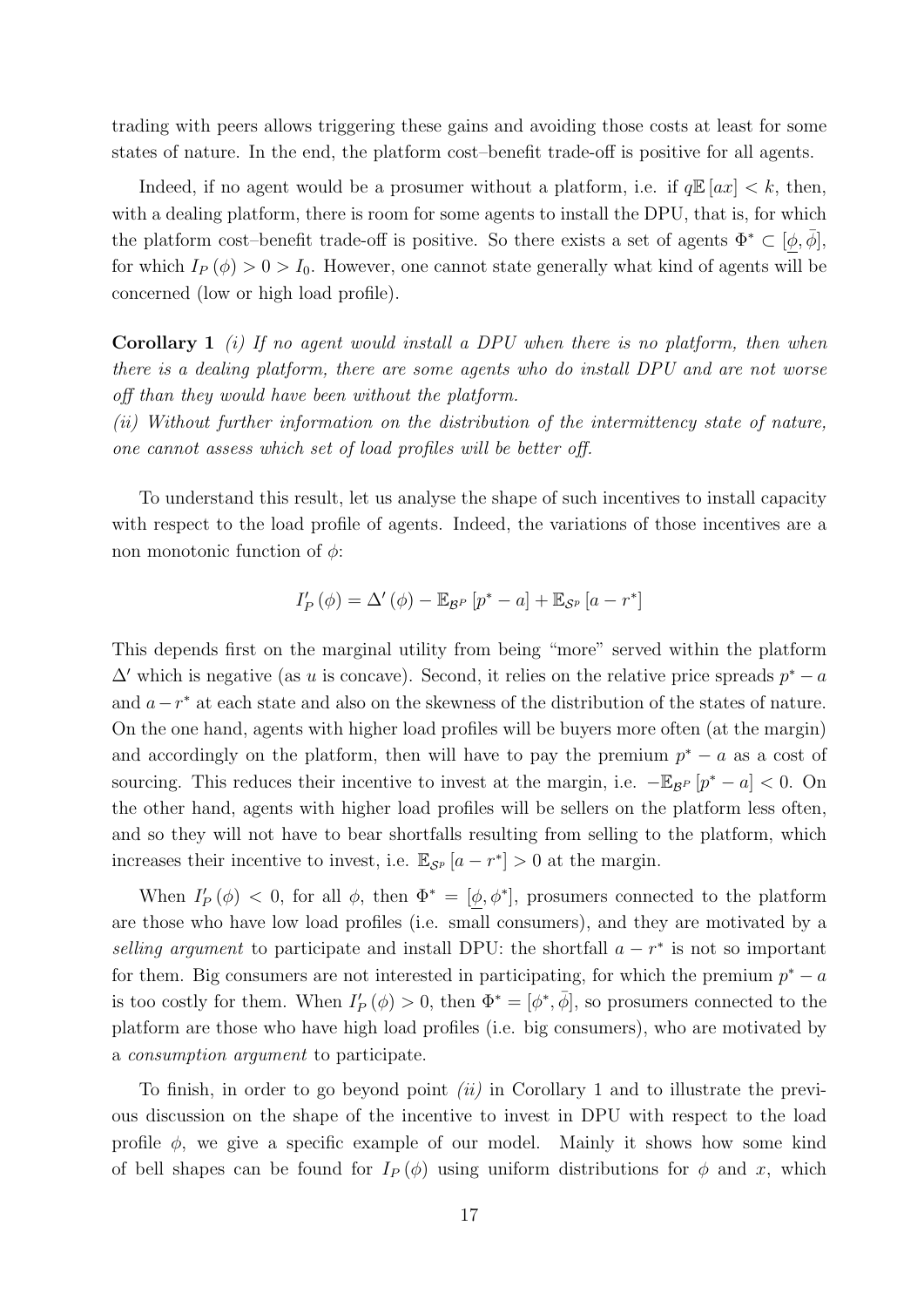can be viewed as neutral configurations with respect to variability. Indeed, let us consider the following specifications:  $n = 1$ ,  $u(\phi) = v$ ,  $u(\phi + \delta) = v + \delta$ ,  $F(x) = x$  and  $G(\phi) = \frac{\phi - \phi}{\phi - \phi}$ . As a result  $\mathbb{E}(\phi) = \frac{1}{2}(\bar{\phi} + \underline{\phi})$  and one can deduce that if  $\phi \leq \mathbb{E}(\phi)$ , then  $I'_{P}(\phi) = \frac{\delta + \tau}{q} \left( \ln \left( \frac{\bar{\phi} - \phi}{\phi - \bar{\phi}} \right) \right)$  $\left(\frac{\bar{\phi}-\phi}{\phi-\phi}\right) + \ln\left(\frac{\bar{\phi}-\phi}{\bar{\phi}-\phi}\right)$  $\bar{\phi}-\phi$  $(-2\ln 2) \geq 0$  and if  $\phi \geq \mathbb{E}(\phi)$ , then  $I_P'(\phi) =$  $\delta + \tau$  $\frac{1+\tau}{q}\left(2\ln 2 - \ln\left(\frac{\bar{\phi}-\phi}{\phi-\bar{\phi}}\right)\right)$  $\left(\frac{\bar{\phi}-\phi}{\phi-\phi}\right) - \ln\left(\frac{\bar{\phi}-\phi}{\bar{\phi}-\phi}\right)$  $\left(\frac{\bar{\phi}-\phi}{\bar{\phi}-\phi}\right)$   $\leq$  0. In some sense, bell shapes for  $I_P(\phi)$  indicates that the incentive to install DPU increases with the load profile for small consumers but decreases for big consumers. Indeed, an increase in the load factor (i.e.,  $d\phi$ ) modifies the consumption profile in the sense that, for a given DPU size  $q$ , the agent becomes a buyer at the margin. So for small consumers, i.e.,  $\phi \leq \mathbb{E}(\phi)$ , the selling argument dominates to participate and install DPU, but that is becoming less and less so when the load factor increases. For big consumers i.e.,  $\phi \leq \mathbb{E}(\phi)$ , the *consumption argument* dominates more and more when the load factor increases. In this setting, only prosumers with medium load factor will install a DPU when there is a platform.

Policy tools Finally we look at the effects of policy tools that are usually implemented and how they can help in promoting or deterring the development of energy P2P platforms.

For instance, one first can imagine that some subsidization schemes are implemented by governments in order to promote P2P platforms for environmental or innovative concerns. A simple lump sum subsidy for each DPU installed will have the effect of reducing the installation cost  $k$  and of course will directly increase the incentive for prosuming. However, this effect is not amplified by the existence of a P2P platform.

Price subsidization schemes could be more effective. Indeed, a unit rebate  $\rho$  on the purchasing price so that the price paid would be  $p-\rho$ , or a premium for the selling price so that the price paid would be  $r+\rho$ , would enhance demand and/or supply on the platform.<sup>18</sup> These premia and rebates have direct effects on the incentives for prosuming  $I_P(\phi)$  as they influence positively the relative price spreads. However, they are bounded instruments, since, depending on the state of nature for the availability of DPU, a flat rebate or flat subsidy may be ineffective at some point. For instance, in unfavourable conditions of availability, i.e.  $x$  low, Lemma 2 indicates that the selling price is set to the upper bound  $\bar{r}$  for which all energy in excess is supplied within the platform. In this case, adding a premium would not change the supply and so the selling price remains unchanged. The same applies for the purchasing price in favourable conditions,  $x$  high.

Finally, another way is to increase the grid price through directed taxation. This policy may have positive effects as it increases the total expected cost savings for a prosumer who had installed a DPU, i.e.  $q\mathbb{E}[ax]$ , and it decreases the purchase price spread. However, this also deflates the selling price spread which is a driver for prosuming, in favourable conditions.

<sup>&</sup>lt;sup>18</sup>These rebates or premia call for compensation to the platform.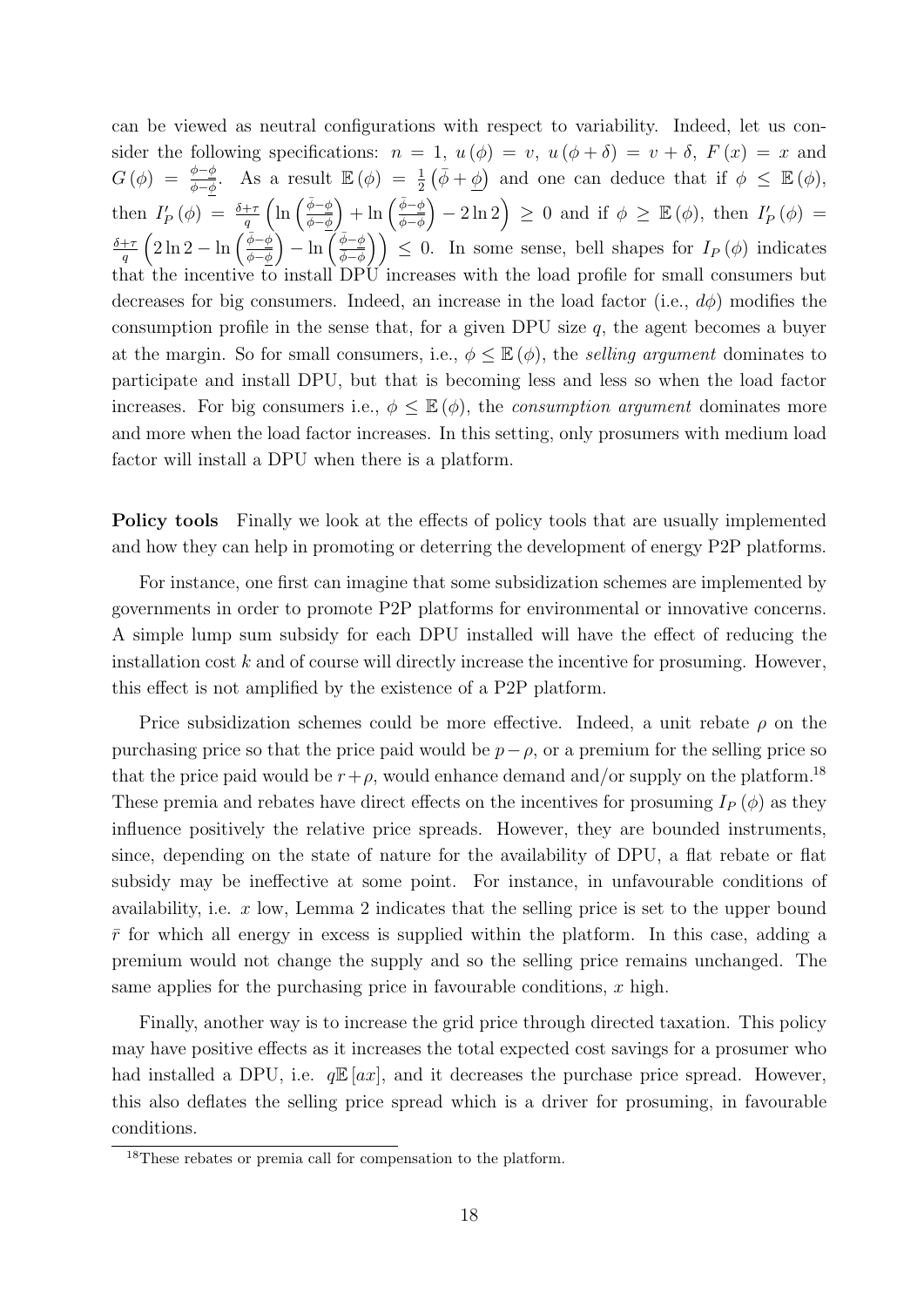## 6 Extensions

Some extensions of the basic framework will now be developed in order to challenge our main result in Proposition 1. First, we consider zero-pricing within the platform. Second, we discuss the effect of a for-profit platform. Third, we look at a more sophisticated way to realize trades for prosumers, considering a matching platform. Fourth, we drop the assumption that the size of the DPU is fixed: it can now vary with the load profile in order to be adapted to the basic consumption profile of each agent. Last, we alter the analysis to take into account the impacts of individual shocks on prosumers.

#### Zero-pricing

An argument sometimes put forward to justify the emergence of these platforms is that to some extent participants could exchange energy for free because first the short run marginal cost of generation for DPU based on DRES is near zero and also they could benefit from a certain reciprocity within the community. Of course, one could argue that zero pricing is detrimental to investment in local generation capacities.

First of all, a permanent zero pricing scheme is not generally possible, except in one (potential) state of nature for which  $D(0) = \overline{d} = S(0) = s(0)$ , which implies that it cannot be supported as an equilibrium for each state. Second, a unilateral zero pricing scheme (i.e.  $p = 0$  or  $r = 0$ ,  $\forall x$ ) is not feasible, as, for instance, when  $x \leq \hat{x}$ ,  $D(0) = \overline{d} > \overline{s} > s(r)$ , there are not enough sellers on the platform to serve the high demand. However, a zero pricing scheme can be achieved. Indeed, if  $p = 0$  for all  $x \geq \hat{x}$ , it is equivalent in terms of demand of a minimal pricing  $p^* = p$ , and also in terms of local welfare.<sup>19</sup> So the platform can propose an optimal selling price  $r^*$ :  $S(r^*) = D(0) = \overline{d}$ . However, the same does not apply if  $r = 0$  for  $x \leq \hat{x}$ . Indeed a market equilibrium is achievable by posting a price  $p_z : D(p_z) = S(0)$  as  $\overline{d} > \overline{s} > S(0)$ , but it is no longer optimal, and  $p_z > p^*$ . Then the incentives to install DPU are now

$$
I_Z(\phi) = \mathbb{E}_{\mathcal{B}_z^P} [\Delta(\phi) - (p_z - a)(\phi - qx)] + \mathbb{E}_{\mathcal{B}_0^P} [\Delta(\phi) + a(\phi - qx)]
$$
  
+ 
$$
\mathbb{E}_{\mathcal{S}_0^P} [\Delta(\phi) - a(qx - \phi)] + \mathbb{E}_{\mathcal{S}_z^P} [\Delta(\phi) + (r^* - a)(qx - \phi)]
$$

where  $\mathcal{B}^P$  and  $\mathcal{S}^P$  are subdivided into  $\mathcal{B}_z^P = [\xi_b^z(\phi), \hat{x}], \mathcal{B}_0^P = [\hat{x}, \phi/q]$ ;  $\mathcal{S}_0^P = [\phi/q, \hat{x}]$  and  $\mathcal{S}_{*}^{P} = [\hat{x}, \xi_{s}(\phi)]$  where  $\xi_{b}^{z}(\phi)$  is higher than  $\xi_{b}(\phi)$  in the optimal case, so  $\mathcal{B}_{z}^{P} \subset \mathcal{B}_{*}^{P}$ . First of all, we see that  $I_Z(\phi)$  is positive for all  $\phi$  as the trade sets are empty all together. Second, compared to the optimal case, zero pricing reduces these incentives in selling periods (the shortfall is not smaller) but increases them during buying periods only when the DPU availability is high. For low availability, a zero selling price implies huge purchase

<sup>19</sup>Of course the platform will not break even.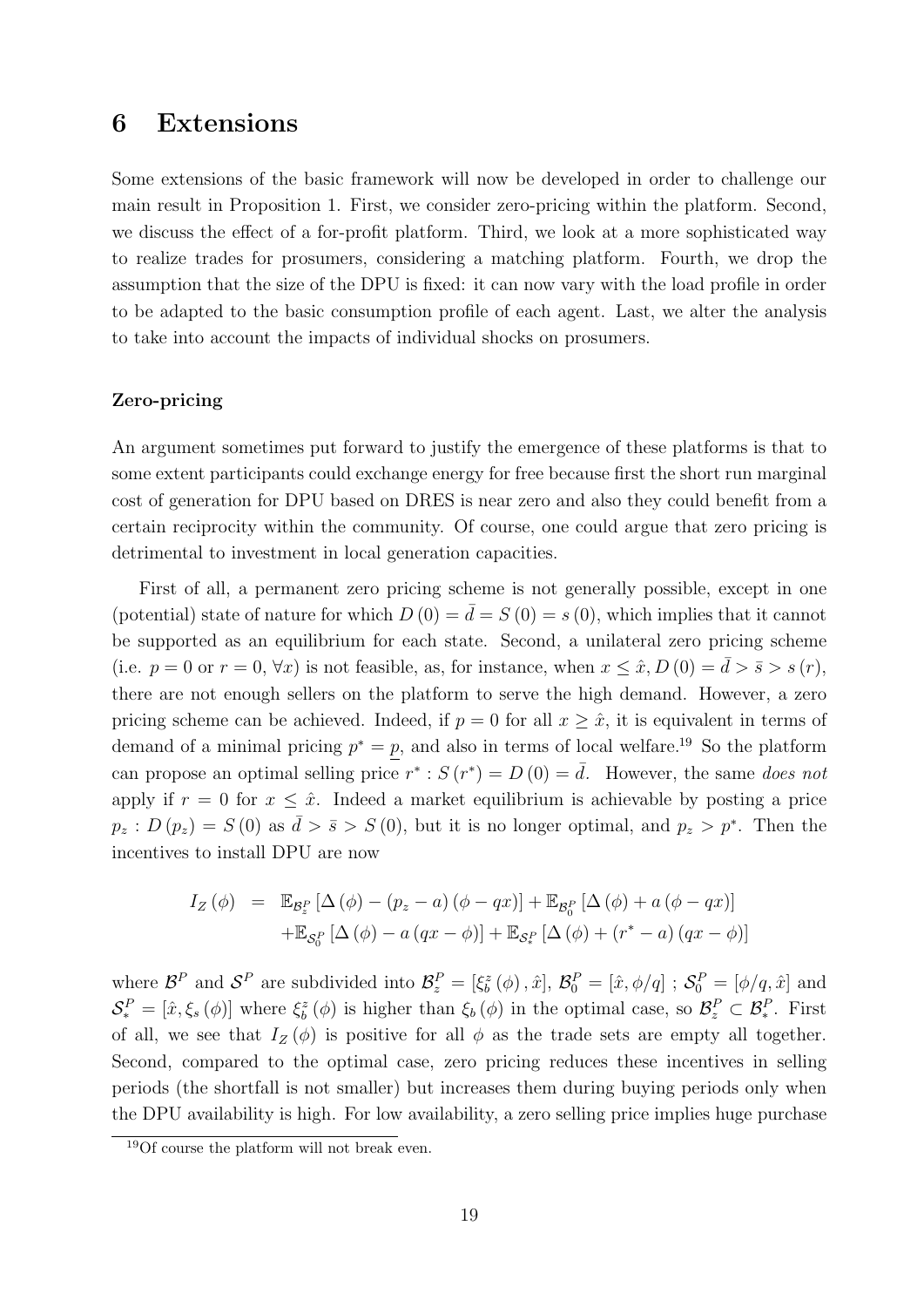price increases, that drive consumers to turn to the grid. As a result, it is clear that  $I_Z(\phi) < I_P(\phi)$ .

Proposition 2 Zero pricing creates less than optimal incentives but more than without a platform.

To sum up, zero pricing is not detrimental to investment in local generation capacities, but creates low powered incentives. As a result, zero pricing cannot be the clincher in the creation and growth of energy platforms.

#### For-profit platform

In the main analysis, we assumed a welfare maximizing dealing platform. We have seen in Section 2 that some P2P energy trading platforms have been developed by private investors or start-ups which are for-profit organizations. Let us now suppose that the platform has a profit objective that can be written

$$
\pi(x) = p(x) D (p(x)) - r(x) S (r(x)).
$$

One can see that the platform as a dealer is a local node acting as an upstream monopsony and a downstream monopoly. The for-profit platform problem in  $x$  is then

$$
\max_{p,r} \pi(x) \quad \text{s.t.} \quad D(p) = S(r)
$$

which leads to an integrated monopsony-monopoly (interior) equilibrium<sup>20</sup>

$$
\frac{p^d - r^d}{p^d} > \frac{1}{\eta_D} \text{ and } S(r^d) = D(p^d)
$$

where  $\eta_D$  is the price elasticity of demand.

One can write the following proposition:

**Proposition 3** With a for-profit platform, prices denoted  $(p^d, r^d)$  are such that

$$
p^d > p^m > p^* \ge p > a > \bar{r} \ge r^* > r^d \ge 0
$$

where  $p^m$  would be the monopoly-side price and  $r = 0$  the monopsony-side price (free purchase). The incentive to adopt a DPU is reduced compared to the non-profit platform, and then some prosumers do not invest any more, whereas they would do so without a platform.

 $20$ This standard analysis of price setting by an intermediary can be found in Spulber (1999) for instance.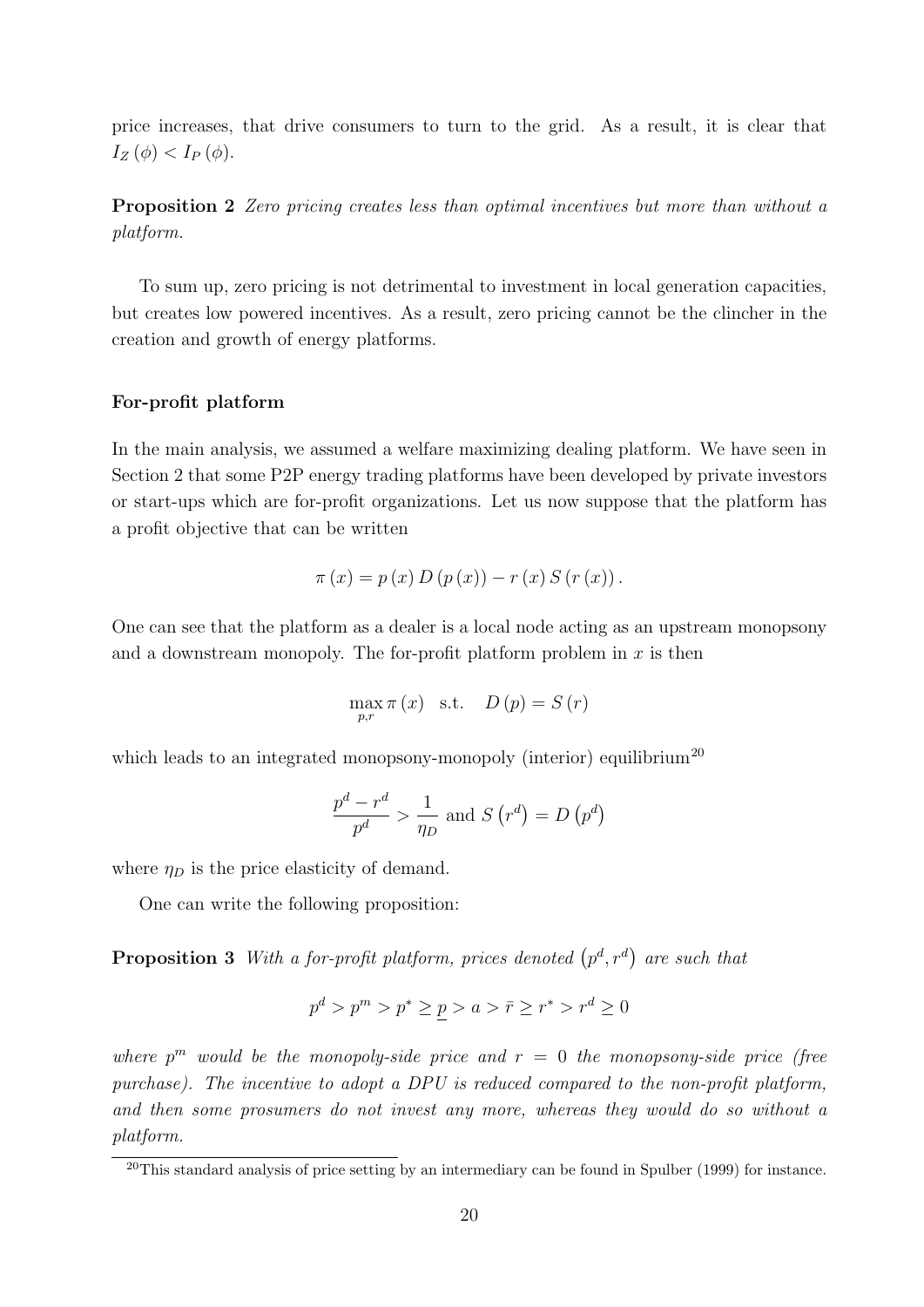As a (non exclusive) dealer, the platform has both upstream and downstream market power which implies more market power than a stand-alone monopoly or monopsony. Hence compared to the grid price and the optimal prices, it both increases the energy price paid by consumers that are served through the platform and decreases the energy price received by prosumers that sell their energy in excess. These markups are possible as they incorporate partially the value of participating in the platform. In this case, the incentives to invest in DPU for an agent  $\phi$  are  $I_P^d(\phi) = \max{\{\mathbb{E}\left[U\right] - k - \left(u\left(\phi\right) - \mathbb{E}\left[a\phi\right]\right), 0\}}$  and comparing with the non-profit platform, that is the expression (6), when  $q \mathbb{E}[ax] = k$ , this leads to

$$
I_P^* (\phi) - I_P^d (\phi) = \mathbb{E}_{\mathcal{B}_\epsilon^P} \left[ \Delta (\phi) - (p^* - a) (\phi - qx) \right] + \mathbb{E}_{\mathcal{S}_\epsilon^P} \left[ \Delta (\phi) + (r^* - a) (qx - \phi) \right]
$$

$$
- \mathbb{E}_{\mathcal{B}_d^P} \left[ \Delta (\phi) - (p^d - a) (\phi - qx) \right] - \mathbb{E}_{\mathcal{S}_d^P} \left[ \Delta (\phi) + (r^d - a) (qx - \phi) \right] \ge 0
$$

where here the subscripts  $d$  and  $*$  refer to the for-profit platform and welfare maximizing cases, respectively. Therefore  $\mathcal{B}_d^P \subset \mathcal{B}_*^P$  and  $\mathcal{S}_d^P \subset \mathcal{S}_*^P$  as  $a < p^* < p^d$  and  $r^d < r^* <$ a. Indeed, prices are set less "often" at their limit values (ceiling selling price and floor purchase price): the local energy costs more to purchase and gets less revenue from sales. As a result, prosumers trade less "often"<sup>21</sup> within the platform; so a for-profit platform generates less incentive to install DPU among prosumers. In the end, the platform cost– benefit trade-off is now less "often" positive for all agents. An important consequence is that if all agents would be prosumers even if there were no platform, i.e.  $I_0 = 0$ , then one may have  $I_P^*(\phi) \geq I_0 = 0 > I_P^d(\phi)$ : some prosumers do not invest any more when the platform is for-profit.

#### Matching platform

We look at a different way prosumers can find electricity through the platform, namely, if the dealer is now also matchmaker. The justification of this alternative assumption is twofold. On the one hand, as P2P energy trading platforms are supposed to mimic superstar digital platforms (such as Uber, Blablacar, and so on), matching can become a central issue of their business models. On the other hand, it comes from the standard literature on P2P markets where the matching process is at the core of the analysis. Indeed, P2P trading issues are now mainly analyzed using two-sided models which are more sophisticated than the simple dealing one.<sup>22</sup> In such environments, participants derive a utility from the basic trades but also from the origin or the destination of energy flows, this is akin to cross-side externalities in two-sided settings. They also value the characteristics of peers to whom they are connected, such as location and so on. As a result, even if there is sufficient local energy in excess at a moment of time, a transient form of mismatch can occur, implying

 $21$ That is to say, they are active on the platform in a narrower set of states of nature.

 $^{22}$ For istance Khorasany *et al.* (2021) design a non-mediated negotiation algorithm which allows prosumers to select their trading partners, and negotiate directly with them through the platform.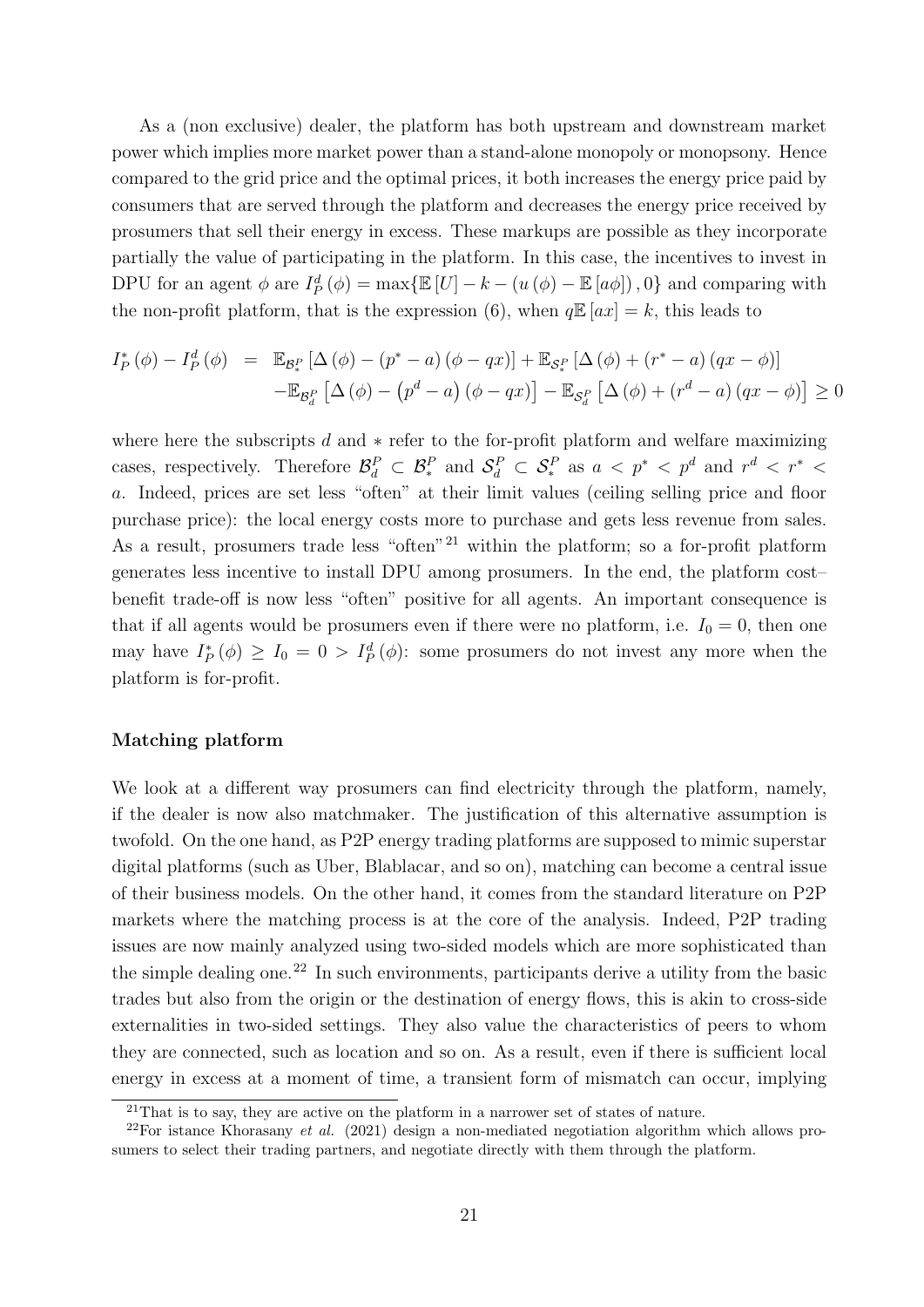that trades are completed only with a certain probability. What are the impacts of such a platform design on the incentives to participate, i.e., to install a DPU, for prosumers?

Following Goss et al. (2014), we assume that the platform is a closed environment in which the participants must declare themselves and install a DPU. In line with our main framework, we assume that the platform is non-profit, in the sense that it is welfare maximizing. Doing so they can be technically connected to the local micro-grid and at that time the matching's technology will make it possible to carry out exchanges between the participants (peer-to-peer exchanges) or if there is no match made between the participants and the central grid. The problem is to know which agents will participate in this platform, depending on the purchase and selling prices that the platform designer may choose, possibly one for all the states of nature.

The matching technology depends on the relative size of the potential supplies and demands to be matched in state  $x$  with a counterpart within the platform. Hence if there is a (endogenous) mass of buyers participating on the platform that corresponds to a mass D of energy to be consumed and a mass of sellers that corresponds to a mass S of energy to be supplied, then we assume that the total number of matches is given by the well-known matching function<sup>23</sup>  $M = M(S, D)$ .

As is standard in the matching literature, the matching function  $M(S, D)$  is assumed to be twice continuously differentiable, weakly increasing and concave such that  $M(S, 0)$  =  $M(0, D) = 0$  and  $M \le \min\{S, D\}$ . The platform is a random matchmaker such that all participants on the same side have the same probability of being matched

$$
m_B = \frac{M(S, D)}{D} \text{ and } m_S = \frac{M(S, D)}{S} \tag{7}
$$

Under these weak regularity conditions, it has been shown that the match probability of buyers  $m_B$  is weakly decreasing in own-side participation D, which captures a negative own-side externality, and weakly increasing in cross-side participation S, which captures a positive cross-side externality. The same applies to  $m<sub>S</sub>$ . A common example is  $M(S, D)$  =  $S(1 - \exp(-D/S))$ . Here the presence of the grid provides a non-zero outside option. It is useful to also define the matching elasticities for buyers and sellers, respectively, which can be written

$$
\psi^B = \frac{M'_D(S, D)D}{M(S, D)}
$$
 and 
$$
\psi^S = \frac{M'_S(S, D)S}{M(S, D)}
$$

These numbers are lying in the interval [0, 1] and are defined as the percentage increase in the mass of seller (respectively buyers) that match for a percentage increase in the mass agents active in buyer (respectively seller) side. Each type of elasticity reflects technological

<sup>&</sup>lt;sup>23</sup>This matching process is clearly exogenous in this context. There is a growing literature grounding one-to-one and one to many matching procedures (see Chade et al., 2017). However, the microfoundations of our setting, that is, many-to-many multidimensional matching with heterogeneous agents, have not yet been established (see however Gomes and Pavan (2016) for a primer). This is left for future research.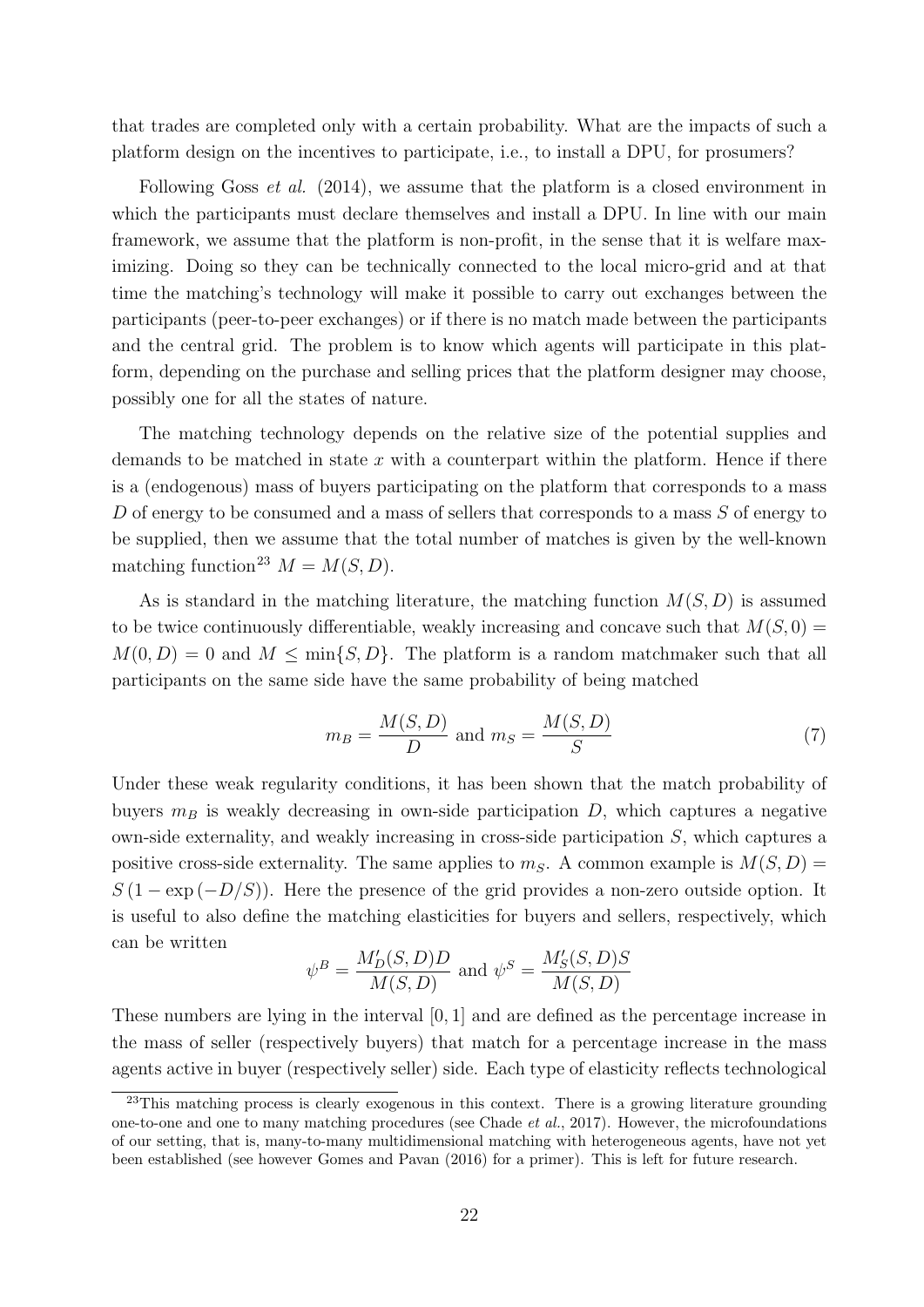performances for a platform to create desirable matches according to the side. For instance, this may be related to the algorithmic efficiency or the performance of smart contracts.

On the dealer side, the necessity to maintain an overall grid balance implies that the matched demands and supplies must be equalized by the platform, $^{24}$  and the non-matched trade on the platform being ensured by the central grid. Hence, the platform proposes ex ante a menu of prices  $(p(x), r(x))_{x\in[0,1]}$  that balances energy exchanges within inner participants in each state x, that is<sup>25</sup>:

$$
m_B D = m_S S \tag{8}
$$

where here  $D$  is the potential energy demanded by participants from the platform in state x when price p is observed and S is the potential energy to be supplied when price r is observed in state  $x$ . As demand and supplies are in real time scale, potential demands and supplies can be viewed *ex post* as described by  $(3)$  and  $(4)$ . Indeed, at each state of nature, the prosumer will prefer to trade with peers or with the grid, depending upon price conditions  $(a, p, r)$ , so that they may demand or supply energy as in market conditions. For example, a smart contract can be signed with the matchmaker which states purchases and selling conditions for the prosumer.

In a matching process, the economic value arises through the fact of being matched to a peer only within the platform rather than being served through the grid. As a result, now the intrinsic value is affected by the probability of being served within the platform. To lighten the notation and the analysis, we simplify the model by assuming  $u(\phi) = v + \delta$ within the platform and  $u(\phi) = v$  outside. So for an agent with a load factor  $\phi$  the expected utility from trading through the platform in state  $x$  is

$$
\mathbb{U}(\phi, x, q) = \begin{cases} v + m_B \delta - (m_B p + (1 - m_B) a) (\phi - qx) & \text{if } \phi \ge qx \\ v + m_S \delta + (m_S r + (1 - m_S) a) (qx - \phi) & \phi < qx \end{cases}
$$

Then ex post, an agent whose expected utility is greater than the surplus of trading with the grid will only trade within the platform if  $\mathbb{U}(\phi, x, q) \geq v - a(\phi - qx) - \tau$  so as explained above, we find again the same demand and supply as described by (3) and (4). So we can state  $D = D(p)$  and  $S = S(r)$ . As a result we see from (7) that probabilities  $m_B$  and  $m_S$ depend now on both  $(p, r)$ . These probabilities of being matched for buyers are increasing functions of  $p$  and  $r$ , whereas they are decreasing functions for sellers.

Therefore the platform pricing is now affected by the matching process, as the expected local welfare<sup>26</sup> is based only on the agents that are matched with peers prosumers.

<sup>&</sup>lt;sup>24</sup>On this point we rely on the analysis of Benjaafar *et al.* (2018) concerning P2P car sharing.

 $^{25}$ At the "rational-expectations" equilibrium, as suggested by Caillaud and Jullien (2003), this is always true

<sup>&</sup>lt;sup>26</sup>We go on with the convention that no markups are possible when the platform trades with the grid.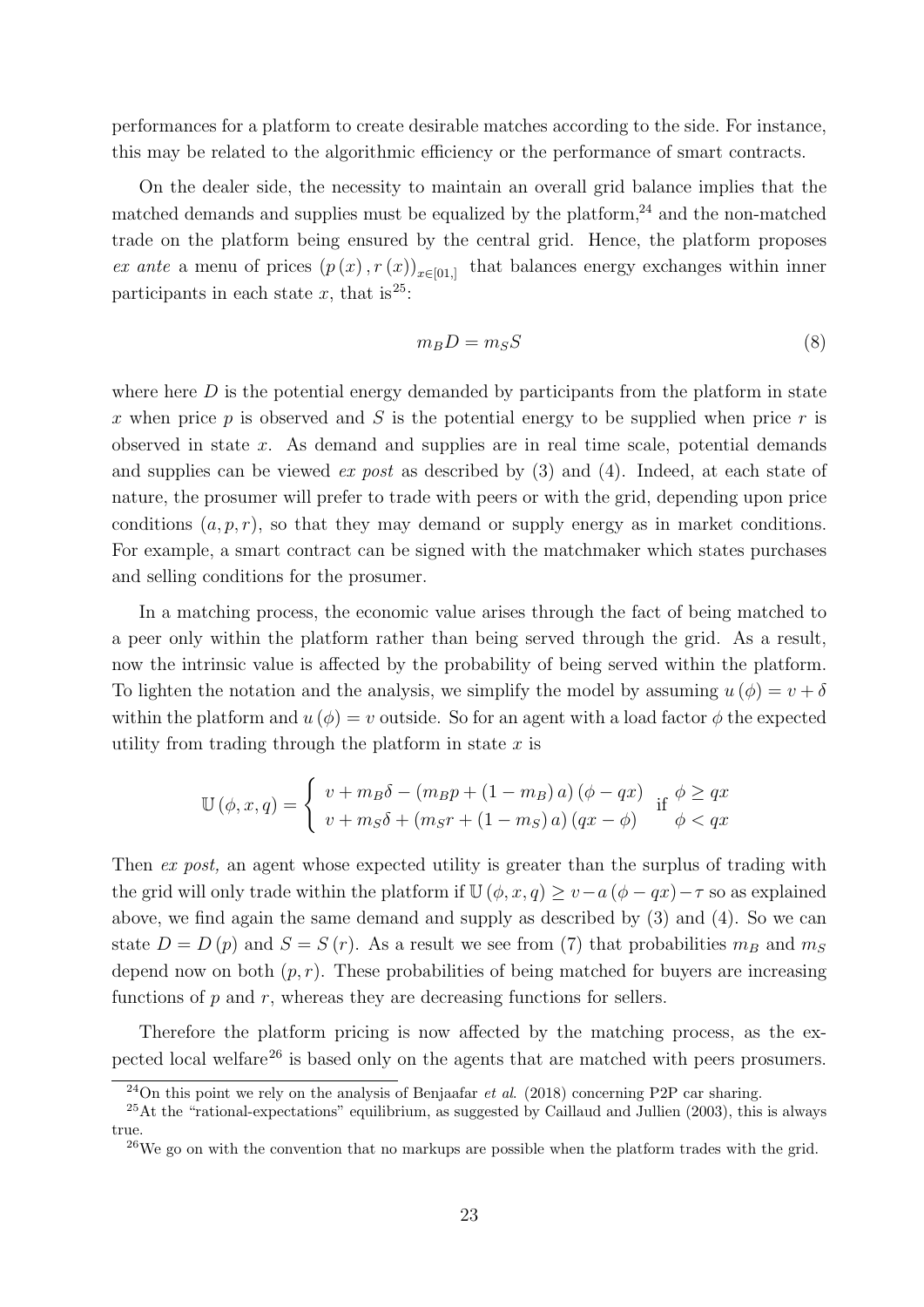Compared to the pure dealing platform, the matching process implies two-sided effects of pricing schemes that create countervailing forces that may operate. Resolving the matching platform problem,<sup>27</sup> which is to maximize the welfare for each state x, a Pigovian pricing structure appears. Matching prices  $(p^{\mu}, r^{\mu})$  are driven by the underlying matching technology and can be written as an average of the matching elasticities for a buyer or a seller. Weights in this average are the weighted net match valuation of buyers or sellers, that means the ratio between values and quantities traded for buyers or sellers.

For the matching platform, increasing the purchase price or selling price helps attract buyers but it repels sellers. Decreasing the prices does the reverse. Hence, depending on the relative strength of the matching elasticities, the platform will prefer to push up one price rather than another. So it can be the case that for some states of nature (mainly for intermediate values of x), both prices admit mark-ups in the sense that  $p^{\mu} > p > \bar{r} > r^{\mu}$ . This well-known balancing mechanism is only possible if the matching technology exhibits decreasing and limited returns to scale, that is, when  $\psi^B + \psi^S < 1$ . If not, the pricing scheme will be bounded by the price limits p or  $\bar{r}$ , as demand and supply are also bounded in the platform.

On top of this Pigovian pricing structure, one can define matching elasticity thresholds  $\psi_*^B$  and  $\psi_*^S$  such that, for elasticities above these thresholds, matching prices can be more profitable for prosumers than the dealing ones, that is  $p^{\mu} < p^*$  or  $r^{\mu} > r^*$ . This is at the heart of the following result.

Proposition 4 The more elastic the matching technology is, the more the incentives to adopt DPU may increase, compared to the non-profit dealing platform.

The proposition is quite intuitive. When the matching technology is rigid (i.e.  $\psi^B \leq \psi_*^B$ and/or  $\psi^S \leq \psi^S_*$ , negative own-side externalities have a greater impact than positive cross-side externalities. As a result, this calls for increasing the purchase price towards the weighted net match valuation of buyers or decreasing to the one of sellers, respectively. When the matching technology is sufficiently elastic (i.e.  $\psi^B \geq \psi_*^B$  and/or  $\psi^S \geq \psi_*^S$ ), positive cross-side externalities are more effective, so this calls for decreasing the purchase price towards the floor price or increasing the selling price towards the price ceiling. If we finally turn to the incentives to install DPU created by the existence of the matching platform, these price effects are beneficial only if matching technology is sufficiently elastic. For an agent  $\phi$ , these incentives (if positive) are defined again by  $I_M(\phi) = \mathbb{E}[\mathbb{U}] - k (v - \mathbb{E}[a\phi])$  but now it could be written

$$
I_M(\phi) = q \mathbb{E} [ax] - k
$$
  
+
$$
\mathbb{E}_{\mathcal{B}} [m_B^{\mu} {\delta + \tau - (p^{\mu} - a) (\phi - qx)}]
$$
  
+
$$
\mathbb{E}_{\mathcal{S}} [m_S^{\mu} {\delta + \tau + (r^{\mu} - a) (qx - \phi)}]
$$

<sup>27</sup>See appendix for details.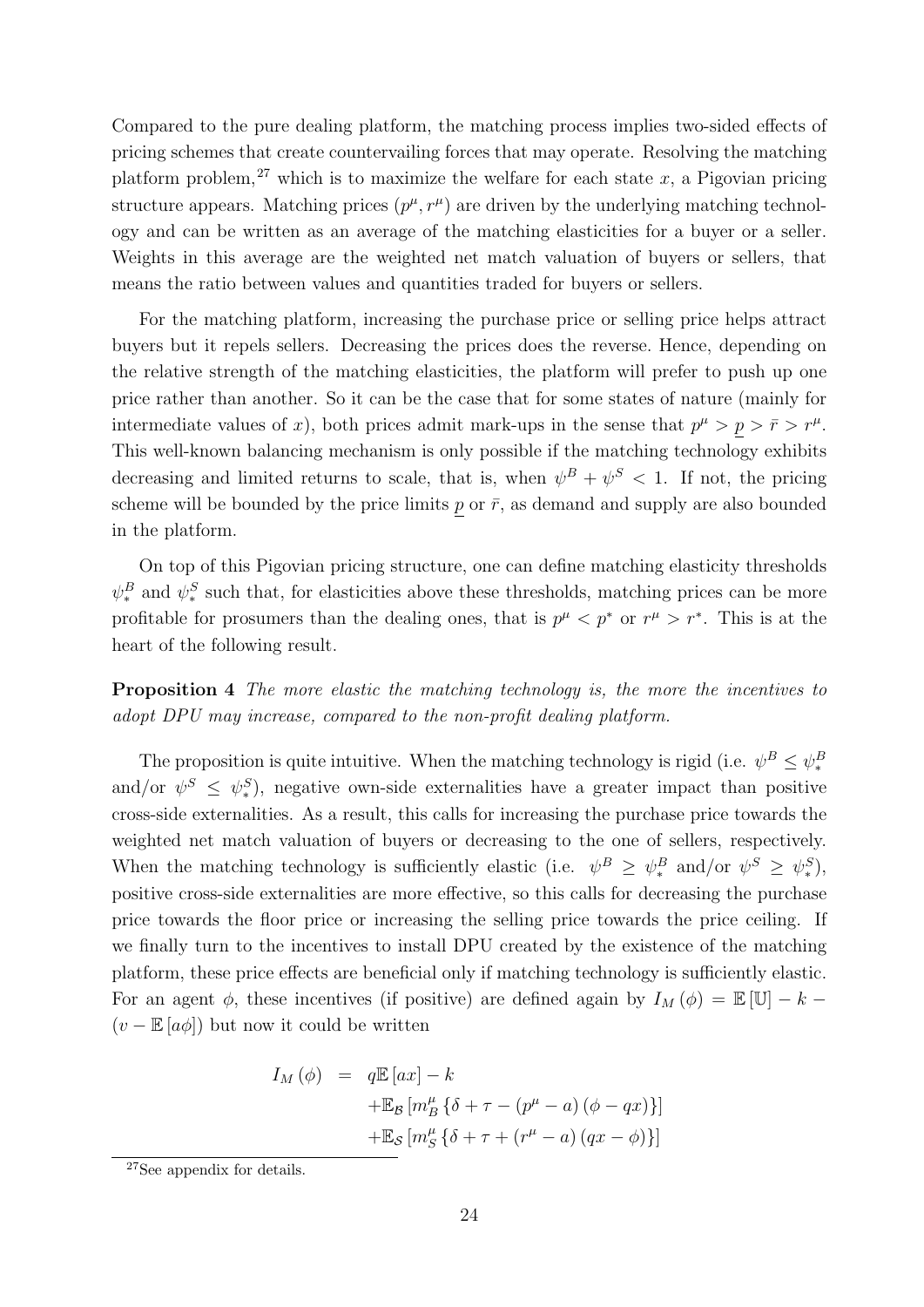where for  $j = B, S, m_j^{\mu}$  are the matching probabilities evaluated at  $(p^{\mu}, r^{\mu})$ . Again, compared to the no platform benchmark, the prosumers are not worse off. However, it is not clear if prosumers are more or less well off than with a dealing (welfare maximizing) platform, that is, if  $I_M(\phi) \geq (\leq)I_P(\phi)$ . Indeed, first if ex ante in all states of nature a potential match is possible, this has a positive effect on the incentives to install the unit. Second, if the matching technology is sufficiently elastic (i.e.  $\psi^B \ge \psi_*^B$  and  $\psi^S \ge \psi_*^S$ ), then prices tend to their respective bounds, which also may boost prosumer's investments. Of course, the reverse holds if the matching technology is rigid. Finally, the matching itself as an uncertain process creates a depressive effect on the incentives to invest. As a result we cannot directly assess which effect will dominate.

#### Variable capacities

To extend our main setting analysed in Sections 3 and 5, we now assume that agents can calibrate their DPU with respect to their load factor, that is, now  $q$  is a variable depending on  $\phi$ . We will seek a continuous differentiable equilibrium path  $q(\phi)$  where for each x. As q is a choice of an agent with profile  $\phi$ , we now assume that the capacity up-front cost  $k(q)$ is increasing and convex for a production capacity of  $q$  kWp.

First, when there is no platform, Lemma 1 still holds. Now the gross expected gain for a prosumer with profile  $\phi$  is  $\mathbb{E}[U_0] = u(\phi) - \mathbb{E}[a(\phi - q(\phi)x)]$ , so the incentive to adopt becomes  $I_0(\phi) = \mathbb{E}[U_0] - k(q)$ , where the marginal opportunity benefit can be written as  $\frac{\partial \mathbb{E}[U_0]}{\partial q(\phi)} = \mathbb{E}[ax]$  is constant in q. This imply that all agents will install the same capacity  $q_0(\phi) = q_0$  such that  $\mathbb{E}[ax] = k'(q_0)$  for all  $\phi$ . Second, when a dealing platform is active, following a similar line of reasoning as in Section 5, one can again derive the dealer prices that are now driven by each capacity installed  $q(\phi)$  for all profiles  $\phi$ . The aggregate demand and supply are defined accordingly, taking into account that the switching load profile is now  $\hat{\phi}_x : \phi = q(\phi)x$ . The result in Lemma 2 still holds with the main change that  $q = q(\phi)$ for each  $\phi$ . This implies that the switching state  $\hat{x}$  is now defined as  $\hat{x} = \frac{\mathbb{E}(\phi)}{n\mathbb{E}(q(\phi))}$ . Therefore the optimal capacity  $q^*(\phi)$  maximizes  $I(\phi) = \mathbb{E}[U] - k(q)$ , the net expected surplus of an agent with a load factor  $\phi$ , where  $\mathbb{E}[U]$  is still defined by (5), replacing q by  $q(\phi)$ . Then this solution is driven by their marginal net gains from increasing the capacity, taking as given those of the other agents on the platform, that is:  $\frac{\partial I(\phi)}{\partial q} = \frac{\partial \mathbb{E}[U]}{\partial q} - k'(q)$ . Now in general, agents with different load factors connected to a platform will install different levels of capacity as  $q^*(\phi)$  is such that

$$
\frac{\partial I(\phi)}{\partial q} = \frac{\partial I_0(\phi)}{\partial q} + \mathbb{E}_{\mathcal{B}^P} [(p^* - a) x] - \mathbb{E}_{\mathcal{B}^P} \left[ \frac{\partial p^*}{\partial q} (\phi - q^* (\phi) x) \right]
$$

$$
+ \mathbb{E}_{\mathcal{S}^P} [(r^* - a) x] + \mathbb{E}_{\mathcal{S}^P} \left[ \frac{\partial r^*}{\partial q} (q^* (\phi) x - \phi) \right] = 0
$$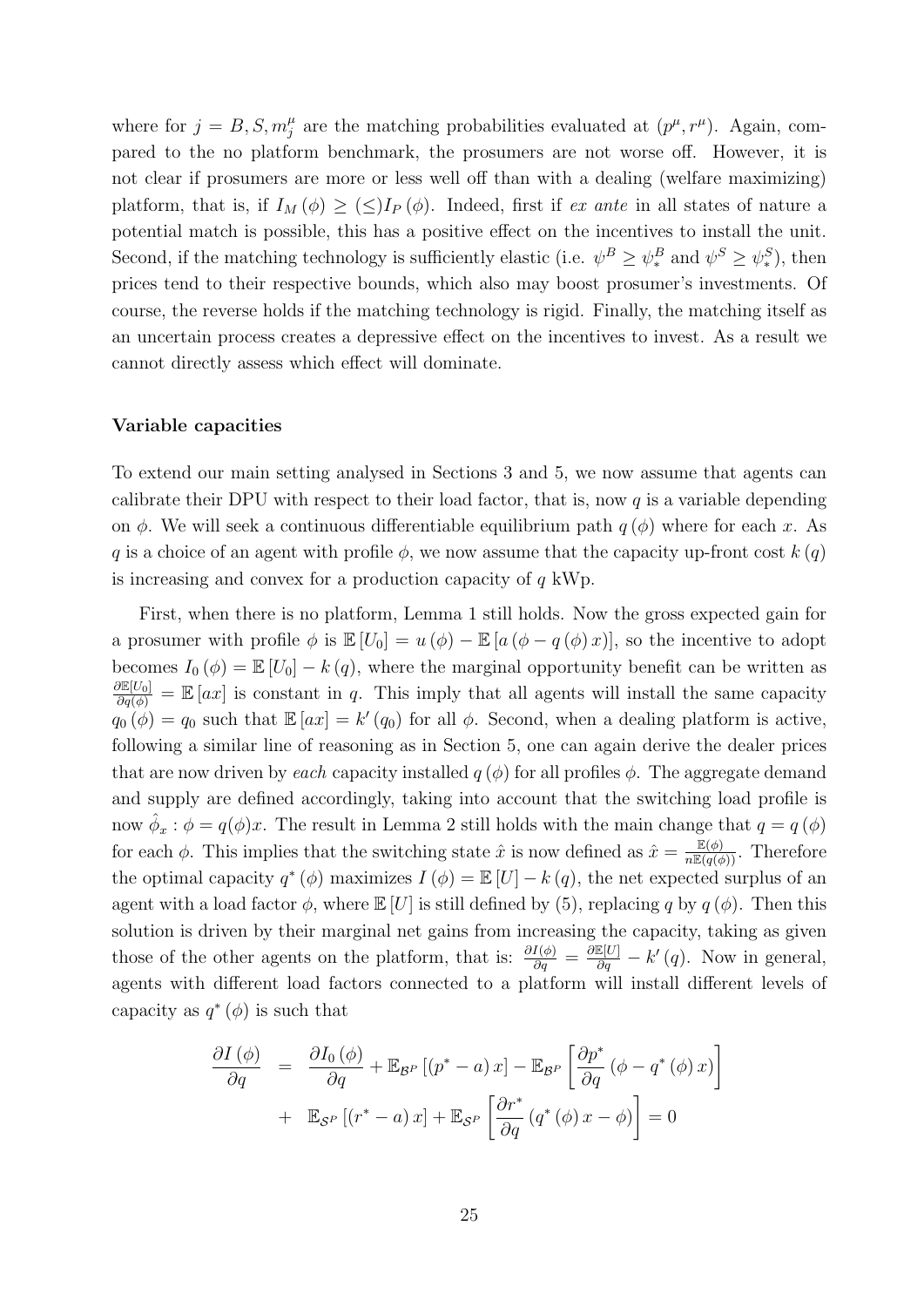where  $\mathcal{B}^G$  and  $\mathcal{S}^P$  are subdivided into subsets depending on the platform pricing (as depicted in Lemma 2). Hence, one can see for each load profile  $\phi$ , the marginal incentive to install DPU, i.e.,  $\frac{\partial I(\phi)}{\partial q}$ , is in general different from its counterpart without a platform that is  $\frac{\partial I_0(\phi)}{\partial q}$  as  $q^*(\phi) \neq q_0$ . We also see that the local impacts on dealing prices are  $\frac{\partial p^*}{\partial q}$  and  $\frac{\partial r^*}{\partial q}$  are key variables to promote or to dampen the installation of DPU by prosumers. One can prove that:

#### Proposition 5 With variable capacities,

(i) dealing price are (weakly) reduced when more capacity is installed for any agent. (ii) The ceiling selling (resp. floor purchase) price increases only when more capacity is installed by the agent  $\phi$  (resp.  $\overline{\phi}$ ).

(iii) DPU capacities are increasing with the load profile and any agent connected to a dealing platform might not have strictly superior marginal incentives to install DPU than without being connected.

Point (i) of Proposition 5 tells us that on one hand, installing more DPUs reduces the demand on the buyer-side as self-consumption is more likely, but on the other hand, it increases the supply on the seller-side. As a result, dealing prices are reduced, driven by changes in the supply and demand fundamentals. What is more surprising is, as stated by point *(ii)*, the corner prices  $\bar{r}$  and p are positively affected by investments for the extreme agents in terms of the load. When the smallest consumer  $\phi$  invests, that agent increases the maximal supply achievable  $\bar{s}$  at a given state and then also pushes up the maximum price. For the biggest consumer  $\bar{\phi}$ , investing reduces the maximal demand achievable  $\bar{d}$ at a given state and so pushes down the minimum price. The consequences of these price effects is that a prosumer with a higher load profile will install a higher DPU capacity. The intuition is that a prosumer with higher electricity needs is more often a buyer than a seller and prefers to see a fall in the purchase price than a rise in the selling price, and so will prefer increasing own-DPU capacities to achieve this goal.

The last point of Proposition 5 depicts how, for a given agent, the marginal incentives to install DPU  $\frac{\partial I(\phi)}{\partial q}$  depend on that agent's load profile. For all agents (except  $\phi$  and  $\bar{\phi}$ ), the marginal incentives to install DPU are boosted by the positive marginal effects on the purchase expenditures, as<sup>28</sup>  $\mathbb{E}_{\mathcal{B}^P}[(p^*-a)x] - \mathbb{E}_{\mathcal{B}^P} \left[\frac{\partial p^*}{\partial q}(\phi - qx)\right] > 0$ . But they are dampened by the negative marginal effects they produce on revenues from sales, as  $\mathbb{E}_{\mathcal{S}^p}\left[\left(r^*-a\right)x\right]-\mathbb{E}_{\mathcal{S}^p}\left[\frac{\partial r^*}{\partial q}\left(qx-\phi\right)\right]<0.$  For the smallest consumer  $\underline{\phi}$ , this is increased by  $\mathbb{E}_{\mathcal{S}^p}\left[\frac{\partial \bar{r}}{\partial q}\left(qx-\underline{\phi}\right)\right]>0$  and for the biggest consumer  $\bar{\phi}$ , it is reduced by  $-\mathbb{E}_{\mathcal{B}^P}\left[\frac{\partial p}{\partial q}\left(\bar{\phi}-qx\right)\right]<$ 0. In the end, we see that  $\frac{\partial I(\phi)}{\partial q} - \frac{\partial I_0(\phi)}{\partial q}$  is not always positive. For affiliated agents, the marginal incentives to increase domestic capacities are not always greater.

<sup>&</sup>lt;sup>28</sup>We drop the argument  $\phi$ .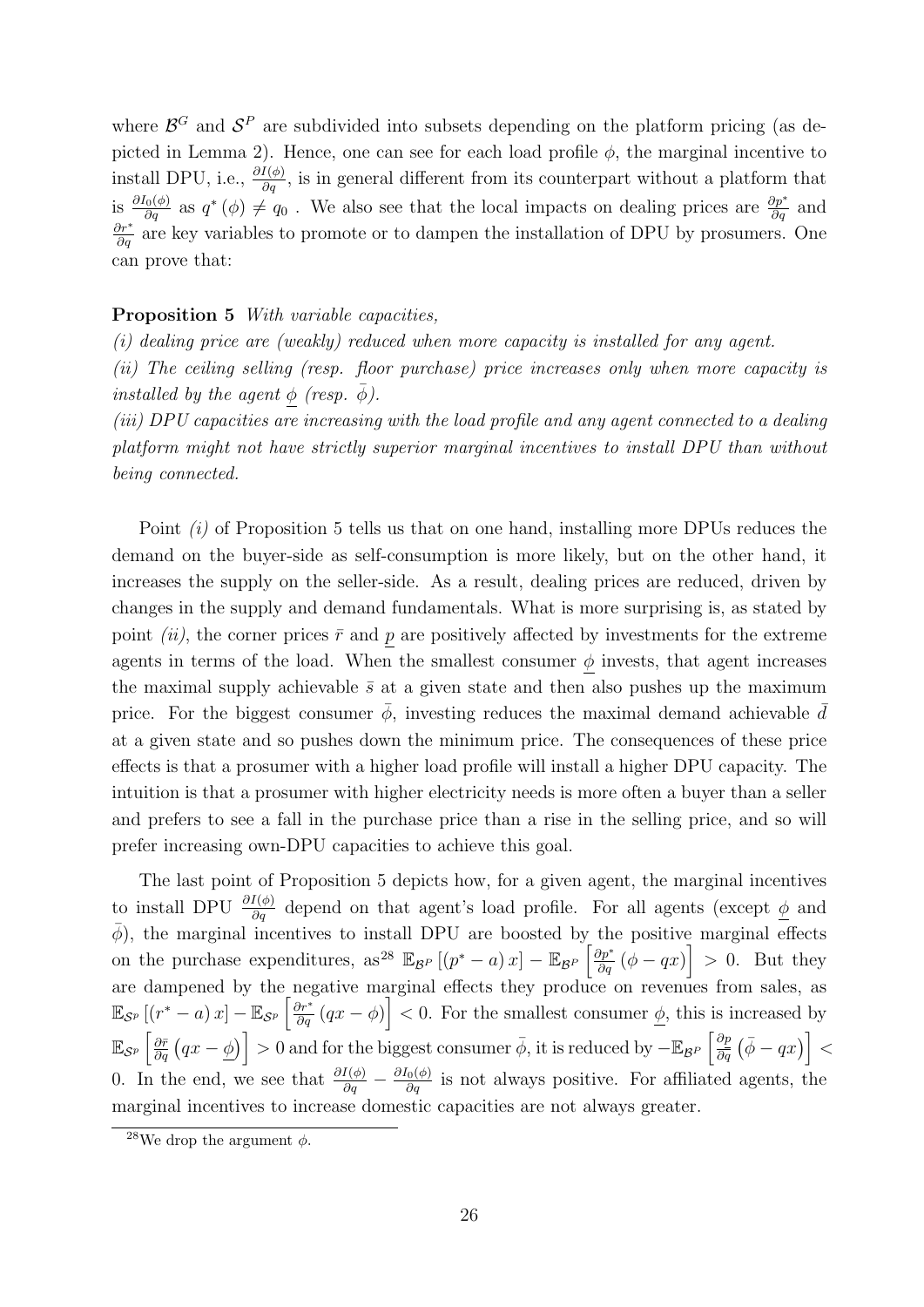Of course on average, the distribution of loads matters for identifying whether more or less total capacity will be installed. As for the main analysis with fixed capacities (see Corollary 1), without further precise information on the state of of intermittency, one cannot assess which prosumer will be better off.

#### Individual shocks

In the main model, we assume that the state of nature (i.e. intermittency) affects all prosumers in the same way, that is, they are not affected by individual shocks. However, one could argue that this assumption is no longer justified if P2P platforms are connecting people that are located in different places.<sup>29</sup> What would some heterogeneity in DPU ability do to the effectiveness of the platform? To analyse this, we will now assume that prosumers are affected by the state of nature  $x$  in different ways, i.e. the availability of the renewable capacity is distributed according to a cdf which is also dependent on the load profile, that is,  $F(x, \phi)$ . As a result, prior each prosumer is facing a different external conditions. However, one can see that the result in Proposition 1 is not deeply affected by this setting and one can state the result.

#### Proposition 6 When agents are affected by individual shocks, Proposition 1 still holds.

Indeed, with no platform, the incentives to invest in DPU for an agent  $\phi$  are now  $I_0(\phi) = \max\{q\mathbb{E}_{\phi} [a(x),x] - k, 0\}$ , where  $\mathbb{E}_{\phi}$  are expectations over x for an agent with profile  $\phi$ . As a result, Lemma 1 is no longer valid in the sense that now some agents may prefer not become prosumer, depending on the DPU capacity  $q$ , the capacity up-front cost  $k$  and the grid pricing a (x). A typical example is when  $\mathbb{E}_{\phi}$  is a monotone increasing function of  $\phi$ . that if small consumers face unfavourable DPU generation conditions and large consumers face favourable ones. In this case, only large consumers will prefer becoming prosumers and install the DPU capacity, i.e.  $\phi \ge \phi_0 : I_0(\phi_0) = 0$ . In contrast, when  $\mathbb{E}_{\phi}$  decreases with  $\phi$ , small consumers will prefer to install the DPU capacity. However, one cannot easily generalize such examples, and indeed  $\mathbb{E}_{\phi}$  may be very non monotonic with respect to  $\phi$ .

Nevertheless, considering the gains from joining a dealing platform for an agent who would install DPU capacity without it, a weak version of Proposition 1 holds: if an agent would install a DPU when there is no platform, then that agent will do so and will not be worse off when the dealing platform is active. Indeed, now  $I_P(\phi) = I_0(\phi) + \mathbb{E}_{\phi}[U]$  $(u(\phi) - \mathbb{E}_{\phi}[a\phi])$  so if  $I_0(\phi) > 0$ ,  $I_P(\phi)$  does, as (6) still holds, replacing  $\mathbb{E}[\cdot]$  by  $\mathbb{E}_{\phi}[\cdot]$ . In some sense this could justify the creation of communities of prosumers from an individual point of view.

<sup>&</sup>lt;sup>29</sup>This is the idea of Internet Energy proposed by Rifkin, mentioned in the Introduction, and also illustrated by the Walqa–Altenea experiment, see Section 2.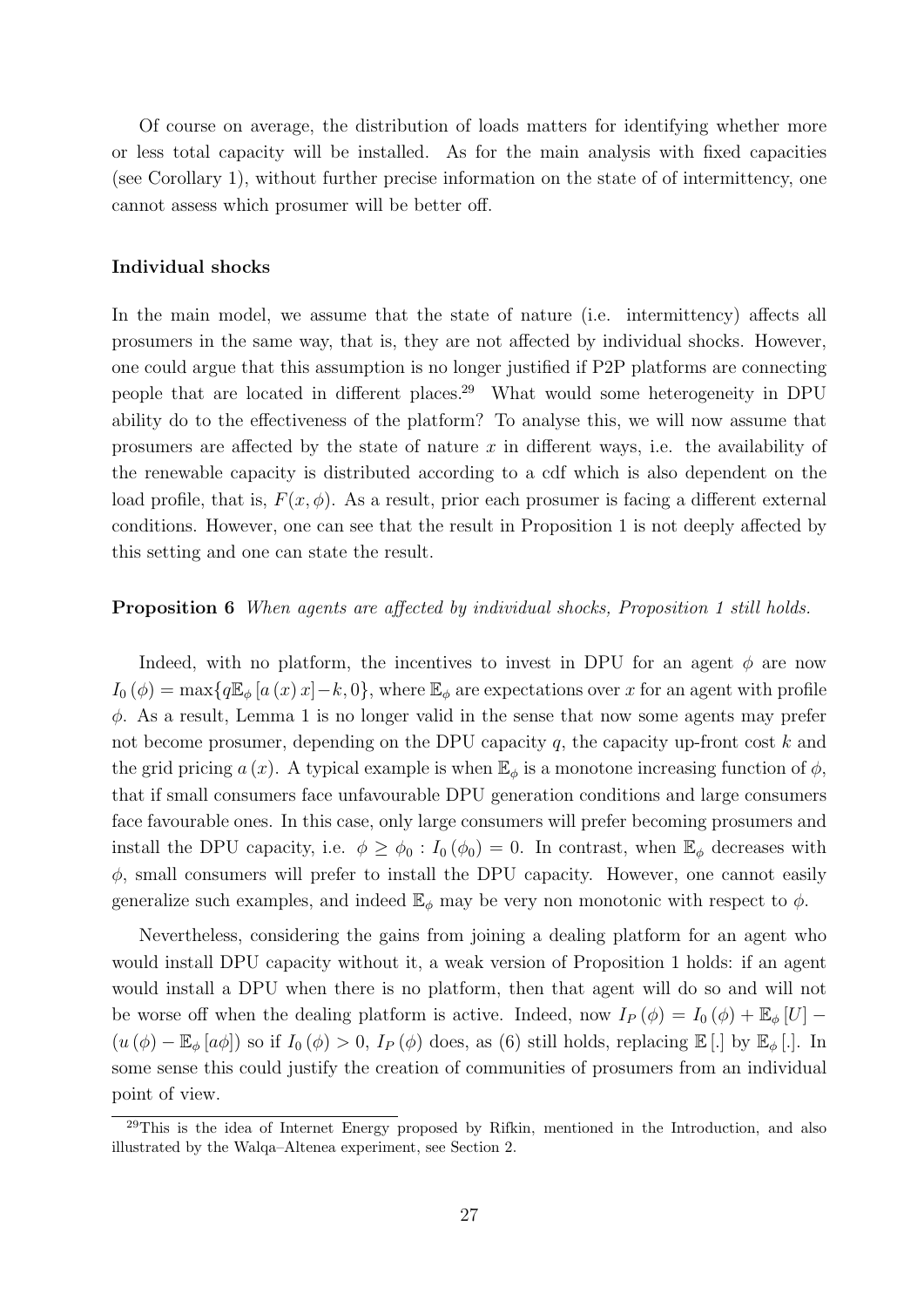# 7 Conclusion

In this paper, we provided the first economic analysis of how new models of peer-to-peer exchanges in the electricity sector may be effective and may yield sufficient incentives to invest in DPU based on renewable energy sources. We analysed how a P2P energy trading system could lead to a desirable economic outcome for a community of prosumers. We provided a simple model by first considering heterogeneous prosumers with respect to their energy needs and, second, intermittency in the production of electricity based on distributed renewable energy sources. In this context, we determined the equilibrium price levels for a welfare maximizing dealing platform, showing that the purchase prices are always greater than the central grid price, and selling prices are always lower. However, the expected net gains to be a trader within the platform are always greater than the expected average price on the grid. On top of this, we determined the optimal incentives for participants to adopt DPUs in P2P energy trading platforms, showing that they are always greater than the incentives when there is no platform. The intuition is that investing in DPUs allows prosumers to increase their expected net gains to participate in local trading. As a result, a welfare maximizing platform will always be profitable for a community of prosumers.

This strong result is challenged when we consider some extensions of our analysis. First, zero pricing is considered. There is a common reciprocity argument put forward to justify the emergence of these platforms, by remarking that the short run marginal cost of DRES generation is near zero. We show that zero pricing creates less incentives than the optimal ones, but more than those without a platform. Indeed, as both selling and purchase prices cannot be zero at any time, this depends on the conditions of availability of the DPU. If they are favourable, a zero purchase price has no effect compared to the dealing platform. By contrast, if they are unfavourable, a zero selling price implies huge purchase price increases, that drive consumers to turn to the grid. Second, as a number of P2P energy trading platforms have been developed by private investors or start-ups, one could think about for-profit platforms rather non-profit ones. With market power on both sides, such a platform will further increase purchase prices and lower selling prices, reducing the incentives to adopt DPU compared to the non-profit case. Consequently, the platform cost-benefit trade-off is now less "often" positive for all agents, and some prosumers do not invest any more whereas they would have done so without a platform. Third, since P2P energy trading platforms learn their business models from digital platforms, matching will become a central issue. Considering a matching platform rather than a dealer affects the market outcomes and incentives to adopt DPU. Mainly, we have found that the more the matching technology is efficient to match sellers and buyers, the more the incentives to adopt DPU may increase, compared to a pure dealer. With a more efficient technology, more matches are realized, so purchase prices tend to be reduced and selling prices to be increased which may boost prosumer's investments.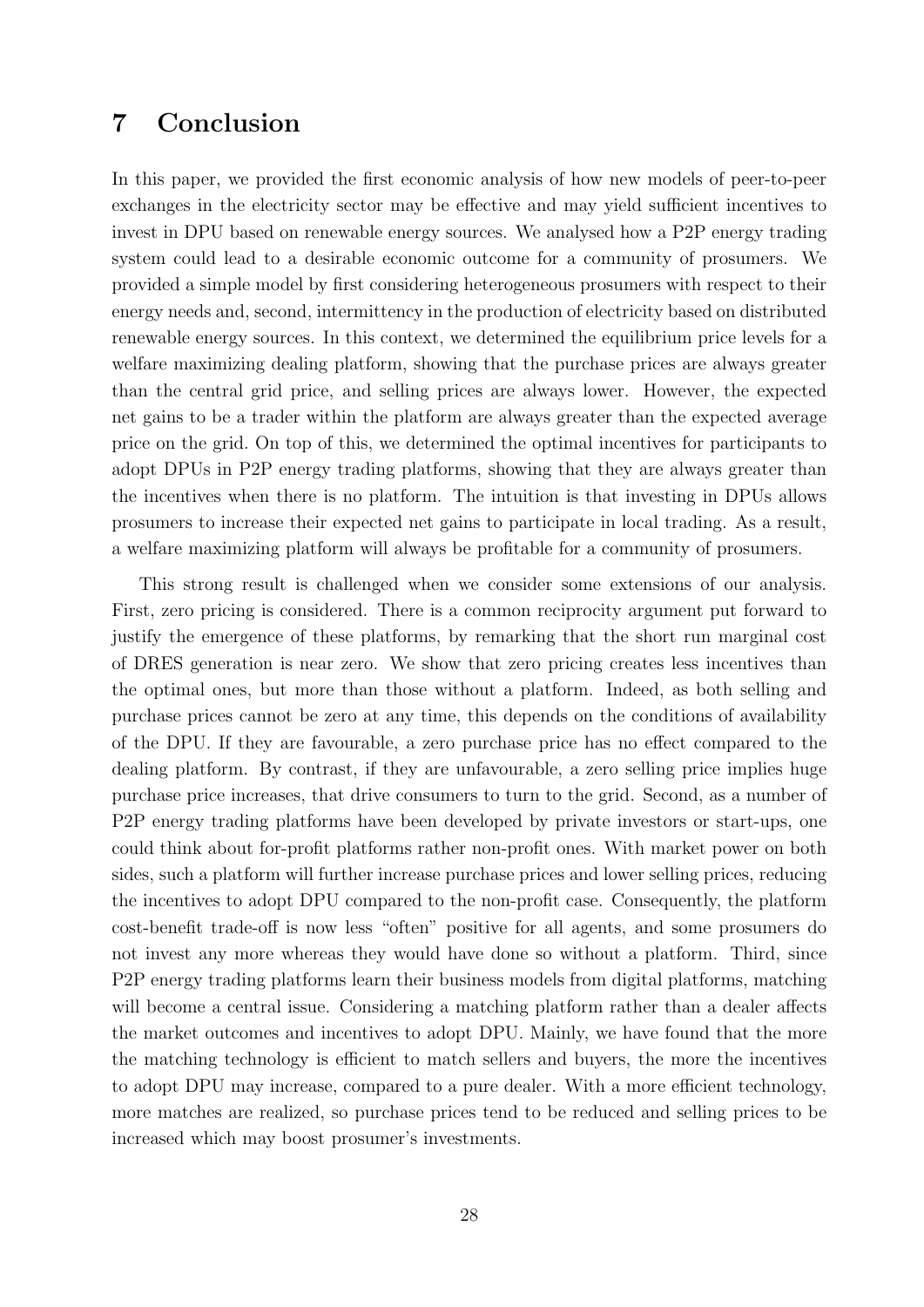Finally, we also challenged our main result by assuming that a variable DPU size was possible and that intermittency shocks differ between prosumers. We showed that with variable capacities, DPU capacities are increasing with the load profile, but the main result does not always hold. There are two effects on platform prices of a marginal capacity increase: a positive one on the purchase expenditures price (as the purchase price decreases) and a negative one on the revenues from sales (as the selling price also decreases). Then the marginal incentive to install DPU is boosted by the former and dampened by the latter. When individual shocks are considered, the main result still holds (in a weak version): if an agent would have installed a DPU if there were no platform, then that same agent will do so and will not be worse off when a dealing platform is active. This comes from the fact that for a given agent, individual shocks are intended to be the same with or without a platform, so expected gains are specific of each prosumer and then the main result is not affected.

Our results have some economic implications for the regulator and for economic policy. First, as we have shown that P2P energy trading platforms have some economic importance and local efficiency, regulators should ensure a level playing field for platform-based businesses and governments should support their emergence, in order to reap the benefits of P2P electricity trading. To some extent, this has been initiated in Europe, as the European Commission has defined P2P trading of renewable energy in EU Directive 2018/2001. However, this is not applied worldwide, for instance in the United States, where only microgrids are eligible for P2P trading. This has limited the implementation of the LO3 Energy (the Brooklyn experiment) in the public distribution network. Second, we have discussed the role of the external grid price in the design of the platform and as a determinant of prosumer' participation and investments in DRES. Usually, at least one component of this external grid price is subject to regulation by the energy authorities. As a result, the integration of P2P trading platforms in the overall electric system could be subject to disproportionate or non-discriminatory (network) charges or procedures. This is a real challenge for regulators to ensure such a grid neutrality and transparency for the external grid price as in the future, P2P trading platforms could complement the wholesale electricity market.

Some issues have been left aside and our analysis could be extended along at least three lines. First, we have supposed the external grid pricing as totally exogenous. Grid pricing issues when prosumers are active have been analysed by Gautier et al. (2018) but without considering a P2P trading system. The interdependence between the platform price equilibrium and grid pricing (regulated or market-based) may have strong impacts on both investments by prosumers and the network profitability of the grid. Following Abada et al. (2020b), one may anticipate the existence of a snowball effect between the expansion of platforms and the external grid price. The main idea is that depending on whether the grid pricing is based on the average cost or on the marginal cost, the contraction of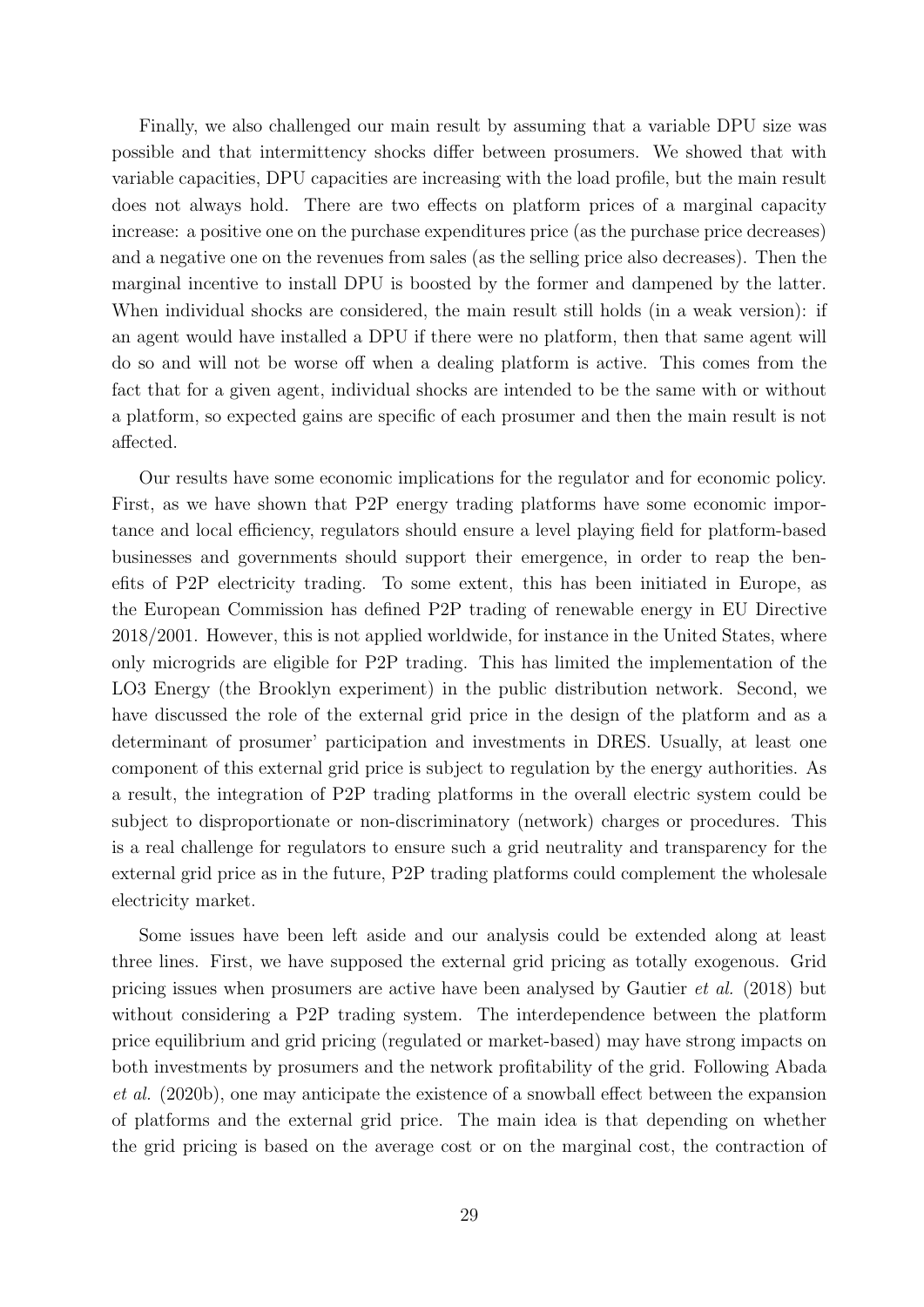grid exchanges due to the existence of the trading platform may respectively increase or decrease the supply price to the grid. In return, this modifies the incentives for potential prosumers to install DPU.

Second, we have seen that P2P trading platforms are often located within microgrids. As a result, an issue is how the platform or the connected agents may provide electricity backups (batteries and storage capacities) instead of withdrawing/injecting electricity from/to the grid. As the first step, for each prosumer there will appear a trade-off between the storage costs for withdrawal/injection and the external grid price viewed as an opportunity cost.

In our analysis we have considered the information ICT devices and blockchain technologies needed for the effectiveness P2P trading platform merely as black boxes. What are the improvements expected with ICT and blockchain technologies with smart contracting? This is left for further research.

## References

- [1] Abada, I., A. Ehrenmann and X. Lambin, (2020a) "On the viability of energy communities ", *Energy Journal*, 41(1), 113-150.
- [2] Abada, I., A. Ehrenmann and X. Lambin, (2020b) "Unintended Consequences: The Snowball Effect Of Energy Communities", *Energy Policy*, 143, 1-14.
- [3] Benjaafar S., Kong G., Li X., Courcoubetis C., (2018) "Peer-to-Peer Product Sharing: Implications for Ownership, Usage, and Social Welfare in the Sharing Economy" Management Science, 65(2), 1-17.
- [4] Caillaud, B. and B. Jullien (2003) "Chicken and Egg: Competition among Intermediation Service Providers", RAND Journal of Economics, 34(2), 309–328.
- [5] Chade, H., J. Eeckhout, and L. Smith (2017) "Sorting through Search and Matching Models in Economics", Journal of Economic Literature 55(2), 493–544
- [6] Doshi Y. (2021), Distributed Energy Generation Market by Technology, Allied Market Research Report.
- [7] Einav, L., C. Farronato and J. Levin, (2016), "Peer-to-Peer Markets", Annual Economic Review, 8, 615–35.
- [8] Einav, L., C. Farronato and J. Levin, N. Sundaresan, (2018) "Auctions versus Posted Prices in Online Markets", Journal of Political Economy, 2018, 126 (1), 178–215.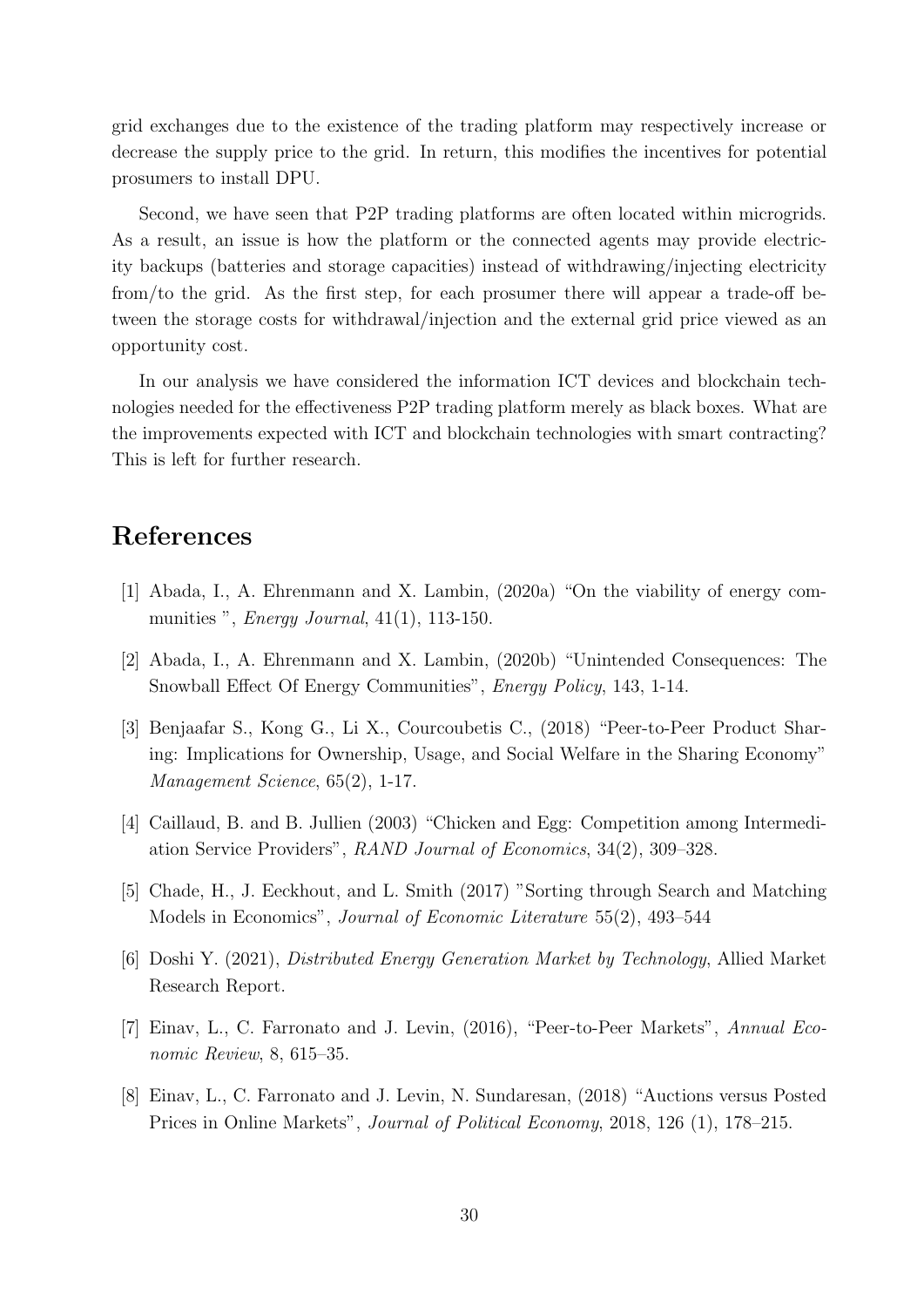- [9] Frost & Sullivan (2020), Growth Opportunities in Distributed Energy, Forecast to 2030, Frost & Sullivan Report.
- [10] Gangale, F., Vasiljevska, J., Covrig, F., Mengolini, A., Fulli G., (2017) "Smart grid projects outlook: facts, figures and trends in Europe", EUR 28614 EN, doi:10.2760/701587, European Commission, Joint Research Centre.
- [11] Gautier A., Jacqmin J., and Poudou J.-C. (2018) "The prosumers and the grid", Journal of Regulatory Economics, 53 (1), 100-126.
- [12] Gautier A., and I. Salem (2021) "Individual investments in renewable energy sources and Peer-to-Peer trading", mimeo
- [13] GJETC (2020), Peer-to-Peer electricity trading and Power Purchasing Agreements, Report METI.
- [14] Gomes R. and A. Pavan, (2016), "Many-to-many matching and price discrimination", Theoretical Economics, 11, 1005–1052
- [15] Goos M., Van Cayseele P., Willekens B. (2013), "Platform Pricing in Matching Markets", Review of Network Economics, 12(4), 437–457.
- [16] Howland E. (2021) "A Ready-Made Microgrid at Zero Cost? Yep. A Nebraska Utility Did It" Microgrid Knowledge web page, url: microgridknowledge.com/les-nebraskautility-microgrid/. Accessed November  $23<sup>th</sup>$ , 2021.
- [17] IRENA (2020), Innovation landscape brief: Peer-to-peer electricity trading, International Renewable Energy Agency, Abu Dhabi.
- [18] Khorasany, M., Paudel A., Razzaghi R., and Siano P. (2021) "A New Method for Peer Matching and Negotiation of Prosumers in Peer-to-Peer Energy Markets," in IEEE Transactions on Smart Grid, 12(3), 2472-2483.
- [19] Krishnan, R. Smith, M. and Telang R, (2003) "The economics of peer-to-peer networks", Journal of Information Technology Theory and Application; 5 (3), 31–44.
- [20] Mengelkamp, E., Gärttner ,J., Rock,K., Kessler, S., Orsini, L., Weinhardt, C., (2018), "Designing microgrid energy markets: A case study: The Brooklyn Microgrid",  $Ap$ plied Energy, 210, 870-880.
- [21] Rifkin, J. (2011), The Third Industrial Revolution; How Lateral Power is Transforming Energy, the Economy, and the World. Eds Palgrave MacMillan.
- [22] Sousa, T., Soares T. , Pinson P. , Moret F., Baroche T., Sorin E., (2019) "Peer-to-peer and community-based markets: A comprehensive review", Renewable and Sustainable Energy Reviews. 104, 367–378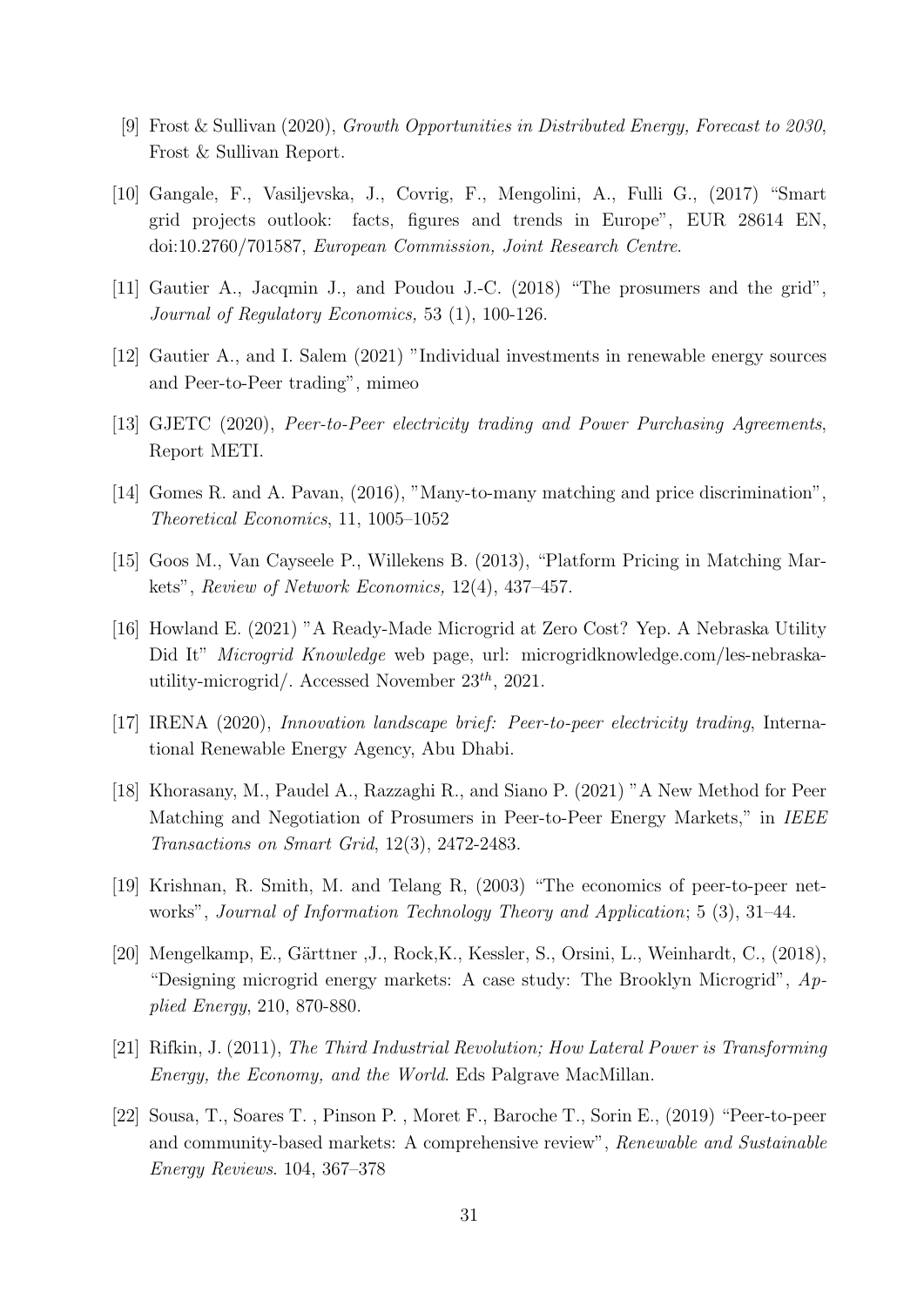- [23] Soto E.A., Bosman L.B., Wollega E., Leon-Salas W.D., (2021) "Peer-to-peer energy trading: A review of the literature", Applied Energy, 283, 116268.
- [24] Spulber D., (1999) Market microstructure: intermediaries and the theory of the firm, Cambridge University Press, 374 pages.
- [25] Zhang,C., Wua, J,. Longa, C., Cheng, M., (2017), "Review of Existing Peer-to-Peer Energy Trading Projects.", Procedia Energy, 105, 2563 –2568.
- [26] Zhang,C. , Wu J., Zhou Y., Cheng M., Long C., (2018), "Peer-to-Peer energy trading in a Microgrid", Applied Energy, 220, 1-12.

# Appendix

#### Demand and Supply

Demands. From (2), one can derive

$$
qx \leq \phi \leq \beta(p) \quad \text{if } p > a
$$
  

$$
\phi \geq qx > \beta(p) \quad \text{if } p \leq a
$$

If  $p \leq a$ , then all the agents connected to the platform will demand energy within it and then the demand is rigid i.e.  $\bar{d} = \int_{qx}^{\bar{\phi}} (\phi - qx) dG$ . If  $p > a$ , the demand is price-sensitive and we denote  $\beta(p)$ , the value of  $\phi$  such that

$$
\phi = qx + \frac{\Delta(\phi)}{p-a}
$$

with  $\beta'(p) = -\frac{\Delta/(p-a)^2}{1-(\Delta')/(p-a)} < 0$  and  $\beta''(p) > 0$ . Moreover, it may exist a maximum value of  $p > a$  such that  $\beta(p) = \bar{\phi}$  with  $\frac{dp}{d\bar{a}} = 1$ , more precisely

$$
\underline{p} = a + \frac{\Delta(\bar{\phi})}{\bar{\phi} - qx} \tag{9}
$$

Using the notation  $\dot{y} = \frac{dy}{dx}$ , note that  $\underline{\dot{p}} - \dot{a} = \frac{[u(\overline{\phi}+\delta)-u(\overline{\phi})]}{(\overline{\phi}-a\tau)^2}$  $\frac{\partial^{\varphi+\sigma}y=a(\psi)}{\overline{(\phi-qx)}^2}q>0.$  So if  $p\geq p$ , the demand to the platform is

$$
d(p) = \int_{qx}^{\beta(p)} (\phi - qx) dG = \int_{qx}^{\beta(p)} [G(\beta(p)) - G(\phi)] d\phi
$$

with  $d'(p) = \beta'(p) (\beta(p) - qx) g(\beta(p)) < 0$ . As expected, the demand is normal (downward sloping). Note that this demand is always positive as we assumed that  $\bar{\phi}/q \geq 1$ . Note that with this vertical differentiation framework, the demand is never choked off. So the demand at state  $x$  is such that

$$
D(p) = \begin{cases} \bar{d} & \text{if } p \leq \underline{p} \\ d(p) & p > \underline{p} \end{cases}
$$

Note that for all  $p$ ,  $\overline{d} = -q (n - G (qx)) < 0$  with  $\overline{d} = \mathbb{E} (\phi)$  if  $x \leq \phi/q$ .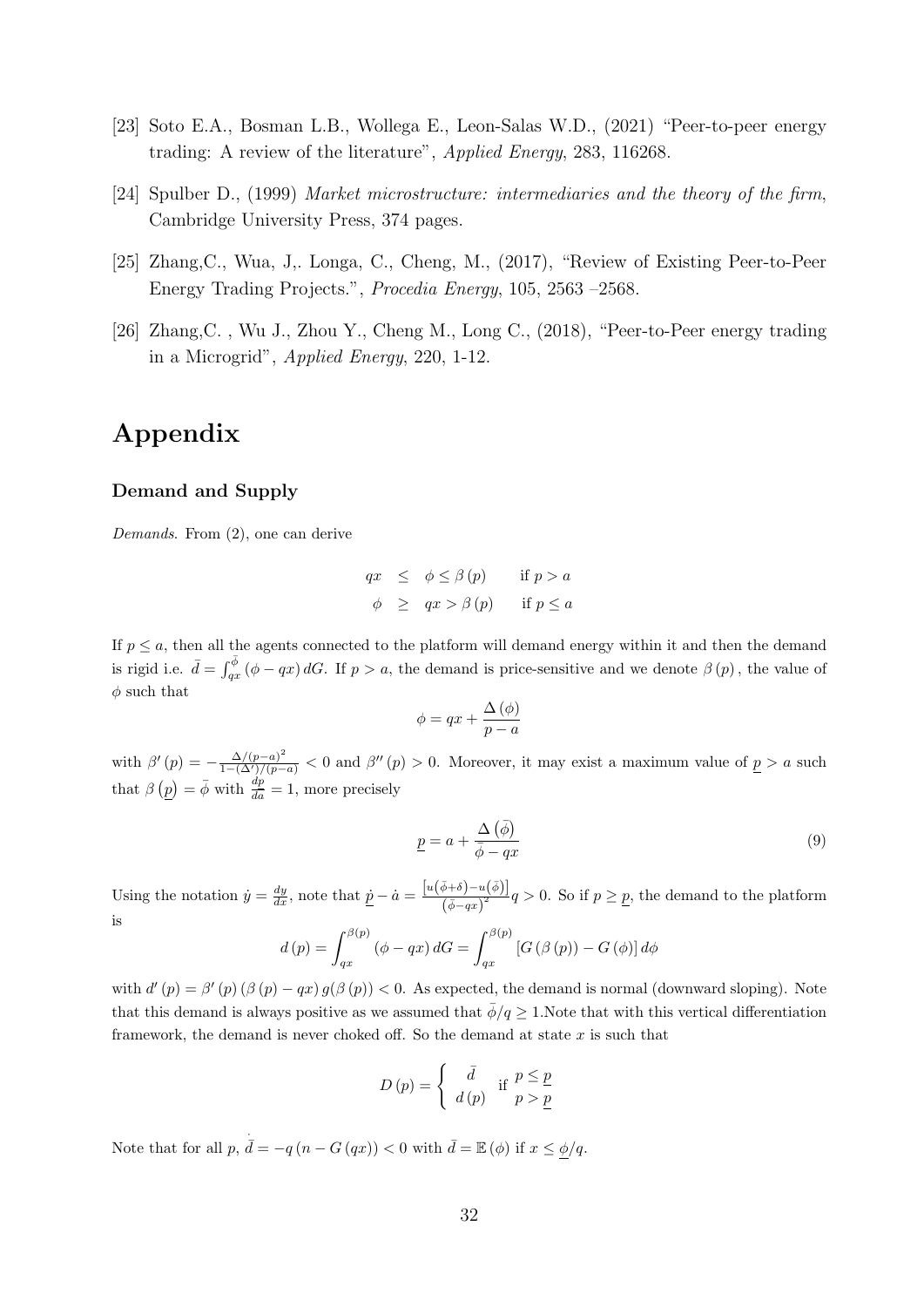Supplies. For agents such that  $\phi \leq qx$ , an agent  $\phi$  will be a (extra) supplier within the platform if  $U(\phi, x, q) \geq U(\phi, x, q)$ . This implies

$$
\Delta(\phi) + r (qx - \phi) \ge a (qx - \phi)
$$

we denote  $\sigma(r)$ , the value of  $\phi$  such that

$$
\sigma(r) = qx - \frac{\Delta(\phi)}{a - r} \ge 0 \text{ if } r < a
$$

with  $\sigma'(r) < 0$ . If  $r > a$  then  $\sigma(r) = \phi$  and all potential sellers are suppliers to the platform. Moreover, it may exist a maximum value of  $\bar{r} < a$  such that  $\sigma(\bar{r}) = \underline{\phi}$  with  $\frac{d\bar{r}}{da} = 1$ . Namely

$$
\bar{r} = a - \frac{\Delta\left(\phi\right)}{qx - \phi} \tag{10}
$$

note that  $\dot{\bar{r}} - \dot{a} = \frac{\delta}{q x - \phi} > 0$ . Then if  $r \geq \bar{r}$ , the supply is rigid and equal to  $\bar{s} = \int_{\phi}^{q x} (qx - \phi) dG$ . When  $0 \leq r \leq \bar{r}$ , the supply to the platform is

$$
s(r) = \int_{\sigma(r)}^{qx} (qx - \phi) dG = \int_{\sigma(r)}^{qx} [G(\phi) - G(\sigma(r))] d\phi
$$

Note that  $s'(r) = -\sigma'(r)(qx - \sigma(r))g(\sigma(r)) > 0$ , the supply is upward sloping. Of course, this supply is zero if  $x \le \phi/q$ . Note that as  $\sigma(0) < qx$  then  $S(0) > 0$ : there are always sellers willing to sell electricity for free. Finally the supply at state  $x$  is such that

$$
S(r) = \begin{cases} \bar{s} & \text{if } r \ge \bar{r} \\ s(r) & r < \bar{r} \end{cases}
$$

Note that for all  $r, \dot{\overline{s}} = qG(qx) > 0$  and  $\overline{s} = 0$  if  $x \le \phi/q$ .

#### Proof of Lemma 2

If  $p < p$  then  $D(p) = \bar{d}$  and  $r^* = S^{-1}(\bar{d})$  so using the mean theorem  $W(x) = u(\bar{\nu} + \delta) \{n - G(\sigma(r^*))\},\$ where  $\bar{\nu} < \bar{\phi}$ . If  $r > \bar{r}$  then  $S(r) = \bar{s}$  and  $p^* = D^{-1}(\bar{s})$  so  $W(x) = u(\underline{\nu} + \delta) G(\beta(p^*))$ , where  $\underline{\nu} > \phi$ , where  $\bar{\nu} > qx > \underline{\nu}$ . When  $p \geq p$  and  $r \leq \bar{r}$ , and  $D(p) = S(r)$ , let us denote the Lagrangean  $L =$  $W(x) + \lambda (d(p) - s(r)) + \lambda_p (p - p) + \lambda_r (\bar{r} - r)$ , with  $\lambda \neq 0$ , a Lagrange multiplier, others  $(\lambda_p, \lambda_r) \geq 0$ , Khun-Tucker multipliers, first-order conditions imply:

$$
\frac{\partial L}{\partial p} = \{u(\beta(p) + \delta) + \lambda(\beta(p) - qx)\} g(\beta(p)) \beta'(p) + \lambda_p = 0
$$
  
\n
$$
\frac{\partial L}{\partial r} = \{-u(\sigma(r) + \delta) + \lambda(qx - \sigma(r))\} g(\sigma(r)) \sigma'(r) - \lambda_r = 0
$$
  
\n
$$
\frac{\partial L}{\partial \lambda} = d(p) - s(r) = 0
$$
  
\n
$$
\lambda_p \frac{\partial L}{\partial \lambda_p} = \lambda_p (p - p) = 0
$$
  
\n
$$
\lambda_r \frac{\partial L}{\partial \lambda_r} = \lambda_r (\bar{r} - r) = 0
$$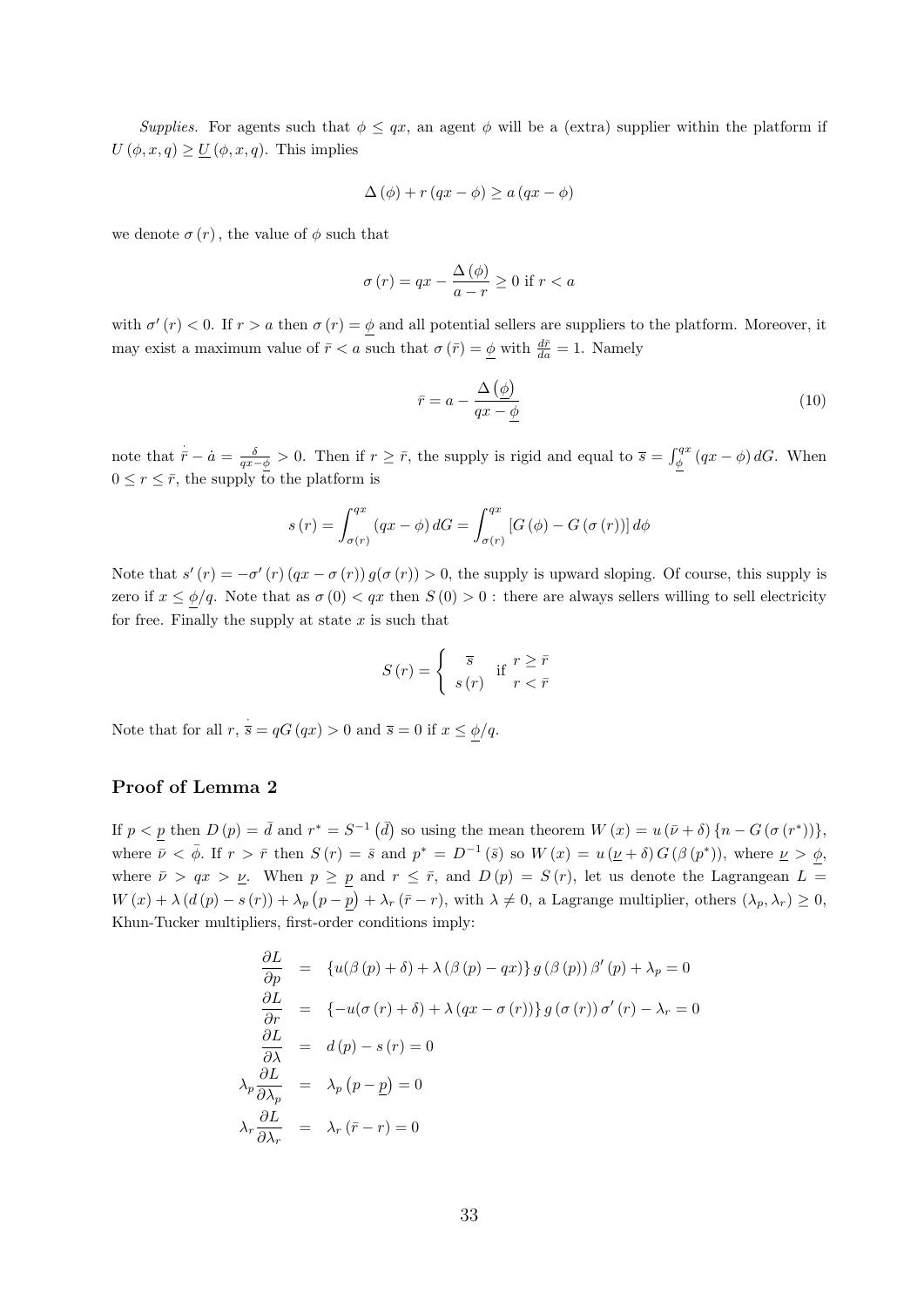which gives

$$
\begin{aligned}\n\left\{u(\beta\left(p\right)+\delta\right)+\lambda\left(\beta\left(p\right)-qx\right)\right\}g\left(\beta\left(p\right)\right)\beta'\left(p\right) &= -\lambda_p \le 0 \\
\left\{-u(\sigma\left(r\right)+\delta\right)+\lambda\left(qx-\sigma\left(r\right)\right)\right\}g\left(\sigma\left(r\right)\right)\sigma'\left(r\right) &= \lambda_r \ge 0\n\end{aligned}
$$

so if  $p > p$  and  $r < \bar{r}$  then  $(\lambda_p, \lambda_r) = (0, 0)$  and we have the contradiction:  $\lambda = u(\sigma(r) + \delta) / (qx - \sigma(r)) > 0$ and

$$
0 < u(\beta(p) + \delta) + \lambda(\beta(p) - qx) = 0
$$

If  $p > p$  and  $r = \bar{r}$  then  $\lambda_p = 0$  so  $\lambda = -u(\beta(p) + \delta)/((\beta(p) - qx)) < 0$  and

$$
\lambda_r = -\left\{ u(\underline{\phi} + \delta) + u(\beta(p) + \delta) \frac{qx - \underline{\phi}}{\beta(p) - qx} \right\} g\left(\underline{\phi}\right) \sigma'\left(\overline{r}\right) > 0
$$

with  $p^* = d^{-1}(\bar{s})$ , this implies that  $\bar{s} = s(\bar{r}) > \bar{d}$ . When  $p = p$  and  $r < \bar{r}$  then  $\lambda_r = 0$  so  $\lambda =$  $u(\sigma(r) + \delta)/(qx - \sigma(r)) > 0$  and

$$
\lambda_p = -\left\{ u(\bar{\phi} + \delta) + u(\sigma(r) + \delta) \frac{\bar{\phi} - qx}{qx - \sigma(r)} \right\} g\left(\bar{\phi}\right) \beta'\left(p\right) > 0
$$

with  $r^* = s^{-1}(d)$  whenever  $\bar{s} < \bar{d}$ . Finally if  $p^* = p$  and  $r^* = \bar{r}$  for which it may exist a level of  $x=\hat{x}:\overline{s}=\bar{d},$  such that

$$
\overline{s} - \overline{d} = \int_{\underline{\phi}}^{\overline{\phi}} (\phi - qx) dG = \mathbb{E}(\phi) - nqx = 0
$$

here expectations are over  $\phi$ , so

$$
\hat{x} = \frac{\mathbb{E}(\phi)}{nq}
$$

As a result there are a multiple of solutions. If  $x \leq \hat{x}$  then  $p^* = d^{-1}(\bar{s}) > 0$  and  $r^* \in [\bar{r}, +\infty]$  and if  $x \geq \hat{x}$ then  $p^* \in [0, p]$  and  $r^* = s^{-1}$   $(\overline{d}) > 0$ . Of course if we add a breakeven constraint for the platform account  $\pi(x) = (p - r) \min\{\bar{d}, \bar{s}\} \ge 0$  then this restrict the set of optima to  $p^* \ge r^*$ . This restrict selling prices to  $r^* \in [\bar{r}, p^*]$  when  $x \leq \hat{x}$  and purchase prices to  $p^* \in [r^*, p]$  when  $x \geq \hat{x}$ .

#### Proof of Proposition 3

From the market clearing condition  $D(p) = S(r)$  one can define a locus  $\hat{r}(p)$  such that

$$
S\left(\hat{r}\left(p\right)\right) = D\left(p\right)
$$

which entails  $r^*(p)$  decreasing in  $p \in [p, \infty)$  whenever  $S(0) < D(p)$  i.e.

$$
D\left(\underline{p}\right) - S\left(0\right) = \int_{qx - \frac{\Delta}{a}}^{\bar{\phi}} \left(\phi - qx\right) dG > 0
$$

So the dealer problem writes  $\max_{p\geq p} (p - \hat{r}(p)) D(p)$  and the first order condition gives:

$$
\frac{p^d - \hat{r}(p^d)}{p^*} = \frac{1 - \hat{r}'(p^d)}{\eta_D} > \frac{1}{\eta_D}
$$
\n
$$
S(\hat{r}(p^*)) = D(p^*)
$$
\n(11)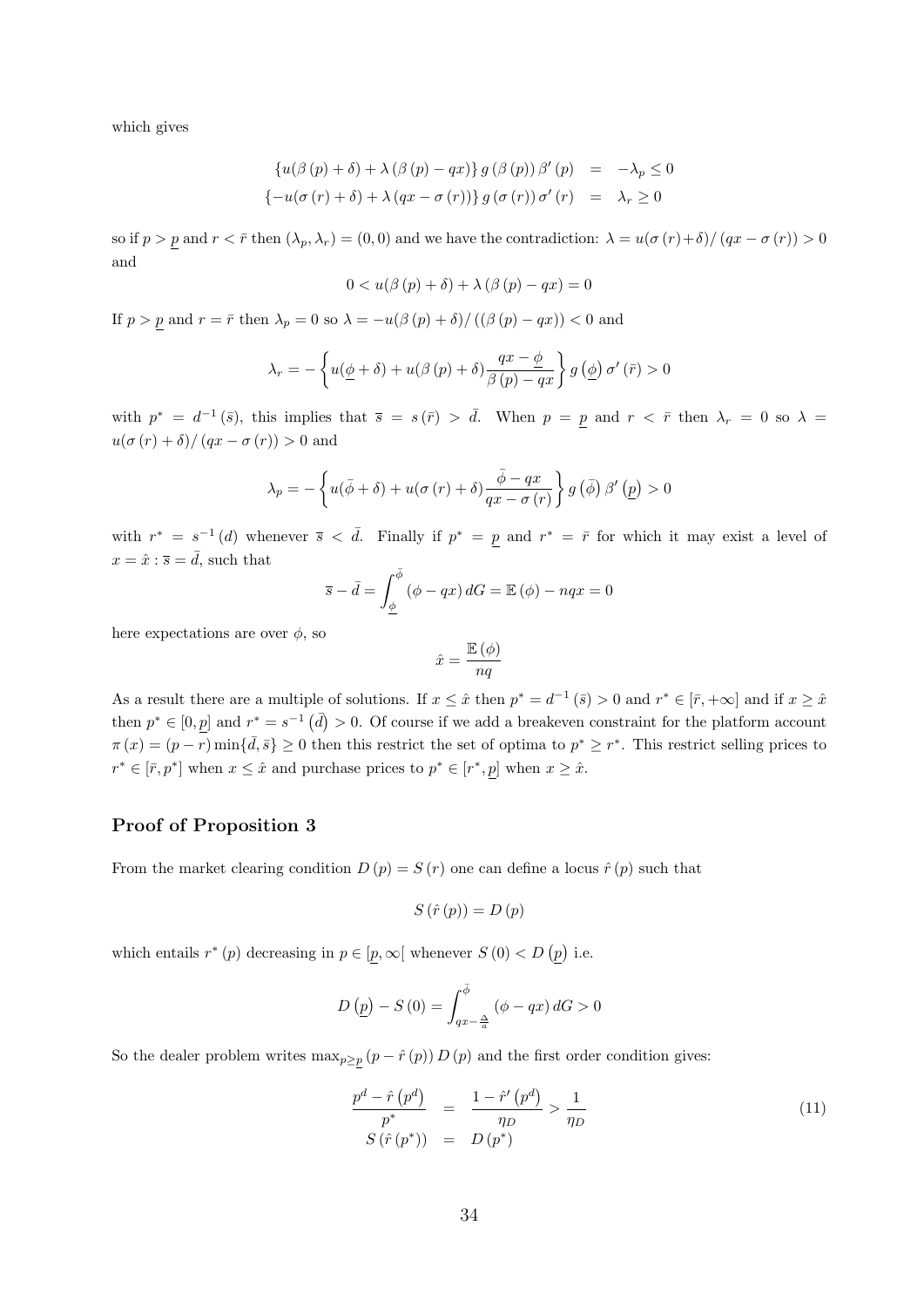where

$$
\eta_D=-\frac{D'\left(p\right)p}{D\left(p\right)}>0
$$

so  $p^d \geq p^m$ . As a result

$$
p^d > p^* \geq p
$$
 and  $\bar{r} \geq r^* > r^d$ 

#### Proof of Proposition 4

In order to derive the result in the Proposition, we need to determine  $(p^{\mu}, r^{\mu})$  the dealer equilibrium price when matching applies. Let us denote the *net* expected utility of trading within the platform by

$$
\mathbb{V}(\phi, x, q) = \begin{cases} m_B(\delta + \tau - (p - a)(\phi - qx)) & \text{if } \phi \ge qx \\ m_S(\delta + \tau + (r - a)(qx - \phi)) & \phi < qx \end{cases}
$$

So the platform welfare writes

$$
\mathbb{W}(x) = \int_{\underline{\phi}}^{\overline{\phi}} \mathbb{V}(\phi, x, q) dG + \pi(x)
$$

where  $\pi(x) = (p - a) m_B D(p) - (r - a) m_S S(p)$  that is  $\pi(x) = (p - r) M(S(r), D(p))$ , so we can rewrite the platform welfare as

$$
\mathbb{W}(x) = (\delta + \tau) [m_B(p, r) \{ G(\beta(p)) - G(qx) \} + m_S(p, r) \{ G(qx) - G(\sigma(r)) \}]
$$

Assume that  $p > p$  and  $r < \bar{r}$ , then (interior) first order conditions write:

$$
\frac{\partial W(x)}{\partial p} = 0 \text{ and } \frac{\partial W(x)}{\partial r} = 0
$$

Derivatives write

$$
\frac{\partial \mathbb{W}(x)}{\partial p} = m_B(p, r) (\delta + \tau) g(\beta(p)) \beta'(p)
$$
  
+ 
$$
\frac{\partial m_S(p, r)}{\partial p} (\delta + \tau) [G(qx) - G(\sigma(r))] + \frac{\partial m_B(p, r)}{\partial p} (\delta + \tau) [G(\beta(p)) - G(qx)]
$$
  

$$
\frac{\partial \mathbb{W}(x)}{\partial r} = -m_S(p, r) (\delta + \tau) g(\sigma(r)) \sigma'(r) + \frac{\partial m_B(p, r)}{\partial r} (\delta + \tau) [G(\beta(p)) - G(qx)]
$$
  
+ 
$$
\frac{\partial m_S(p, r)}{\partial r} (\delta + \tau) [G(qx) - G(\sigma(r))]
$$

with

$$
\frac{\partial m_B(p,r)}{\partial p} = m_B(p,r) \left( \psi^B - 1 \right) \frac{D'(p)}{D(p)} > 0 \quad ; \quad \frac{\partial m_B(p,r)}{\partial r} = m_B(p,r) \psi^S \frac{S'(r)}{S(r)} > 0 \tag{12}
$$

$$
\frac{\partial m_S(p,r)}{\partial r} = m_S(p,r) \left(\psi^S - 1\right) \frac{S'(r)}{S(r)} < 0 \quad \text{and} \quad \frac{\partial m_S(p,r)}{\partial p} = m_S(p,r) \psi^B \frac{D'(p)}{D(p)} < 0 \tag{13}
$$

where

$$
\psi^B=\frac{M_D'(S,D)D}{M(S,D)}\;;\; \psi^S=\frac{M_S'(S,D)S}{M(S,D)}
$$

are the matching elasticities for buyers and sellers respectively such that

$$
0 \le \psi^j \le 1 \text{ for } j = B, S
$$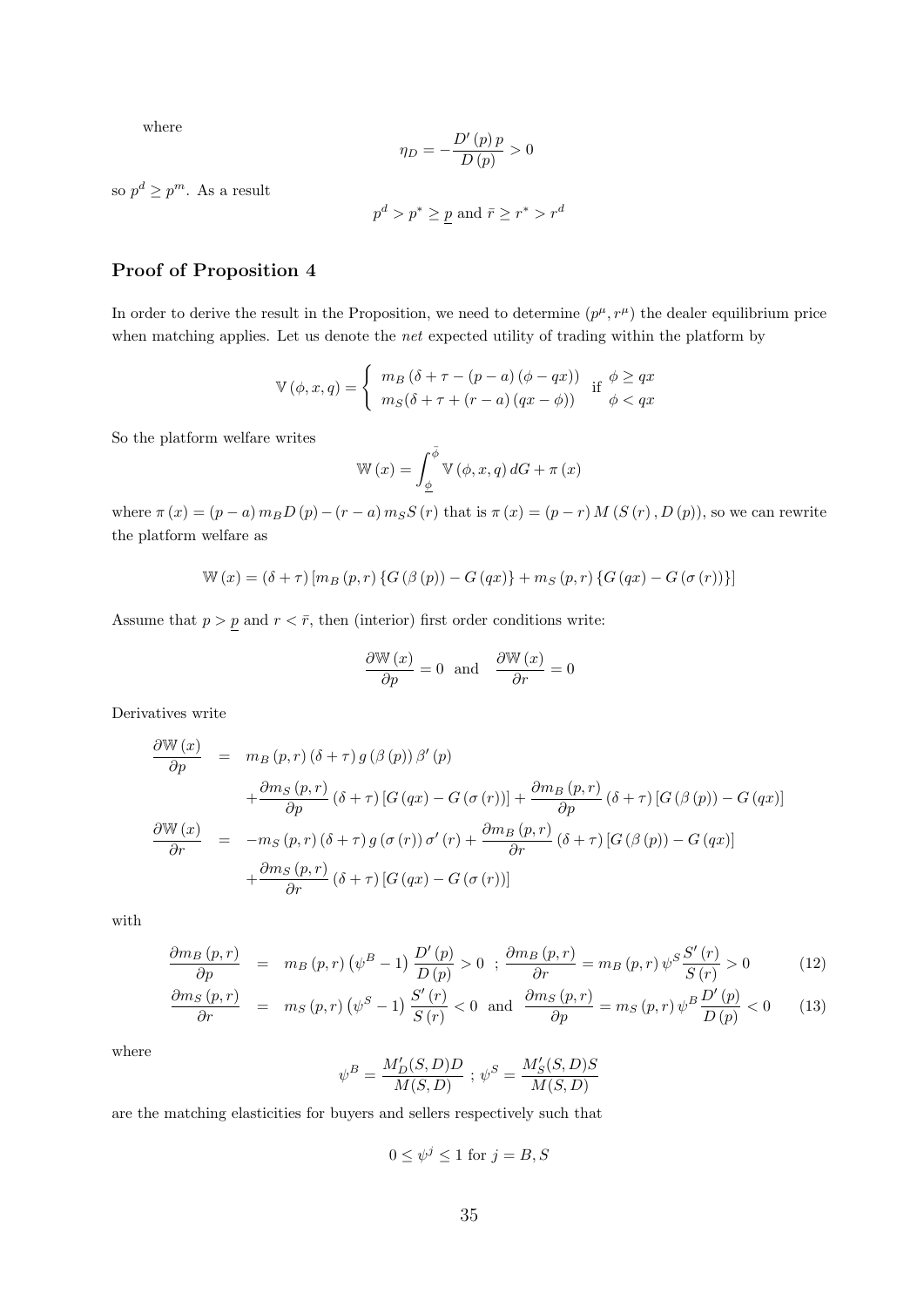So one can rewrite FOC using  $D'(p) = \beta'(p) (\beta(p) - qx) g(\beta(p))$  and  $S'(r) = -\sigma'(r) (qx - \sigma(r)) g(\sigma(r))$ :

$$
\frac{\partial W(x)}{\partial p} = 0 = \frac{D'(p)}{D(p)} (\delta + \tau) \left\{ m_B(p, r) \frac{D(p)}{\beta(p) - qx} + m_S(p, r) \psi^B [G(qx) - G(\sigma(r))] + m_B(p, r) (\psi^B - 1) [G(\beta(p)) - G(qx)] \right\}
$$

$$
\frac{\partial W(x)}{\partial r} = 0 = \frac{S'(r)}{S(r)} (\delta + \tau) \left\{ m_S(p, r) \frac{S(r)}{qx - \sigma(r)} + m_B(p, r) \psi^S [G(\beta(p)) - G(qx)] + m_S(p, r) (\psi^S - 1) [G(qx) - G(\sigma(r))] \right\}
$$

Using definitions of  $\beta(p)$  and  $\sigma(r)$ , this leads to define  $(p^{\mu}, r^{\mu})$  as:

$$
p^{\mu} = a + (1 - \psi^{B}) A^{B} - \psi^{B} A^{S}
$$
 (14)

$$
r^{\mu} = a + \psi^{S} A^{B} - (1 - \psi^{S}) A^{S}
$$
\n
$$
(15)
$$

where

$$
A_B = \frac{G(\beta(p^{\mu})) - G(qx)}{D(p^{\mu})} (\delta + \tau) > 0 \text{ and } A_S = \frac{G(qx) - G(\sigma(r^{\mu}))}{S(r^{\mu})} (\delta + \tau) > 0
$$

These expressions stand for the weighted net match valuation of buyers and sellers respectively. Note that this solution is not valid for matching technology characterized by constant or increasing returns to scale (Cobb Douglas technology for instance), indeed  $\psi^B + \psi^S \geq 1$ :

$$
r^{\mu} \ge a + (\psi^S A^B - \psi^B A^S) \ge p^{\mu}
$$

so one cannot verify  $p^{\mu} > p > r > r^{\mu}$ . Conditions (14) and (10) are reminiscent of Equation (17) in Goos *et al.* (2013) in a different context. Existence for the interior solution is ensured by the "rationalexpectations" equilibrium we adopted as suggested by Caillaud and Jullien (2003). By the mean theorem we see that  $d(p) = (\varphi - qx) (G(\beta(p)) - G(qx))$  where  $\varphi < \beta(p) \le \bar{\phi}$ , so

 $a + A_B > p$ 

Identically,  $s(r) = (qx - \xi) (G (qx) - G (\sigma (r)))$  where  $\xi > \rho (r) \ge \phi$ , so

$$
a - A^S < \bar{r}
$$

So it exists value of the elasticities (i.e. forms of the underlying matching technology) such that the interior solution is valid for some x

$$
\begin{array}{rcl}\n\psi^B & \leq & \bar{\psi}^B = \frac{(qx - \xi)(\bar{\phi} - \varphi)}{(\varphi - \xi)(\bar{\phi} - qx)} \geq 0 \\
\psi^S & \leq & \bar{\psi}^S = \frac{(\varphi - qx)(\xi - \underline{\phi})}{(\varphi - \xi)(qx - \underline{\phi})} \geq 0\n\end{array}
$$

As  $\bar{\psi}^B$  is monotonically increasing with respect to x and maps  $\left[\frac{\xi}{q}, \min\{1, \bar{\phi}/q\}\right]$  into  $[0, +\infty]$  so it exists a unique  $x_b \in \frac{2}{3}$ , min $\{1, \bar{\phi}/q\}$ :  $\bar{\psi}^B = 1$ . Identically,  $\bar{\psi}^S$  is monotonically decreasing with respect to x and maps  $[\phi/q, \min\{1, \varphi/q\}]$  into  $[0, +\infty]$  so it exists a unique  $x_s \in ]\phi/q, \min\{1, \varphi/q\}]$ :  $\bar{\psi}^S = 1$ . As a result it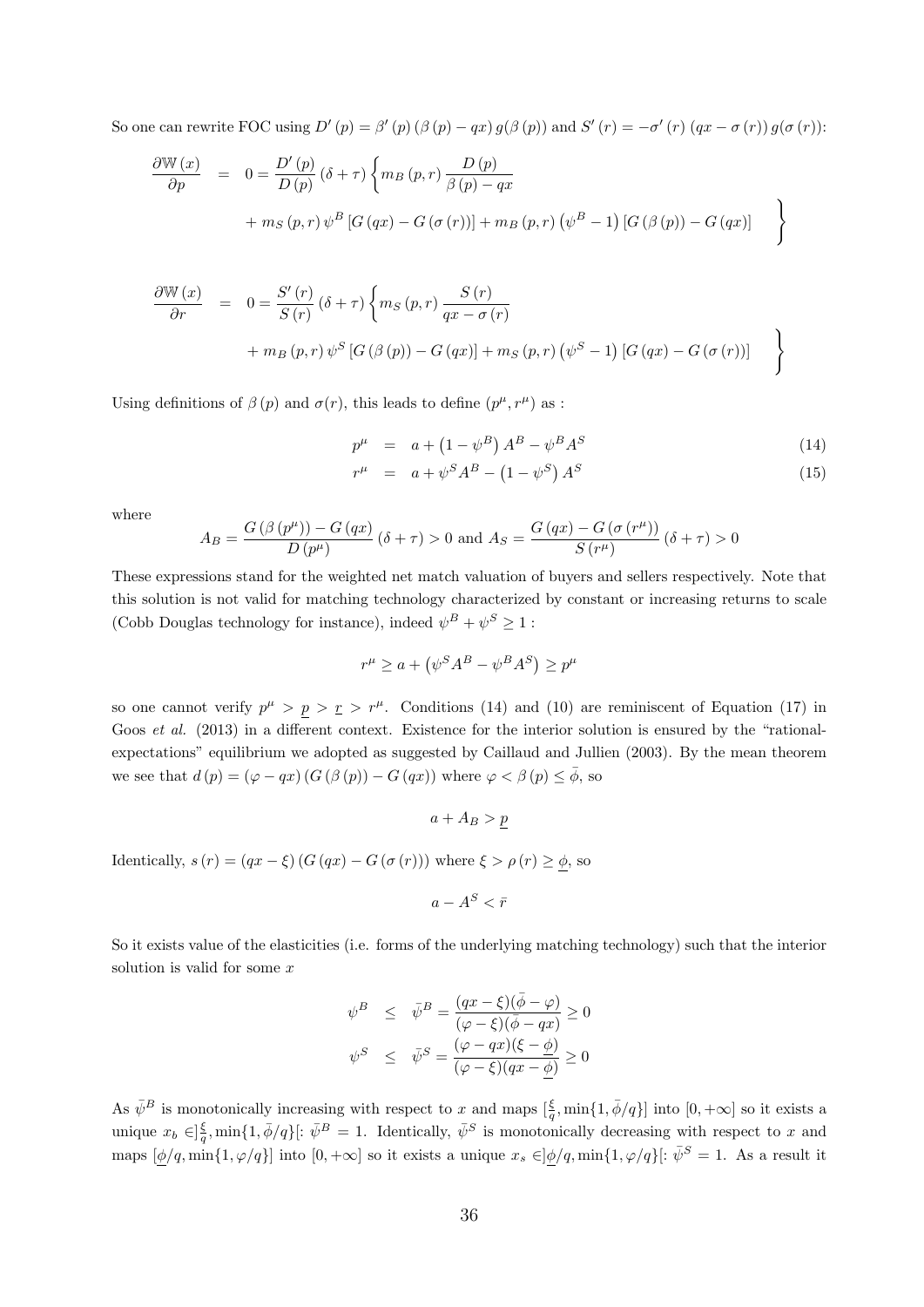exists a unique  $x_e \in ]x_s, x_b[$  such that  $\bar{\psi}^B = \bar{\psi}^S$  when  $x = x_e$ . As a result, the interior solution is valid for some underlying matching technologies (with decreasing return to scale) and some state of nature. Otherwise a corner solution applies which implies either  $p = p$  or  $r = \bar{r}$ .

To sump-up the matching prices  $(p^{\mu}, r^{\mu})$  are driven by the underlying matching technology and imply

$$
p^{\mu} = \max\{a + (1 - \psi^B) A^B - \psi^B A^S, \underline{p}\}\
$$
  

$$
r^{\mu} = \min\{a + \psi^S A^B - (1 - \psi^S) A^S, \overline{r}\}\
$$

where  $\psi^B, \psi^S$  are the matching elasticities for a buyer and a seller, respectively, and  $A^B, A^S$  stand for the weighted net match valuation of buyers and sellers, respectively.

Finally one can see that it exists levels of  $(\psi_*^B, \psi_*^S)$  such that

$$
p^{\mu} = a + (1 - \psi_*^B) A^B - \psi_*^B A^S = p^*
$$
  

$$
r^{\mu} = a + \psi_*^S A^B - (1 - \psi_*^S) A^S = r^*
$$

where  $(p^*, r^*)$  are defined in Lemma 2.

Indeed when at p<sup>\*</sup> such that  $D(p^*) = \bar{s}$  we have  $p^* = a + \frac{\delta}{\beta(p^*)-qx}$  and one can rewrite

$$
p^{\mu}(\psi^{B}) = a + (1 - \psi^{B}) \frac{\delta}{\varphi - qx} - \psi^{B} \frac{\delta}{qx - \xi}
$$

so  $p^{\mu}(0) > p^*$ . As  $p^{\mu}(\psi^B)$  is linear decreasing in  $\psi^B$  it exists  $\psi^B_* : p^{\mu}(\psi^B_*) = p^*$ . Same reasoning applies for  $r^{\mu}$ . Hence one can depicts the relative positions of these prices by

$$
p^{\mu} \ge p^* \quad \text{for} \quad \psi^B \le \psi_*^B \le \bar{\psi}^B
$$
  

$$
p^* \ge p^{\mu} \ge \underline{p} \quad \text{for} \quad \psi_*^B \le \psi^B \le \bar{\psi}^B
$$
  

$$
r^{\mu} \le r^* \quad \text{for} \quad \psi^S \le \psi_*^S \le \bar{\psi}^S
$$
  

$$
r^* \le r^{\mu} \le \bar{r} \quad \text{for} \quad \psi_*^S \le \psi^S \le \bar{\psi}^S
$$

Now the incentive to install DPU with a dealing platform writes

$$
I_M(\phi) = q \mathbb{E} [ax] - k
$$
  
+
$$
\mathbb{E}_\mathcal{B} [m_B^\mu {\delta + \tau - (p^\mu - a) (\phi - qx)}]
$$
  
+
$$
\mathbb{E}_\mathcal{S} [m_S^\mu {\delta + \tau + (r^\mu - a) (qx - \phi)}]
$$

So when  $(\psi^B, \psi^S) = (\psi^B_*, \psi^S_*)$  we have  $I_M(\phi) \leq I_P(\phi)$  as  $m_j^{\mu} \leq 1$  for  $j = B, S$ . Then if  $(\psi^B, \psi^S) \geq$  $(\psi^B_*, \psi^S_*)$ 

$$
\delta + \tau - (p^{\mu} - a) (\phi - qx) \geq \delta + \tau - (p^* - a) (\phi - qx)
$$
  

$$
\delta + \tau + (r^{\mu} - a) (qx - \phi) \geq \delta + \tau + (r^* - a) (qx - \phi)
$$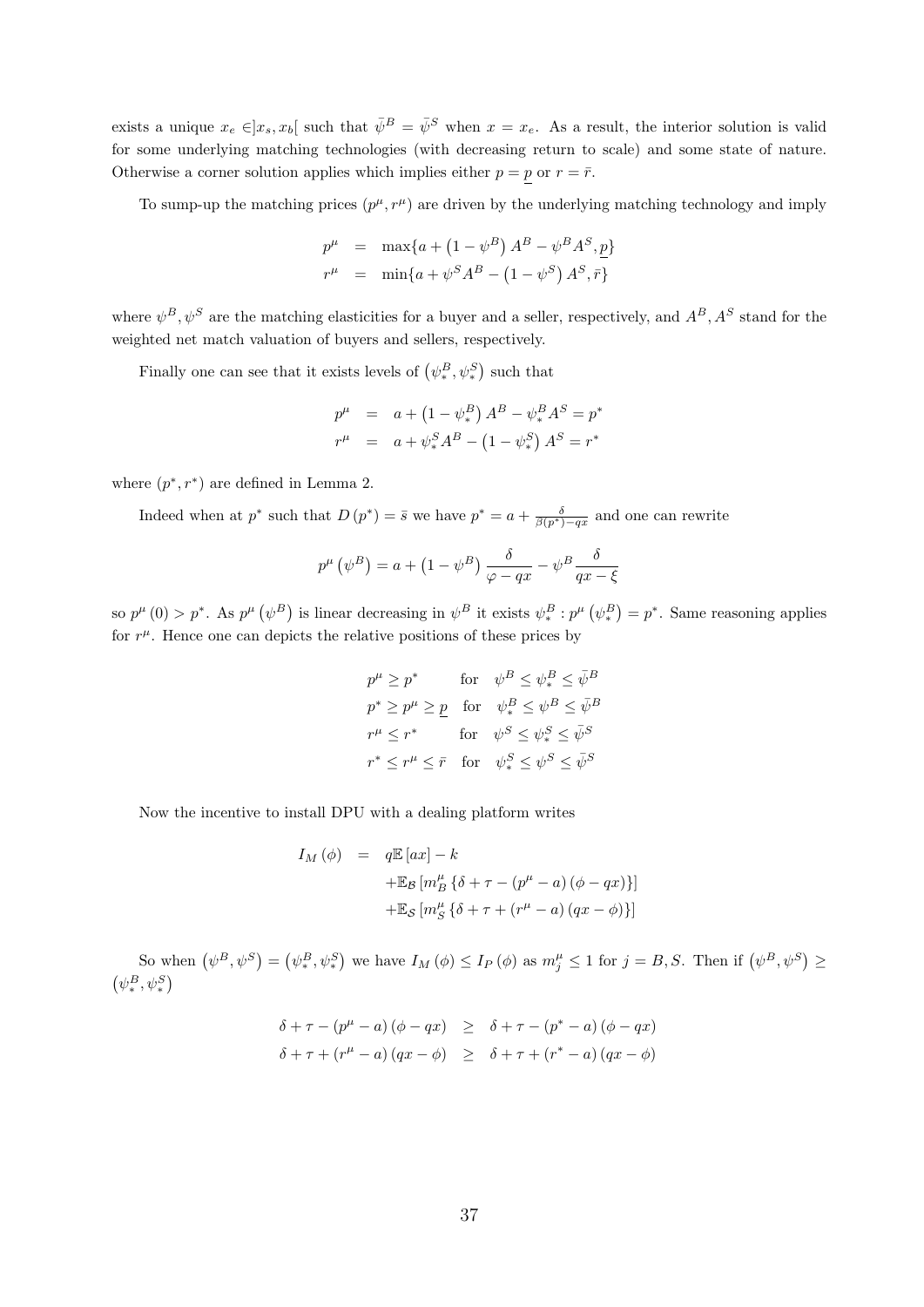so this as an inflating effect for  $I_M(\phi)$  in each state x. Moreover with a matching technology all states  $x \in \mathcal{B}$  or  $x \in \mathcal{S}$  are eligible to become a profitable match whereas only subsets of them (resp.  $\mathcal{B}^P$  and  $\mathcal{S}^P$ ) are with a dealing platform. So

$$
\mathbb{E}_{\mathcal{B}}\left[\delta + \tau - (p^{\mu} - a) (\phi - qx)\right] > \mathbb{E}_{\mathcal{B}^P} \left[\delta + \tau - (p^* - a) (\phi - qx)\right]
$$
  

$$
\mathbb{E}_{\mathcal{S}}\left[\delta + \tau + (r^{\mu} - a) (qx - \phi)\right] > \mathbb{E}_{\mathcal{S}^P} \left[\delta + \tau + (r^* - a) (qx - \phi)\right]
$$

Hence, from (12) and (13), we see  $m_S^{\mu}$  increases with  $(p, r)$  and  $m_S^{\mu}$  decreases with  $(p, r)$  so if  $\psi^B = \psi_*^B$  and  $\psi^S > \psi^S_*$  then  $m_B^{\mu}$  increases and matched agents are better off when buying. However, as  $m_S^{\mu}$  decreases as r increases, sellers are matched with a lower probability. If  $\psi^B > \psi_*^B$  and  $\psi^S = \psi_*^S$  then  $m_S^\mu$  increases as p decreases and matched agents are better off when selling. However, as  $m_B^{\mu}$  decreases, buyers are matched with a lower probability.

So it *may exist* values of probabilities  $(m_B^{\mu}, m_S^{\mu})$  such that

$$
\mathbb{E}_{\mathcal{B}}\left[m_{\mathcal{B}}^{\mu}\left\{\delta+\tau-\left(p^{\mu}-a\right)\left(\phi-qx\right)\right\}\right] > \mathbb{E}_{\mathcal{B}^{P}}\left[\delta+\tau-\left(p^{*}-a\right)\left(\phi-qx\right)\right]
$$
  

$$
\mathbb{E}_{\mathcal{S}}\left[m_{\mathcal{S}}^{\mu}\left\{\delta+\tau+\left(r^{\mu}-a\right)\left(qx-\phi\right)\right\}\right] > \mathbb{E}_{\mathcal{S}^{P}}\left[\delta+\tau+\left(r^{*}-a\right)\left(qx-\phi\right)\right]
$$

and

$$
I_M(\phi) > I_P(\phi)
$$

#### Proof of Proposition 5

In order to derive the result in the Proposition, we need to determine once again the dealer equilibrium price. These prices are now functions of the entire path  $\{q(\phi)\}_{\phi\in[\phi,\bar{\phi}]}$  where the aggregate demand is now  $d(p) = \int_{\hat{\phi}_x}^{\beta(p)} (\phi - q(\phi)x) dG$  and the aggregate supply  $s(r) = \int_{\sigma(r)}^{\hat{\phi}_x} (q(\phi)x - \phi) dG$ . The result in Lemma 2 still holds with the main change that  $q = q(\phi)$  for each  $\phi$ . This implies that the switching state  $\hat{x}$  is now defined as  $\hat{x} = \frac{\mathbb{E}(\phi)}{n\mathbb{E}(q(\phi))}$ . We first show that from (9) and (10) in the Proof of Lemma 2 one can derive that

$$
\frac{\partial p}{\partial q \left(\overline{\phi}\right)} = \frac{\Delta\left(\phi\right)x}{\left(\overline{\phi} - q\left(\overline{\phi}\right)x\right)^2} > 0 \text{ and } \frac{\partial p}{\partial q \left(\phi\right)} = 0 \text{ for all } \phi \neq \overline{\phi}
$$

$$
\frac{\partial \overline{r}}{\partial q \left(\underline{\phi}\right)} = \frac{\Delta\left(\phi\right)x}{\left(q\left(\underline{\phi}\right)x - \underline{\phi}\right)^2} \ge 0 \text{ and } \frac{\partial \overline{r}}{\partial q \left(\phi\right)} = 0 \text{ for all } \phi \neq \underline{\phi}
$$

Moreover if  $0 \leq x \leq \hat{x}$  then  $d(p^*) = \bar{s}$  then for a given  $\phi$  such that

$$
d'(p)\frac{\partial p^*}{\partial q(\phi)} = \frac{\partial \bar{s}}{\partial q(\phi)} - \frac{\partial d(p)}{\partial q(\phi)}
$$

•  $\phi \in [\underline{\phi}, \sigma(r^*)]$  or  $\phi \in [\beta(p^*), \overline{\phi}]$  then  $\frac{\partial p^*}{\partial q(\phi)} = 0$ 

- $\phi \in [\sigma(r^*), \hat{\phi}_x]$  then  $d'(p) \frac{\partial p^*}{\partial q(\phi)} = \frac{\partial \bar{s}}{\partial q(\phi)} 0 = xg(\phi) \geq 0 \Rightarrow \frac{\partial p^*}{\partial q(\phi)} \leq 0$
- $\phi \in [\hat{\phi}_x, \beta(p^*)]$  then  $d'(p) \frac{\partial p^*}{\partial q(\phi)} = 0 \frac{\partial d(p)}{\partial q(\phi)} = xg(\phi) \geq 0 \Rightarrow \frac{\partial p^*}{\partial q(\phi)} \leq 0.$

If  $1 \ge x \ge \hat{x}$  then  $s(r^*) = \bar{d}$  then for a given  $\phi$  such that  $s'(r) \frac{\partial r^*}{\partial q(\phi)} = \frac{\partial \bar{d}}{\partial q(\phi)} - \frac{\partial s(r)}{\partial q(\phi)}$  $\partial q(\phi)$ 

•  $\phi \in [\underline{\phi}, \sigma(r^*)]$  or  $\phi \in [\beta(p^*), \overline{\phi}]$  then  $\frac{\partial r^*}{\partial q(\phi)} = 0$